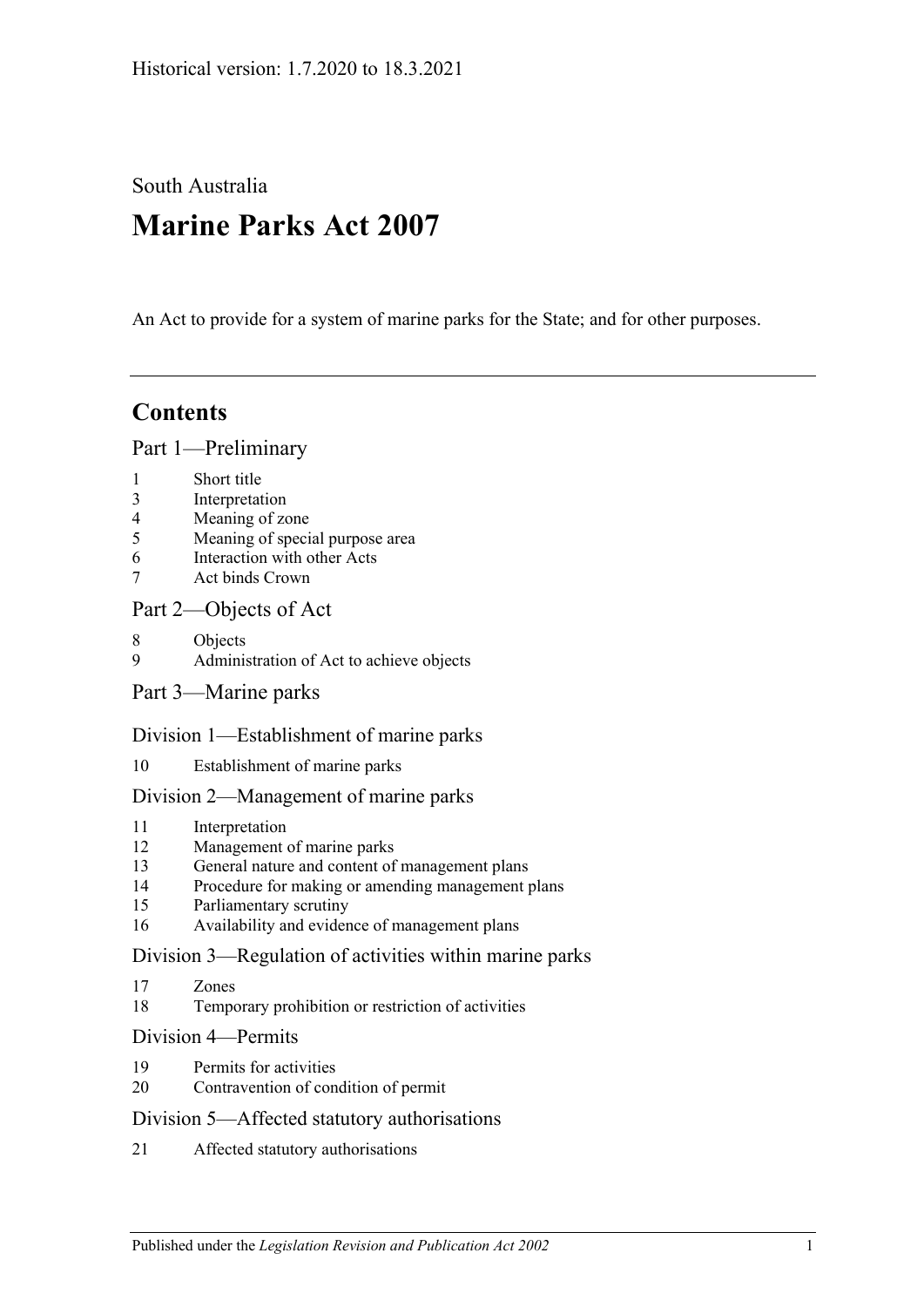#### [Part 4—Administration](#page-15-0)

#### [Division 1—Minister](#page-15-1)

- [Functions and powers of Minister](#page-15-2)
- [Delegation](#page-16-0)

#### [Division 2—Functions of Parks and Wilderness Council under this Act](#page-16-1)

[Functions of Council](#page-16-2)

#### [Division 3—Authorised officers](#page-17-0)

- Appointment [of authorised officers](#page-17-1)
- [Identification of authorised officers](#page-17-2)
- [Powers of authorised officers](#page-18-0)
- [Hindering etc persons engaged in administration of Act](#page-19-0)
- [Protection from self-incrimination](#page-20-0)

#### [Part 5—General duty of care](#page-20-1)

[General duty of care](#page-20-2)

## [Part 6—Protection and other orders](#page-21-0)

#### [Division 1—Orders](#page-21-1)

- [Protection orders](#page-21-2)
- [Action on non-compliance with protection order](#page-22-0)
- [Reparation orders](#page-22-1)
- [Action on non-compliance with a reparation order](#page-23-0)
- [Reparation authorisations](#page-24-0)
- [Related matters](#page-25-0)

#### [Division 2—Registration of orders and effect of charges](#page-25-1)

- [Registration](#page-25-2)<br>45 Effect of cha
- [Effect of charge](#page-26-0)

#### [Part 7—Appeals to ERD Court](#page-26-1)

[Appeals to ERD Court](#page-26-2)

#### [Part 8—Civil remedies](#page-28-0)

[Civil remedies](#page-28-1)

## [Part 9—Provisions relating to official insignia](#page-31-0)

- [Interpretation](#page-31-1)
- [Declaration of logo](#page-31-2)
- [Protection of official insignia](#page-31-3)
- [Seizure and forfeiture of goods](#page-32-0)

#### [Part 10—Miscellaneous](#page-33-0)

- [Native title](#page-33-1)
- [False or misleading information](#page-33-2)
- [Continuing offence](#page-33-3)
- [Offences by bodies corporate](#page-33-4)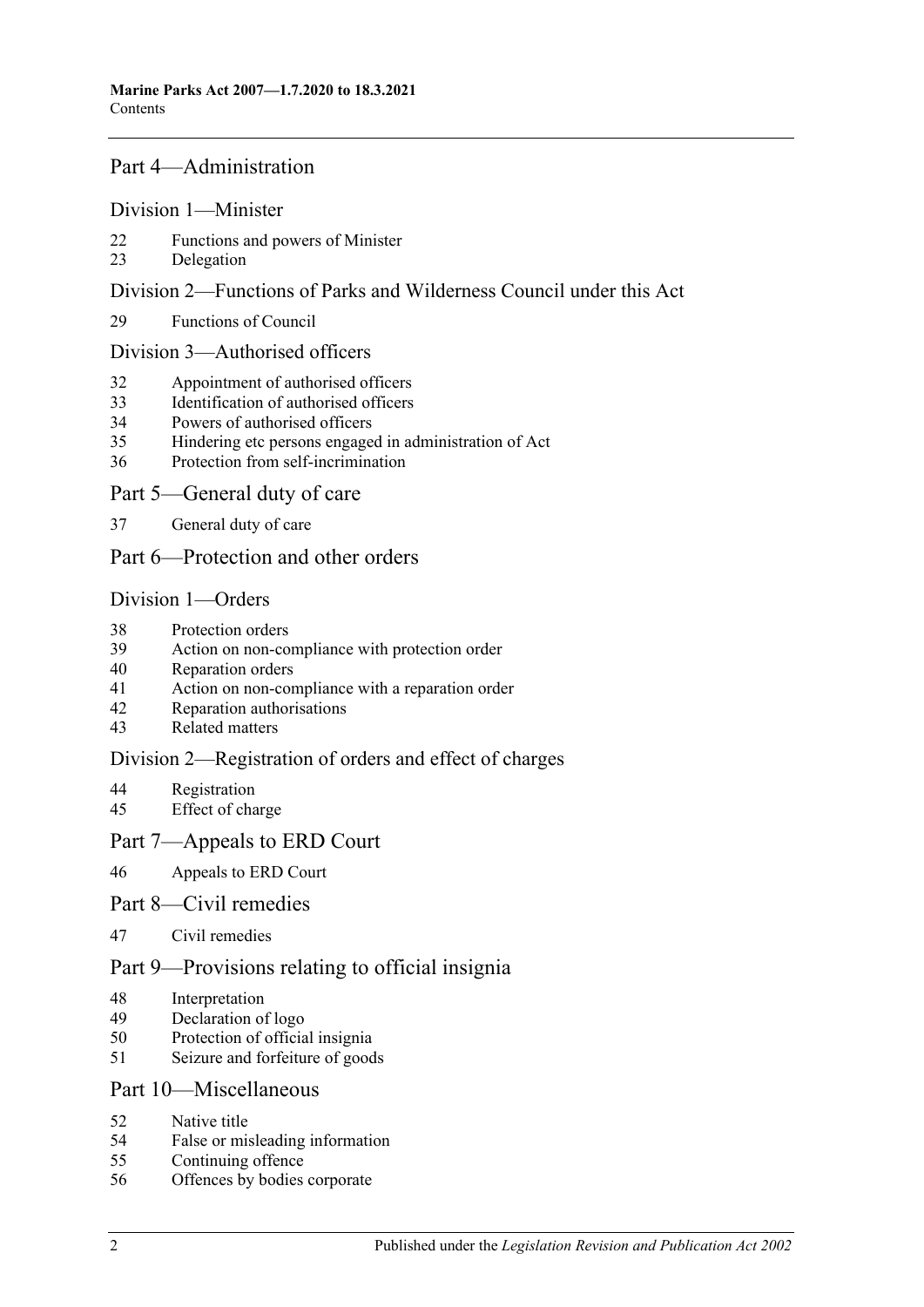- 57 [Additional orders on conviction](#page-34-0)
- 58 [General defence](#page-34-1)
- 59 [Criminal jurisdiction of ERD Court](#page-34-2)
- 60 [Confidentiality](#page-34-3)
- 61 [Service](#page-35-0)
- 62 [Evidentiary provisions](#page-35-1)
- 63 [Regulations](#page-36-0)

[Legislative history](#page-37-0)

#### <span id="page-2-0"></span>**The Parliament of South Australia enacts as follows:**

# **Part 1—Preliminary**

#### <span id="page-2-1"></span>**1—Short title**

This Act may be cited as the *Marine Parks Act 2007*.

#### <span id="page-2-2"></span>**3—Interpretation**

 $(1)$  In this Act—

*activity* includes the storage or possession of anything (including something in liquid or gaseous form);

*associate*—see [subsection](#page-3-0) (2);

*authorised officer* means a person appointed under [Part 4 Division 3;](#page-17-0)

*business* includes a business not carried on for profit or gain;

*business day* means any day except a Saturday or a Sunday or other public holiday;

*Chief Executive* means the Chief Executive of the Department and includes a person for the time being acting in that position;

*coastal waters of the State* means any part of the sea that is from time to time included in the coastal waters of the State by virtue of the *Coastal Waters (State Powers) Act 1980* of the Commonwealth;

*condition* includes a limitation;

*contravene* includes fail to comply with;

*Council* means the Parks and Wilderness Council established under the *[National](http://www.legislation.sa.gov.au/index.aspx?action=legref&type=act&legtitle=National%20Parks%20and%20Wildlife%20Act%201972)  [Parks and Wildlife Act](http://www.legislation.sa.gov.au/index.aspx?action=legref&type=act&legtitle=National%20Parks%20and%20Wildlife%20Act%201972) 1972*;

*council* means a council within the meaning of the *[Local Government Act](http://www.legislation.sa.gov.au/index.aspx?action=legref&type=act&legtitle=Local%20Government%20Act%201999) 1999*;

*Department* means the administrative unit of the Public Service that is, under the Minister, responsible for the administration of this Act;

*domestic partner* means a person who is a domestic partner within the meaning of the *[Family Relationships Act](http://www.legislation.sa.gov.au/index.aspx?action=legref&type=act&legtitle=Family%20Relationships%20Act%201975) 1975*, whether declared as such under that Act or not;

*ERD Court* means the Environment, Resources and Development Court established under the *[Environment, Resources and Development Court Act](http://www.legislation.sa.gov.au/index.aspx?action=legref&type=act&legtitle=Environment%20Resources%20and%20Development%20Court%20Act%201993) 1993*;

*general duty of care* means the duty under [Part 5;](#page-20-1)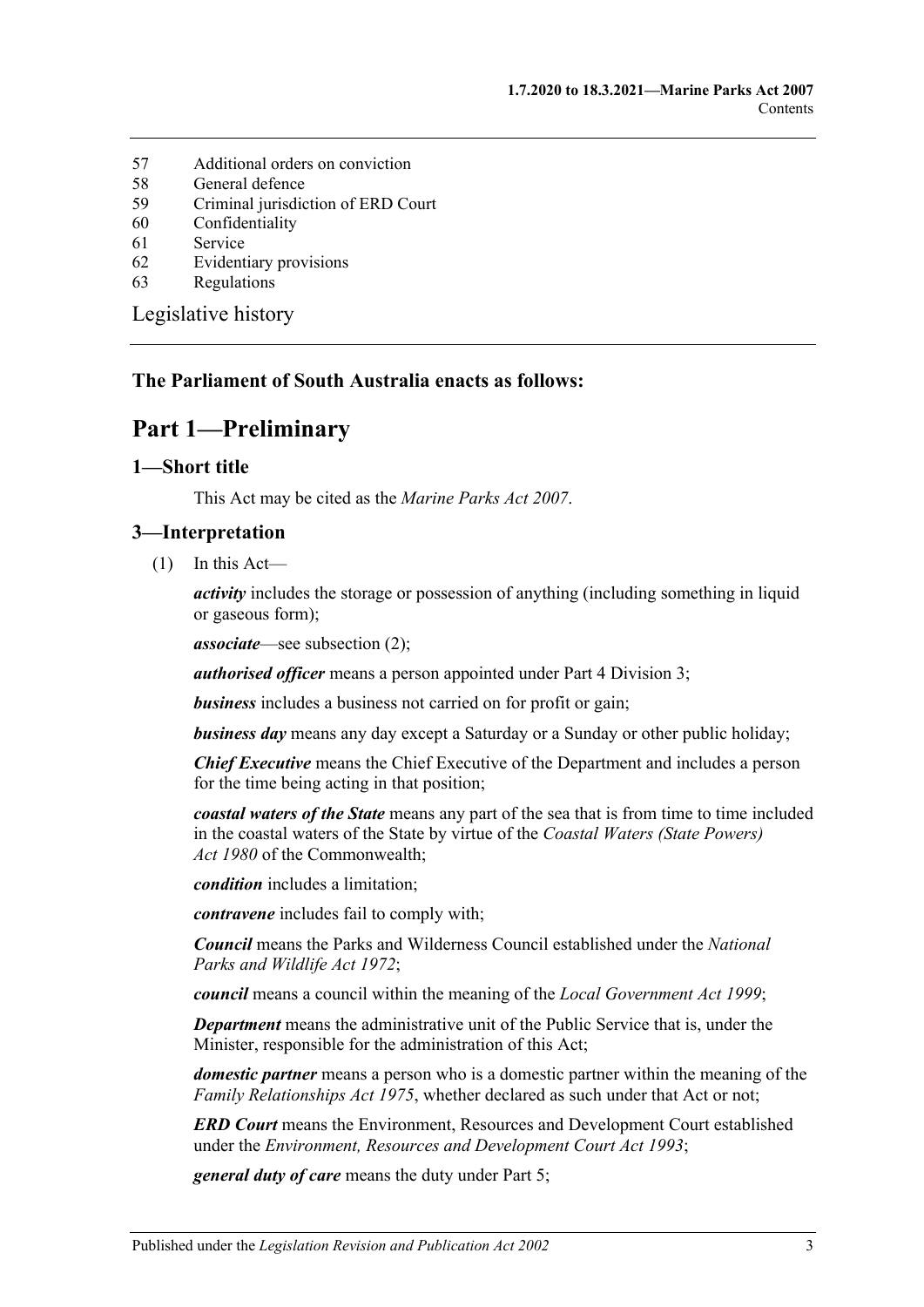*harm*—see [subsection](#page-4-1) (4);

*indigenous land use agreement* means an indigenous land use agreement registered under Part 2 Division 3 of the *Native Title Act 1993* of the Commonwealth;

*land* includes air above land;

*management plan* means a management plan under [Part 3 Division 2;](#page-9-0)

*marine park* means an area established as a marine park under [Part 3 Division 1;](#page-7-2)

*permit* means a permit under [Part 3 Division 4;](#page-13-0)

*place* includes any land, water, premises or structure;

*prohibiting or restricting an activity*—see [subsection](#page-4-2) (5);

*protection order* means a protection order under [Part 6 Division 1;](#page-21-1)

*public authority* includes a Minister, statutory authority or council;

*related operational Act* means an Act declared by the regulations to be a related operational Act;

*reparation order* means a reparation order under [Part 6 Division 1;](#page-21-1)

*restrict* includes regulate;

*sea* includes land beneath sea and air above sea;

*special purpose area*—see [section](#page-5-0) 5;

*spouse*—a person is the spouse of another if they are legally married;

*statutory authorisation* means an approval, consent, licence, permit or other authorisation or entitlement granted, arising or required under an Act;

*statutory instrument* means—

- (a) a plan, program or policy; or
- (b) any other instrument of a prescribed kind,

made under an Act;

*taking action to make good harm*—see [subsection](#page-4-3) (6);

*vehicle* includes aircraft;

*vessel* means—

- (a) a ship, boat or vessel; or
- (b) an air-cushion vehicle, or other similar craft, used on water; or
- (c) a surf board, wind surf board, motorised jet ski, water skis or other similar device on which a person rides through water; or
- (d) a structure that is designed to float in water;

*waters* includes land beneath waters and air above waters;

*zone*—see [section](#page-4-0) 4.

- <span id="page-3-0"></span>(2) For the purposes of this Act, a person is an *associate* of another if—
	- (a) they are partners; or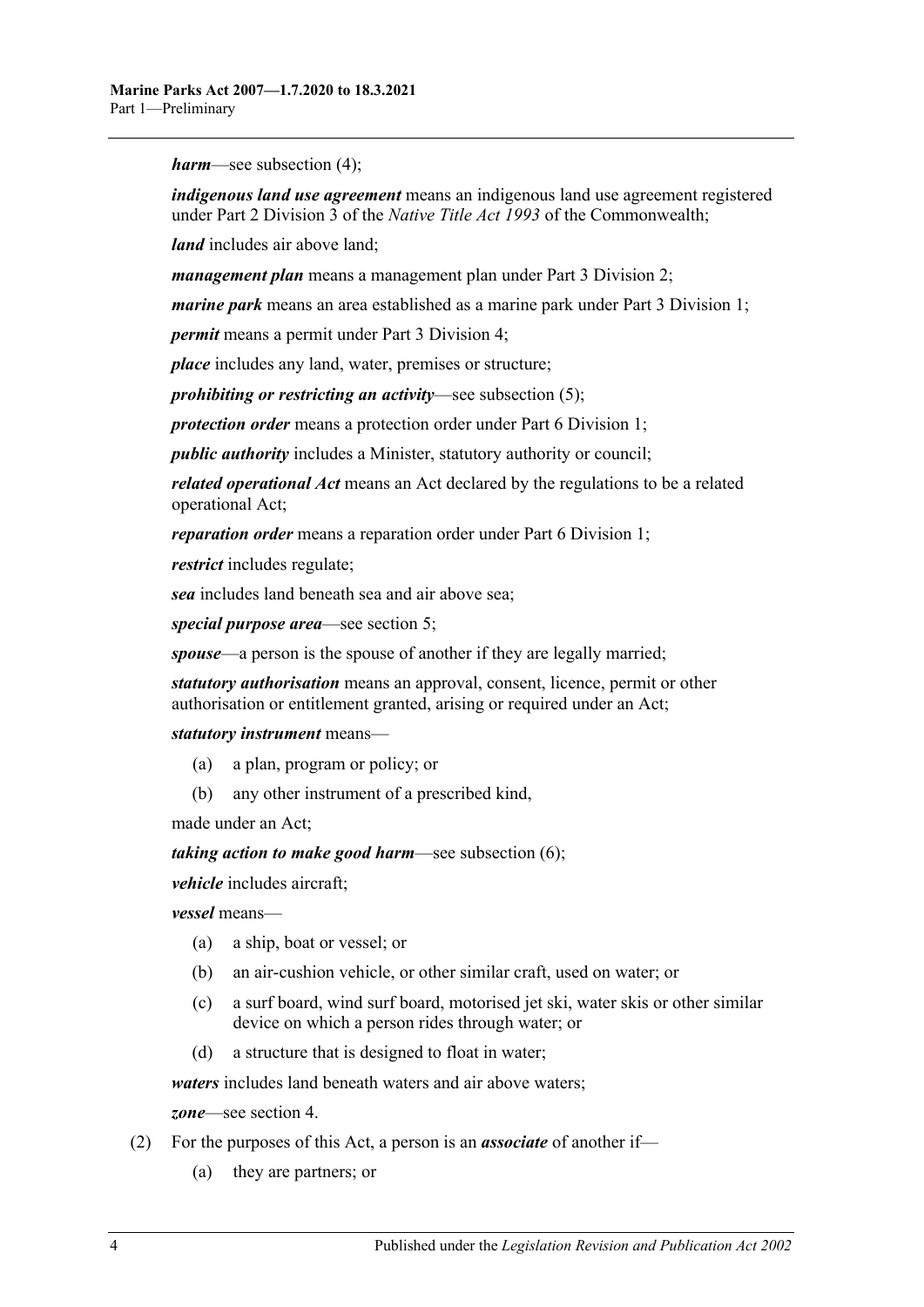- (b) 1 is a spouse, domestic partner, parent or child of another; or
- (c) they are both trustees or beneficiaries of the same trust, or 1 is a trustee and the other is a beneficiary of the same trust; or
- (d) 1 is a body corporate or other entity (whether inside or outside Australia) and the other is a director or member of the governing body of the body corporate or other entity; or
- (e) 1 is a body corporate or other entity (whether inside or outside Australia) and the other is a person who has a legal or equitable interest in 5 per cent or more of the share capital of the body corporate or other entity; or
- (f) they are related bodies corporate within the meaning of the *Corporations Act 2001* of the Commonwealth; or
- (g) a chain of relationships can be traced between them under any 1 or more of the above paragraphs.
- (3) For the purposes of [subsection](#page-3-0) (2), a *beneficiary* of a trust includes an object of a discretionary trust.
- <span id="page-4-1"></span>(4) For the purposes of this Act—
	- (a) *harm* includes—
		- (i) a risk of harm, and future harm; and
		- (ii) anything declared by regulation to be harm to a marine park; and
	- (b) harm need not be permanent but must be more than transient or tenuous in nature.
- <span id="page-4-2"></span>(5) For the purposes of this Act, a reference to *prohibiting or restricting an activity* within a marine park, or a zone or other area of a marine park, includes a reference to prohibiting or restricting access (including access by aircraft) to the marine park or zone or area.
- <span id="page-4-3"></span>(6) For the purposes of this Act, *taking action to make good harm* to a marine park includes taking the following action:
	- (a) minimising, managing or containing the harm;
	- (b) remedying the harm;
	- (c) addressing the consequences resulting from the harm;
	- (d) compensating for any loss or adverse impacts arising from the harm.
- (7) For the purposes of this Act, the Minister may, in assessing the costs of taking action to make good harm to a marine park, apply any assumptions determined by the Minister to be reasonable in the circumstances.

#### <span id="page-4-0"></span>**4—Meaning of zone**

- (1) For the purposes of this Act, a *zone* is an area within a marine park that—
	- (a) has boundaries defined by the management plan for the marine park; and
	- (b) is identified by the management plan as a particular type of zone depending on the degree of protection required within the area.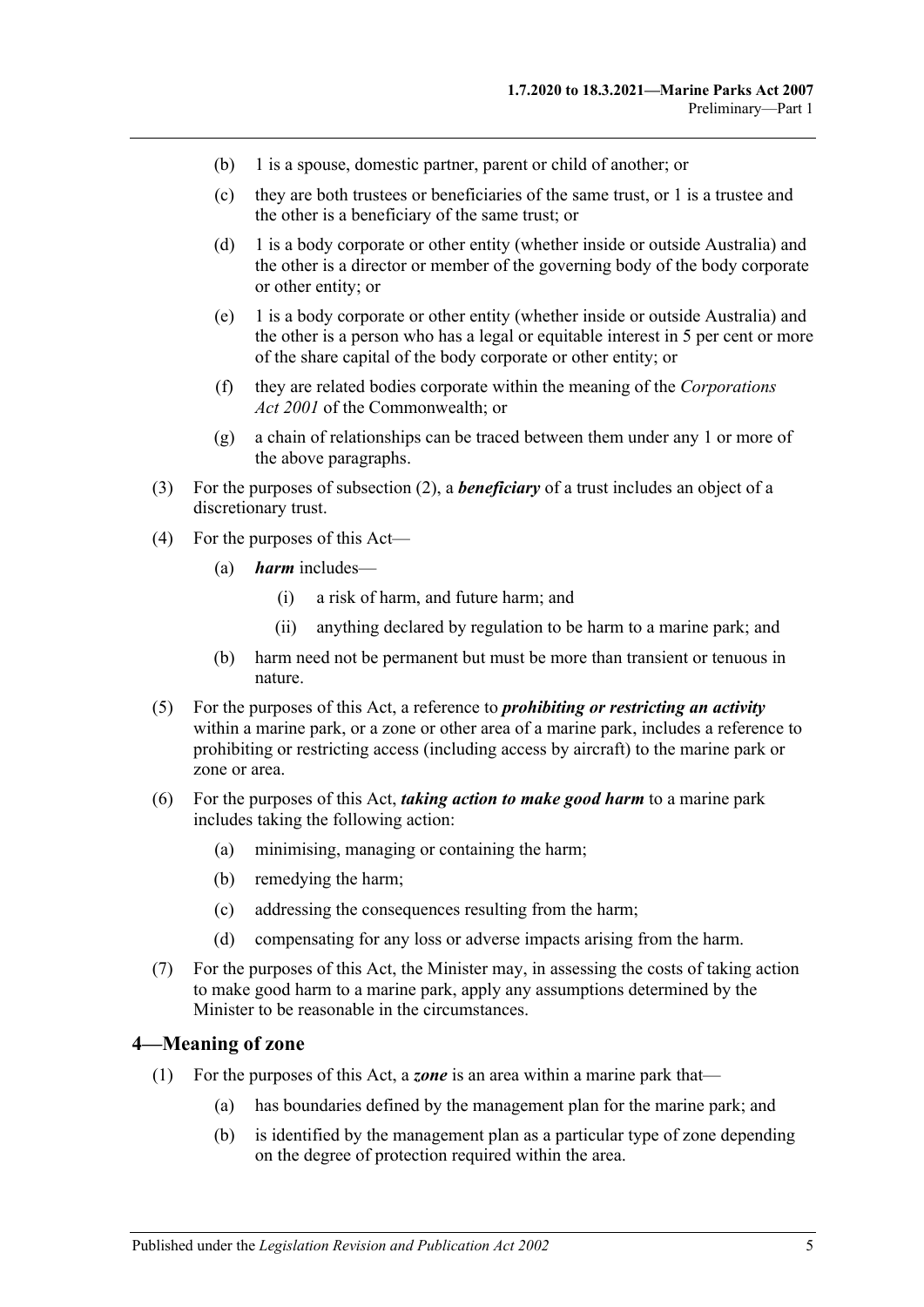- (2) It is intended that the regulations will make provision for the following types of zones:
	- (a) a *general managed use zone*—being a zone primarily established so that an area may be managed to provide protection for habitats and biodiversity within a marine park, while allowing ecologically sustainable development and use;
	- (b) a *habitat protection zone*—being a zone primarily established so that an area may be managed to provide protection for habitats and biodiversity within a marine park, while allowing activities and uses that do not harm habitats or the functioning of ecosystems;
	- (c) a *sanctuary zone*—being a zone primarily established so that an area may be managed to provide protection and conservation for habitats and biodiversity within a marine park, especially by prohibiting the removal or harm of plants, animals or marine products;
	- (d) a *restricted access zone*—being a zone primarily established so that an area may be managed by limiting access to the area.
- (3) The regulations may, for the purposes of a zone, apply various prohibitions or restrictions to the different types of zones.
- (4) The regulations may provide for other matters associated with the establishment or management of a zone (including by regulating other activities or circumstances that may arise by virtue of the creation or existence of a zone).

#### <span id="page-5-0"></span>**5—Meaning of special purpose area**

For the purposes of this Act, a *special purpose area* is an area within a marine park, identified as a special purpose area and with boundaries defined by the management plan for the marine park, in which specified activities, that would otherwise be prohibited or restricted as a consequence of the zoning of the area, will be permitted under the terms of the management plan.

#### <span id="page-5-1"></span>**6—Interaction with other Acts**

- (1) Subject to [subsection](#page-5-3) (2), this Act is in addition to the provisions of any other Act.
- <span id="page-5-3"></span>(2) The prohibitions or restrictions applying within a marine park under this Act will, to the extent prescribed by the regulations, have effect despite the provisions of any other Act.

## <span id="page-5-2"></span>**7—Act binds Crown**

This Act binds the Crown in right of this State and also, so far as the legislative power of the State extends, the Crown in all its other capacities, but not so as to impose any criminal liability on the Crown.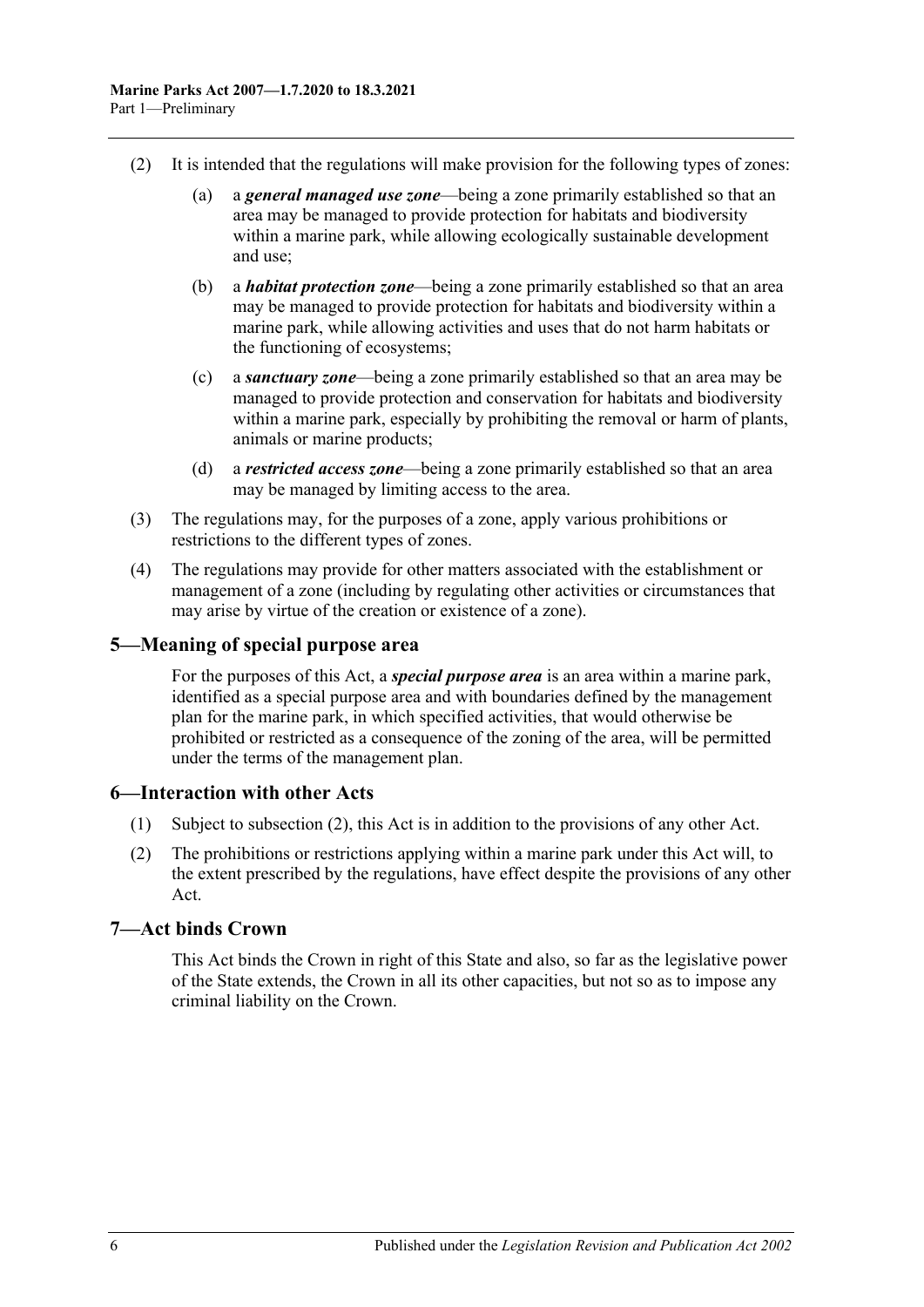# <span id="page-6-0"></span>**Part 2—Objects of Act**

## <span id="page-6-1"></span>**8—Objects**

- (1) The objects of this Act are—
	- (a) to protect and conserve marine biological diversity and marine habitats by declaring and providing for the management of a comprehensive, adequate and representative system of marine parks; and
	- (b) to assist in—
		- (i) the maintenance of ecological processes in the marine environment; and
		- (ii) the adaptation to the impacts of climate change in the marine environment; and
		- (iii) protecting and conserving features of natural or cultural heritage significance; and
		- (iv) allowing ecologically sustainable development and use of marine environments; and
		- (v) providing opportunities for public appreciation, education, understanding and enjoyment of marine environments.
- (2) For the purposes of this Act, ecologically sustainable development comprises the use, protection, conservation, development and enhancement of the marine environment in a way, and at a rate, that will enable people and communities to provide for their economic, social and physical well-being and for their health and safety while—
	- (a) sustaining the potential of the marine environment to meet the reasonably foreseeable needs of future generations; and
	- (b) safeguarding the life-supporting capacities and processes of the marine environment; and
	- (c) avoiding, remedying or mitigating any adverse effects of activities on the marine environment.
- (3) The following principles should be taken into account in connection with achieving ecologically sustainable development for the purposes of this Act:
	- (a) decision-making processes should effectively integrate both long term and short term economic, environmental, social and equity considerations;
	- (b) if there are threats of serious or irreversible harm to the marine environment, lack of full scientific certainty should not be used as a reason for postponing measures to prevent harm;
	- (c) decision-making processes should be guided by the need to evaluate carefully the risks of any situation or proposal that may adversely affect the marine environment and to avoid, wherever practicable, causing any serious or irreversible harm to the marine environment;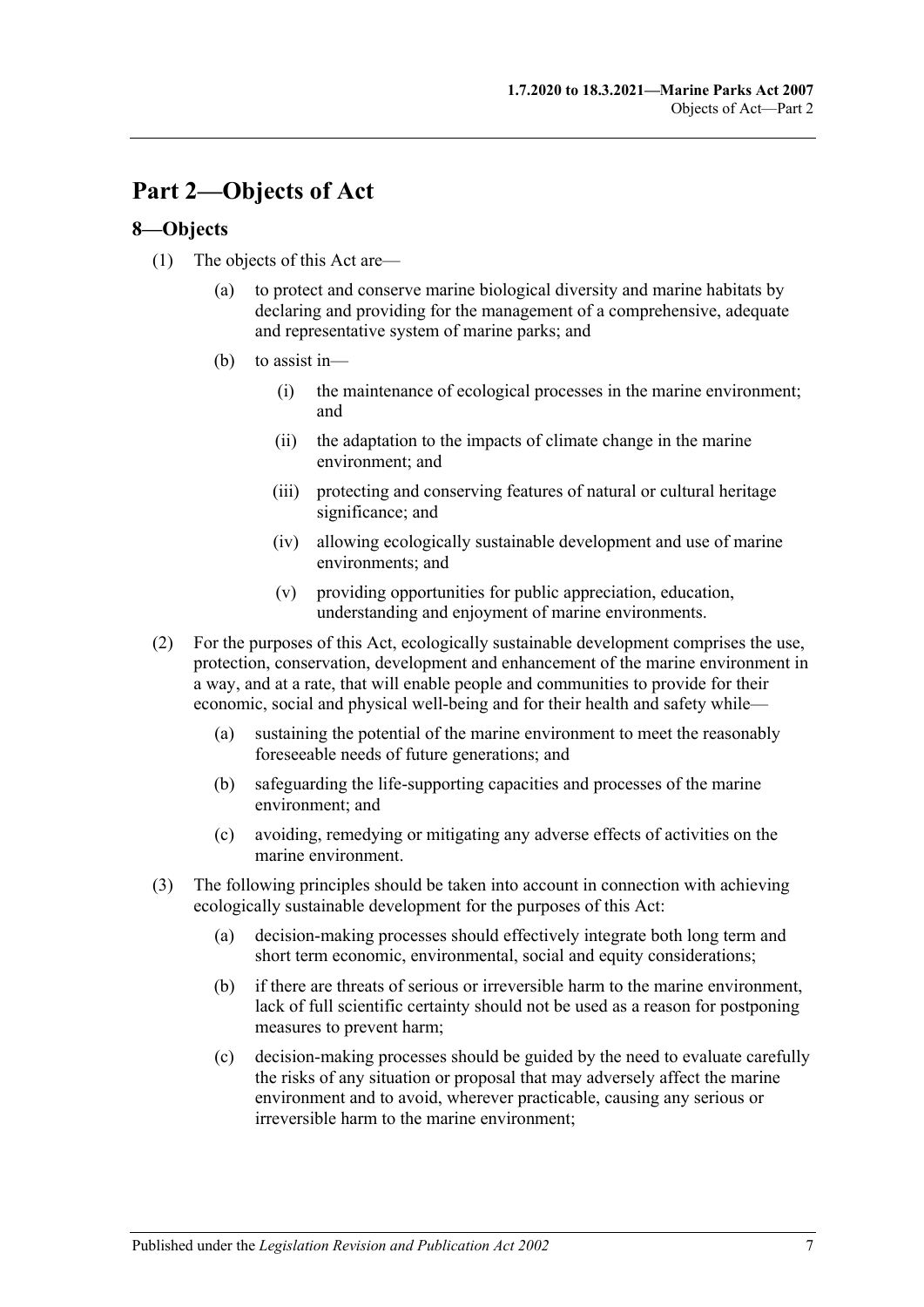- (d) the present generation should ensure that the health, diversity and productivity of the marine environment is maintained or enhanced for the benefit of future generations;
- (e) a fundamental consideration should be the conservation of biological diversity and ecological integrity;
- (f) environmental factors should be taken into account when valuing or assessing assets or services, costs associated with protecting or restoring the marine environment should be allocated or shared equitably and in a manner that encourages the responsible use of the marine environment, and people who obtain benefits from the marine environment, or who adversely affect or consume natural resources, should bear an appropriate share of the costs that flow from their activities;
- (g) if the management of the marine environment requires the taking of remedial action, the first step should, insofar as is reasonably practicable and appropriate, be to encourage those responsible to take such action before resorting to more formal processes and procedures;
- (h) consideration should be given to Aboriginal heritage, and to the interests of the traditional owners of any land or other natural resources;
- (i) consideration should be given to other heritage issues, and to the interests of the community in relation to conserving heritage items and places;
- (j) the involvement of the public in providing information and contributing to processes that improve decision-making should be encouraged;
- (k) the responsibility to achieve ecologically sustainable development should be seen as a shared responsibility between the State government, the local government sector, the private sector, and the community more generally.

## <span id="page-7-0"></span>**9—Administration of Act to achieve objects**

The Minister, the ERD Court and other persons or bodies involved in the administration of this Act, and any other person or body required to consider the operation or application of this Act (whether acting under this Act or another Act), must act consistently with, and seek to further, the objects of this Act.

# <span id="page-7-1"></span>**Part 3—Marine parks**

## <span id="page-7-2"></span>**Division 1—Establishment of marine parks**

#### <span id="page-7-4"></span><span id="page-7-3"></span>**10—Establishment of marine parks**

- (1) The Governor may, by proclamation made on the recommendation of the Minister—
	- (a) establish a specified area as a marine park; and
	- (b) assign a name to the marine park so established.
- (2) The Minister must, in formulating a recommendation for the purposes of [subsection](#page-7-4) (1), seek, and have regard to, the advice of the Council.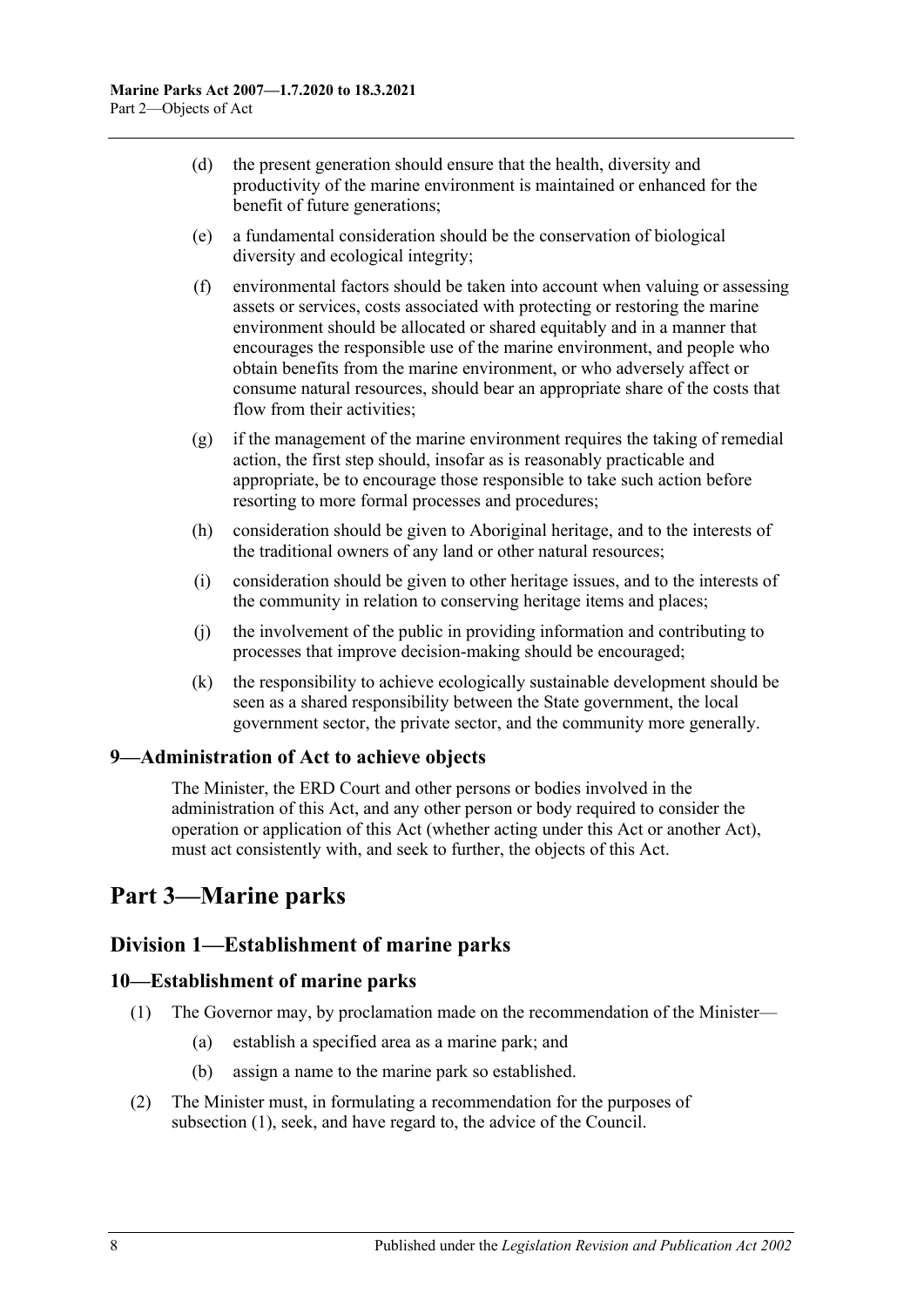- (3) The area to be specified by proclamation as a marine park is to consist of a part of the sea that is within the limits of the State or the coastal waters of the State, and may include land or waters held by, or on behalf of, the Crown within or adjacent to the specified part of the sea.
- <span id="page-8-0"></span>(4) A proclamation under this section—
	- (a) must define the boundaries of the marine park; and
	- (b) may, on the recommendation of the Minister, contain provisions (*interim protection orders*) that prohibit or restrict activities within the marine park with a view to ensuring that areas in a marine park are not adversely affected prior to the adoption by the Minister of a management plan for the marine park.
- (5) The Minister must take into account the following matters before making a recommendation under [subsection](#page-8-0) (4)(b)—
	- (a) any management arrangements that are already applying in relation to the area; and
	- (b) any development authorisations that have been given under the *[Development](http://www.legislation.sa.gov.au/index.aspx?action=legref&type=act&legtitle=Development%20Act%201993)  Act [1993](http://www.legislation.sa.gov.au/index.aspx?action=legref&type=act&legtitle=Development%20Act%201993)* in relation to the area; and
	- (c) any advice received from the Council,

and may take into account such other matters as the Minister thinks fit.

(6) A person must not contravene an interim protection order contained in a proclamation under this section.

Maximum penalty: \$100 000 or imprisonment for 2 years.

- <span id="page-8-2"></span>(7) The Minister must, after the Governor has established a marine park under this section, in the manner prescribed by the regulations, give public notice of the making of the relevant proclamation and, in so doing—
	- (a) specify a place or places where copies of the proclamation may be inspected or purchased; and
	- (b) invite submissions from interested persons within a period (of at least 6 weeks) specified by the Minister on the boundaries of the marine park.
- <span id="page-8-3"></span><span id="page-8-1"></span>(8) The Minister must consider any submissions received under [subsection](#page-8-1) (7)(b) and may, after taking into account any matters or advice determined by the Minister to be relevant in the circumstances, recommend to the Governor that the boundaries of the marine park be altered.
- <span id="page-8-7"></span><span id="page-8-6"></span><span id="page-8-5"></span><span id="page-8-4"></span>(9) The Governor may, by subsequent proclamation (whether or not a process under [subsection](#page-8-2) (7) or [\(8\)](#page-8-3) has been completed)—
	- (a) abolish a marine park established under this section; or
	- (b) on the recommendation of the Minister, alter the boundaries of a marine park established under this section; or
	- (c) alter the name of a marine park established under this section; or
	- (d) on the recommendation of the Minister, vary or revoke an interim protection order contained in a proclamation under this section.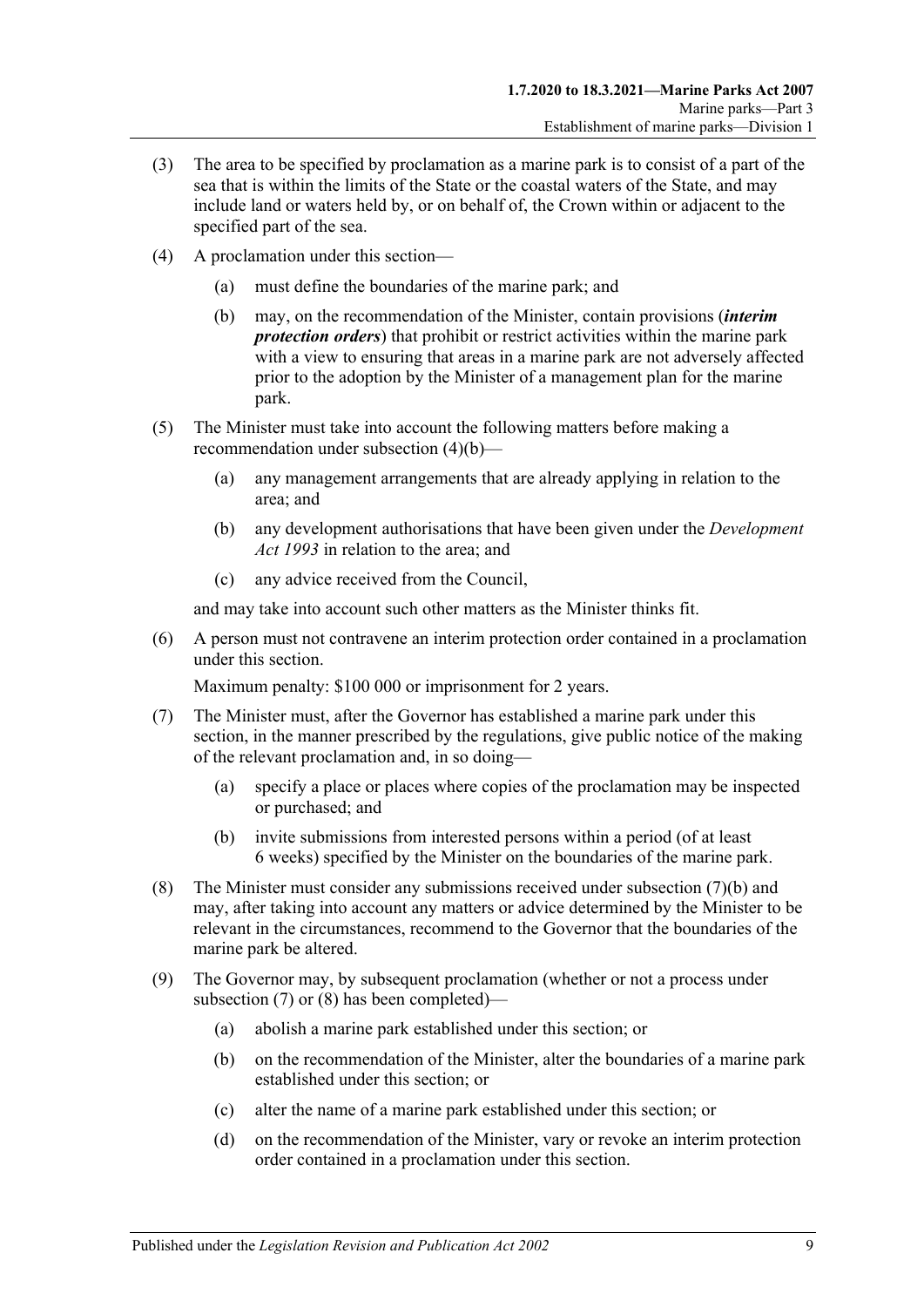- (10) The Minister must, in formulating a recommendation for the purposes of [paragraphs](#page-8-4) (b) and [\(d\)](#page-8-5) of [subsection](#page-8-6) (9), seek, and have regard to, the advice of the Council.
- <span id="page-9-5"></span>(11) Subject to [subsection](#page-8-7) (13), a proclamation must not be made under subsection  $(9)(a)$ or [\(b\),](#page-8-4) by virtue of which an area ceases to be, or ceases to be included in, a marine park, except in accordance with a resolution passed by both Houses of Parliament.
- (12) Notice of a motion for a resolution under [subsection](#page-9-5) (11) must be given at least 14 sitting days before the motion is passed.
- <span id="page-9-4"></span>(13) [Subsection](#page-9-5) (11) does not apply to a proclamation made on the recommendation of the Minister under [subsection](#page-8-3) (8) within 6 months of the publication of a notice under [subsection](#page-8-2) (7).

# <span id="page-9-0"></span>**Division 2—Management of marine parks**

## <span id="page-9-1"></span>**11—Interpretation**

In this Division—

- (a) a reference to a *draft management plan* includes a reference to a draft amendment to, or a draft revocation of, a management plan previously made under this Part; and
- (b) a reference to a *management plan* includes a reference to an amendment to, or a revocation of, a management plan previously made under this Part; and
- (c) a reference to an *initial management plan* for a marine park means the management plan first declared by the Governor to be an authorised management plan for the marine park after the establishment of the marine park.

## <span id="page-9-2"></span>**12—Management of marine parks**

The Minister must manage a marine park in accordance with a management plan for the park.

#### <span id="page-9-3"></span>**13—General nature and content of management plans**

- (1) A management plan for a marine park—
	- (a) must be consistent with the objects of this Act and set out strategies for achieving those objects in relation to the park; and
	- (b) must establish the various types of zones within the park and define their boundaries; and
	- (c) may identify and define the boundaries of special purpose areas within the park and set out the activities that will be permitted in the areas; and
	- (d) may direct the management of day-to-day issues associated with any aspect of the park, or the use or protection of the park (including scientific monitoring or research); and
	- (e) may provide guidelines with respect to the granting of permits for various activities that might be allowed within the park.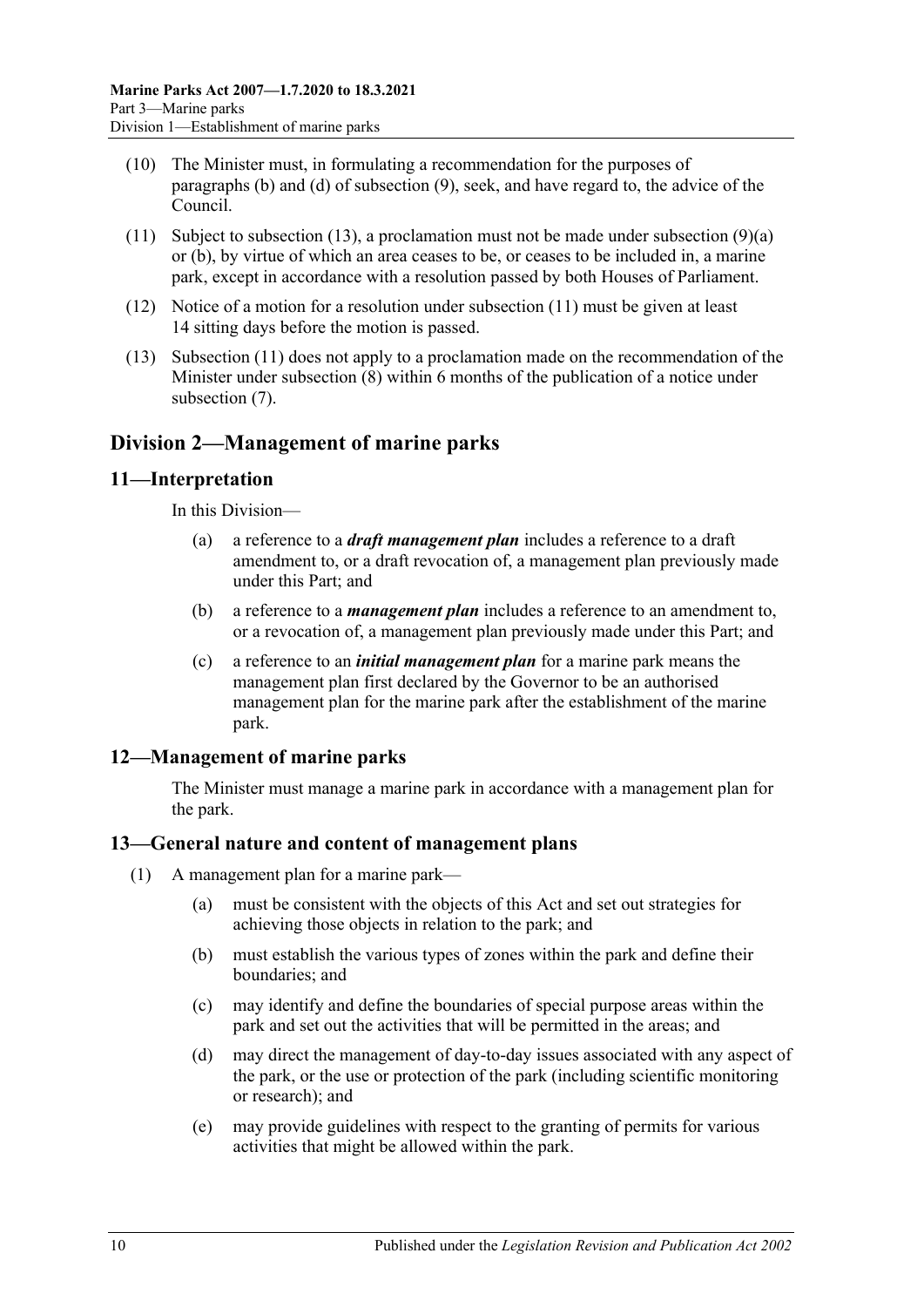- (2) A management plan must take into account—
	- (a) the provisions of a document identified by the Minister, by notice in the Gazette, as the State's general strategic plan; and
	- (b) the provisions of the Planning Strategy and any relevant Development Plan under the *[Development Act](http://www.legislation.sa.gov.au/index.aspx?action=legref&type=act&legtitle=Development%20Act%201993) 1993*; and
	- (c) the provisions of the State Landscape Strategy and any relevant regional landscape plan under the *[Landscape South Australia Act](http://www.legislation.sa.gov.au/index.aspx?action=legref&type=act&legtitle=Landscape%20South%20Australia%20Act%202019) 2019*; and
	- (d) the provisions of any relevant environment protection policy under the *[Environment Protection Act](http://www.legislation.sa.gov.au/index.aspx?action=legref&type=act&legtitle=Environment%20Protection%20Act%201993) 1993*; and
	- (e) the provisions of any indigenous land use agreement; and
	- (f) the provisions of any statutory instrument under a related operational Act (insofar as is relevant to the operation of this Act and reasonably practicable).

#### <span id="page-10-0"></span>**14—Procedure for making or amending management plans**

- (1) The Minister must, as soon as practicable after the establishment of a marine park, commence the process for the making of a management plan in relation to the park (with the view of completing the management plan within 3 years of the date of the relevant proclamation).
- (2) The Minister must review a management plan at least once in every 10 years.
- (3) The Minister may propose the amendment of a management plan at any time.
- (4) The Minister must, in relation to a proposal to make or amend a management plan—
	- (a) by notice published on a website determined by the Minister, give notice of the intention to make or amend a management plan; and
	- (b) publish, on a website determined by the Minister, a statement of the environmental, economic and social values of the area concerned; and
	- (c) prepare a draft of the management plan or amendment and a statement (an *impact statement*) of the expected environmental, economic and social impacts of the management plan or amendment; and
	- (d) seek the views of—
		- (i) all relevant Ministers; and
		- (ii) the Council; and
		- (iii) a representative of all signatories to any indigenous land use agreement that is in force in relation to any of the area comprising the marine park; and
		- (iv) a representative of any native title holders or claimants that have a native title determination or registered native title claim; and
		- (v) such persons or bodies as the Minister determines to be leading representatives of—
			- (A) the environment and conservation sector; and
			- (B) local government; and
			- (C) the commercial fishing industry; and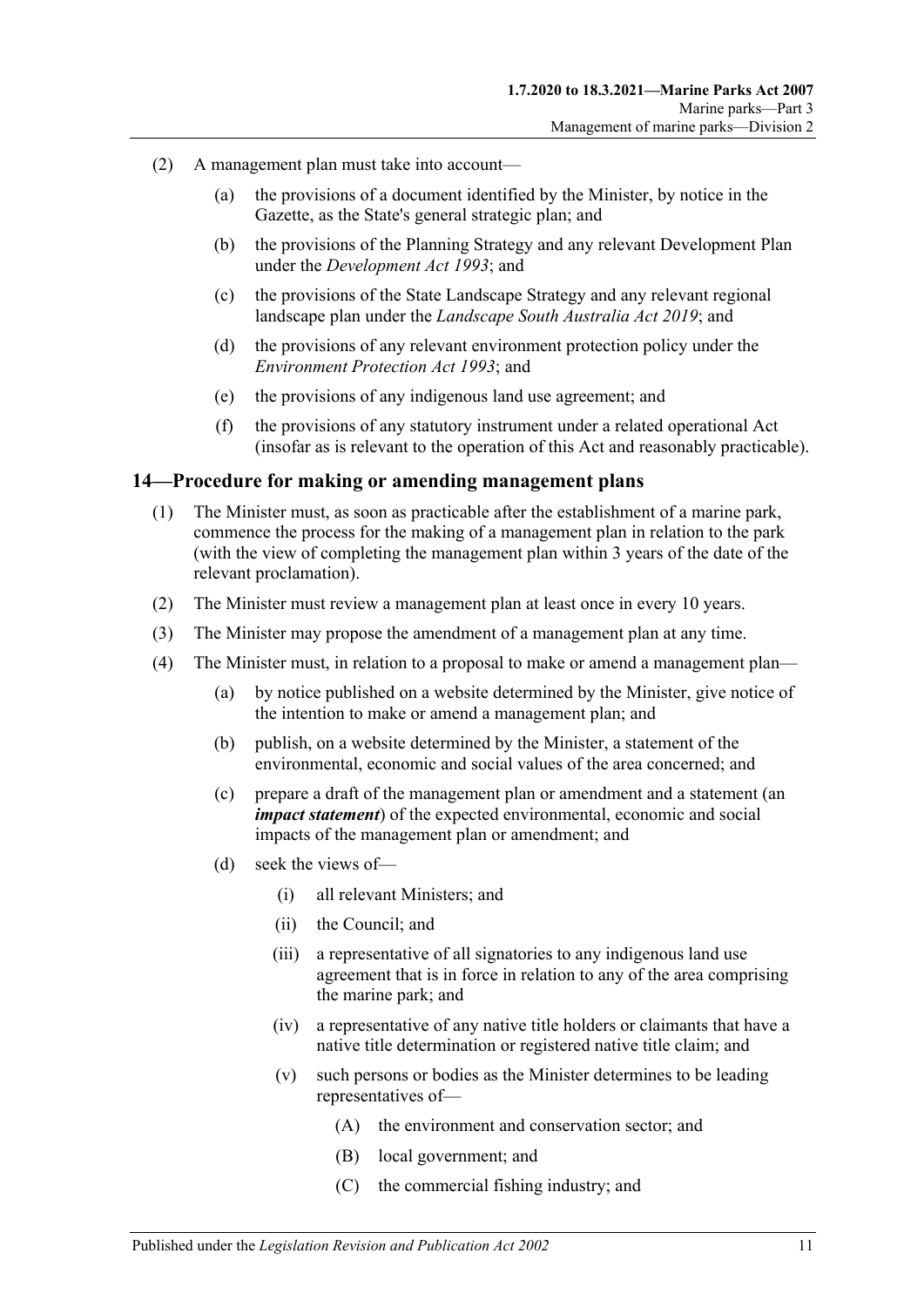- (D) the aquaculture industry; and
- (E) the recreational fishing sector; and
- (F) the mining and petroleum industries; and
- (G) the tourism sector; and
- (H) the general business sector,

in relation to the draft; and

- (e) publish the draft management plan and impact statement on a website determined by the Minister (so as to be accessible and capable of being printed without a charge imposed by the Minister), and make copies of the plan and impact statement available for inspection (without charge) or purchase at a place or places determined by the Minister; and
- <span id="page-11-0"></span>(f) by notice published on a website determined by the Minister, specify the place or places at which copies of the draft plan and impact statement are available for inspection (without charge) or purchase and specify an address to which interested persons may send written representations in relation to the draft within the period specified in the notice (being not less than 6 weeks from the date of publication of the notice).
- (5) The Minister may, in relation to the preparation of a draft to make or amend a management plan, seek the views of any person as he or she sees fit.
- (6) If the Minister is of the opinion that a draft amendment of a management plan is not substantive in nature—
	- (a) the Minister need not prepare a statement of environmental, economic and social values or an impact statement; and
	- (b) the Minister may dispense with the requirements of [subsection](#page-11-0) (4)(f).
- (7) At the end of the period referred to in the notice under [subsection](#page-11-0)  $(4)(f)$  and, in any event, before adopting a draft management plan, the Minister—
	- (a) must consider any views expressed to the Minister under this section in relation to the draft and any representations made by members of the public in response to the notice; and
	- (b) may make such alterations to the draft as the Minister thinks necessary or desirable.
- (8) On adopting a draft management plan, the Minister may refer the plan to the Governor and the Governor may, by notice in the Gazette—
	- (a) declare the draft to be an authorised management plan; and
	- (b) fix a day on which the plan will come into operation.
- (9) The Minister must, within 6 sitting days after the declaration of a management plan for a marine park, cause copies of the plan to be laid before both Houses of Parliament.
- (10) A failure of the Minister to comply with a requirement of this section does not affect the validity of a management plan.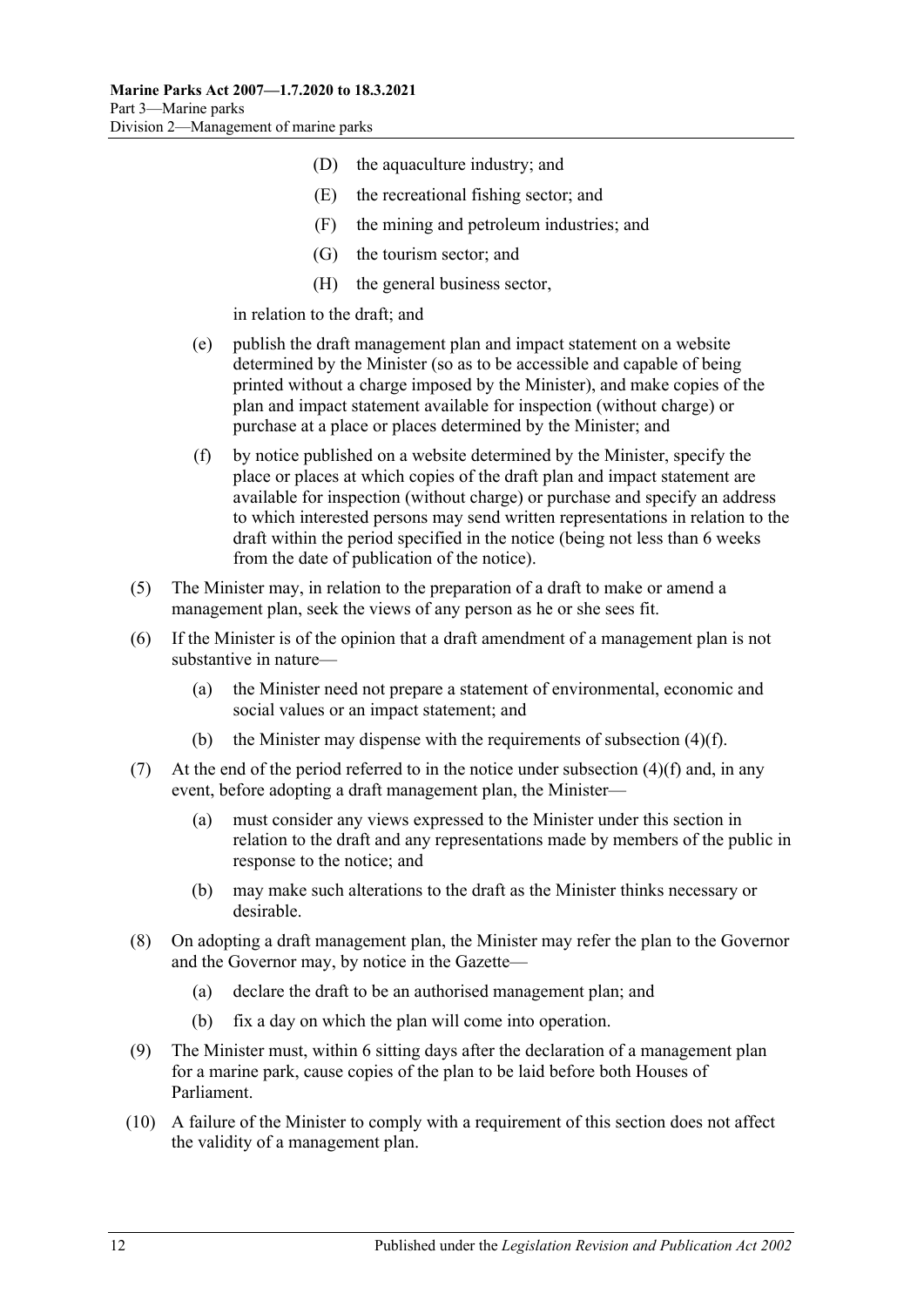(11) In this section—

*relevant Minister* means a Minister responsible for the administration of a related operational Act.

## <span id="page-12-0"></span>**15—Parliamentary scrutiny**

Sections 10 and 10A of the *[Subordinate Legislation Act](http://www.legislation.sa.gov.au/index.aspx?action=legref&type=act&legtitle=Subordinate%20Legislation%20Act%201978) 1978* apply to an authorised management plan for a marine park (other than an initial management plan) as if it were a regulation within the meaning of that Act.

## <span id="page-12-1"></span>**16—Availability and evidence of management plans**

- (1) Copies of each management plan and of any other document referred to in a management plan must be kept available for inspection (without charge) by the public during ordinary office hours at a place or places determined by the Minister.
- (2) Each management plan must also be published on a website determined by the Minister.
- (3) In legal proceedings, evidence of the contents of a management plan or of a document referred to in a management plan may be given by production of a document certified by the Minister as a true copy of the plan or other document.
- (4) An apparently genuine document purporting to be a certificate of the Minister will be accepted as such in the absence of proof to the contrary.

# <span id="page-12-2"></span>**Division 3—Regulation of activities within marine parks**

#### <span id="page-12-5"></span><span id="page-12-3"></span>**17—Zones**

(1) Subject to this Act, a person must not contravene a provision of the regulations prohibiting or restricting activities within a zone of a marine park.

Maximum penalty: \$100 000 or imprisonment for 2 years.

- <span id="page-12-6"></span>(2) If the circumstances of an alleged offence against [subsection](#page-12-5) (1) are constituted by a person undertaking recreational fishing by use of a hand line or rod and line, a prosecution cannot be commenced against the person unless the person had previously been given a warning in the prescribed manner and form by an authorised officer and, in allegedly committing the offence, acted in contravention of that warning.
- (3) For the purposes of [subsection](#page-12-6) (2), a certificate executed by an authorised officer certifying as to the giving of a warning specified in the certificate constitutes proof of the matters so certified in the absence of proof to the contrary.
- (4) [Subsection](#page-12-6) (2) does not apply if it is alleged that the offence was committed in a restricted access zone.
- (5) In this section, *hand line*, *recreational fishing* and *rod and line* have the same respective meanings as in the *[Fisheries Management Act](http://www.legislation.sa.gov.au/index.aspx?action=legref&type=act&legtitle=Fisheries%20Management%20Act%202007) 2007*.

#### <span id="page-12-7"></span><span id="page-12-4"></span>**18—Temporary prohibition or restriction of activities**

(1) The Minister may, by notice published in the Gazette, in a newspaper circulating generally within the State and on a website determined by the Minister, prohibit or restrict specified activities within a marine park, or a zone or other area of a marine park, for a maximum period of 90 days.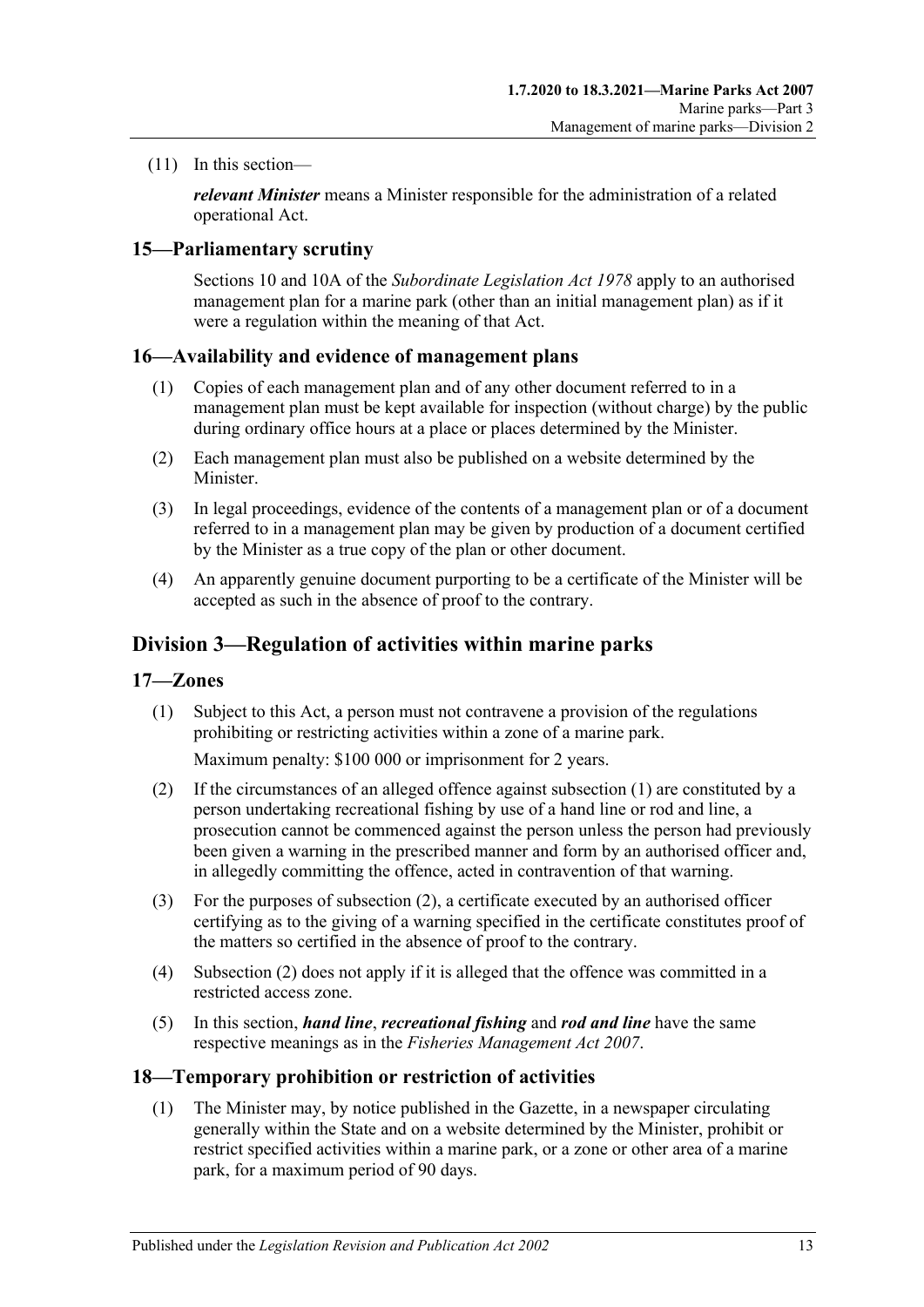- (2) The Minister may prohibit or restrict specified activities under [subsection](#page-12-7) (1) if, in the Minister's opinion, such a prohibition or restriction is necessary in circumstances of urgency—
	- (a) to protect a species of plant or animal; or
	- (b) to protect a feature of natural or cultural heritage significance; or
	- (c) to protect public safety.
- (3) The Minister may, by notice published in the Gazette, in a newspaper circulating generally within the State and on a website determined by the Minister, amend, extend or revoke a prohibition or restriction under [subsection](#page-12-7) (1).
- (4) The maximum period for which a prohibition or restriction may operate under this section is 180 days.
- (5) A person must not contravene a prohibition or restriction under this section. Maximum penalty: \$100 000 or imprisonment for 2 years.

# <span id="page-13-0"></span>**Division 4—Permits**

## <span id="page-13-1"></span>**19—Permits for activities**

- (1) The Minister may grant a permit to a person to engage in an activity within a marine park, or a zone or other area of a marine park, that would otherwise be prohibited or restricted under [Division 3.](#page-12-2)
- (2) The regulations may limit the activities for which a permit may be granted under this section.
- (3) An applicant for a permit under this section must make the application in a manner and form determined by the Minister.
- (4) The Minister must refuse to grant a permit if the granting of the permit is precluded by the regulations, and may refuse to grant a permit if, in the Minister's opinion, the application should be refused—
	- (a) because the applicant is not a fit and proper person to hold the permit; or
	- (b) because to grant the permit would be prejudicial to the interests of conservation; or
	- (c) for any other sufficient reason, having regard to any applicable guidelines in the management plan for the marine park or the objects of this Act.
- (5) A permit—
	- (a) must specify the purpose or purposes for which it is issued; and
	- (b) is subject to such conditions as the Minister thinks fit; and
	- (c) may, if the holder of the permit has, in the opinion of the Minister, contravened this Act, be revoked by the Minister by notice in writing given to the person; and
	- (d) may be revoked by the Minister by instrument in writing given to the holder of the permit if, in the opinion of the Minister, it is in the interests of conservation to do so.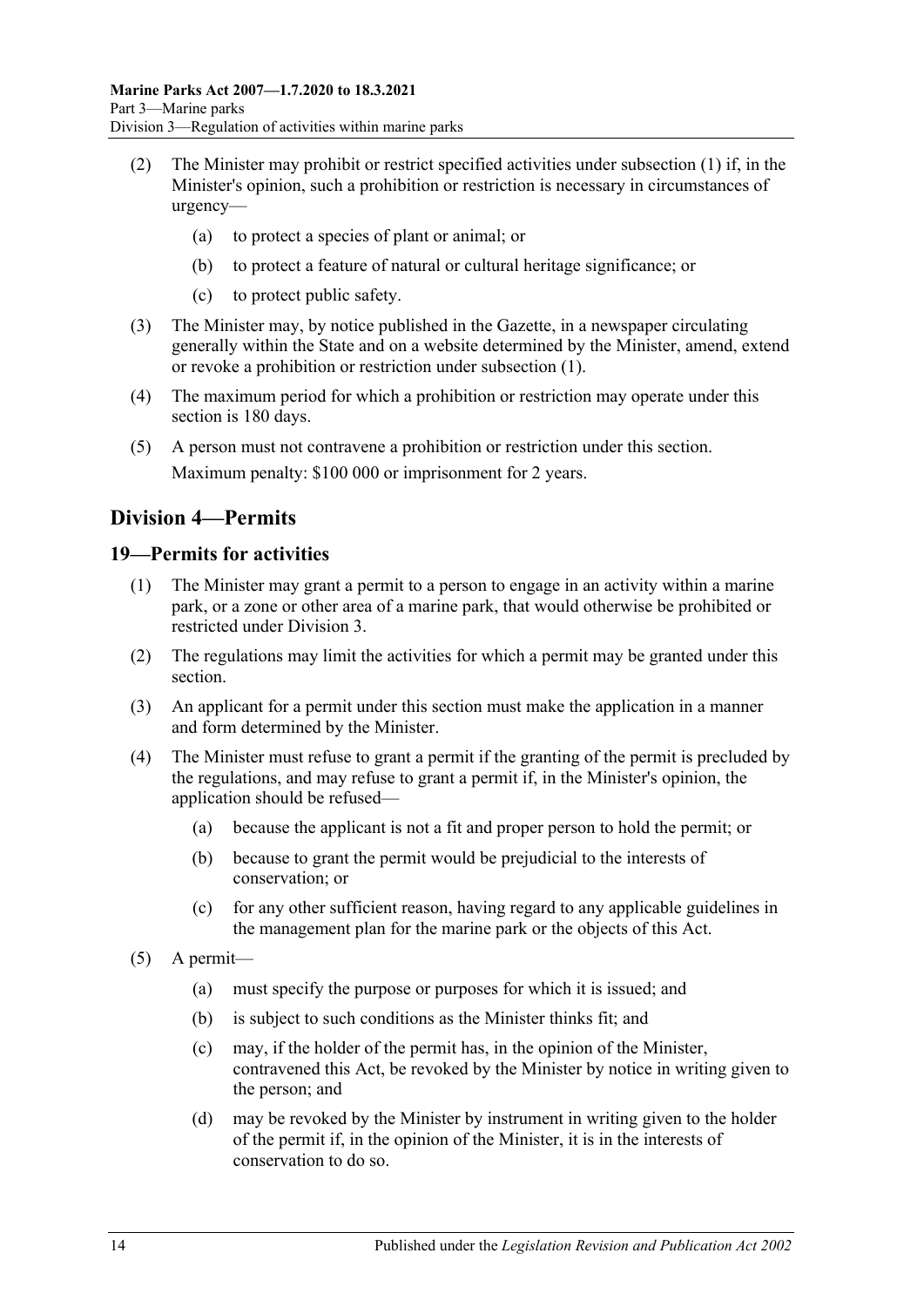- (6) A condition of a permit may require compliance with a specified code of practice, standard or other document as in force at a specified time or as in force from time to time.
- (7) A permit—
	- (a) comes into operation on the day fixed in the permit for its commencement or if no such day is fixed, on the day on which it is granted; and
	- (b) expires on the day fixed in the permit for its expiry or, if no such day is fixed, on the expiration of 12 months from the day on which it came into operation.
- (8) The conditions of a permit may be varied—
	- (a) if a permit is issued for a period of more than 12 months, on the expiration of 12 months from the day on which it came into operation; or
	- (b) at the discretion of the Minister if—
		- (i) the holder of the permit contravenes this Act; or
		- (ii) in the opinion of the Minister, there is significant risk of harm to a marine park occurring; or
		- (iii) a management plan for a marine park is amended resulting in an alteration of the zones, or the boundaries of the zones, of the marine park; or
	- (c) at any time—
		- (i) with the consent of the applicant; or
		- (ii) as provided for by the regulations or a condition of the permit.
- (9) A permit granted under this section may be transferred only if it is a permit for a prescribed activity or a permit of a prescribed class and the transfer complies with any prescribed conditions.

#### <span id="page-14-0"></span>**20—Contravention of condition of permit**

If the holder of a permit, or a person acting in the employment or with the authority of the holder of a permit, contravenes a condition of the permit, the holder of the permit is guilty of an offence.

Maximum penalty: \$100 000 or imprisonment for 2 years.

## <span id="page-14-1"></span>**Division 5—Affected statutory authorisations**

#### <span id="page-14-2"></span>**21—Affected statutory authorisations**

(1) If the rights conferred by a statutory authorisation under another Act are affected by the creation of a zone or the imposition of a temporary prohibition or restriction of activities within a marine park, the Minister must pay fair and reasonable compensation to the holder of the statutory authorisation or, if the Minister considers it appropriate to do so, compulsorily acquire, and pay fair and reasonable compensation for, the statutory authorisation, or any interest (or part of any interest) under a statutory authorisation.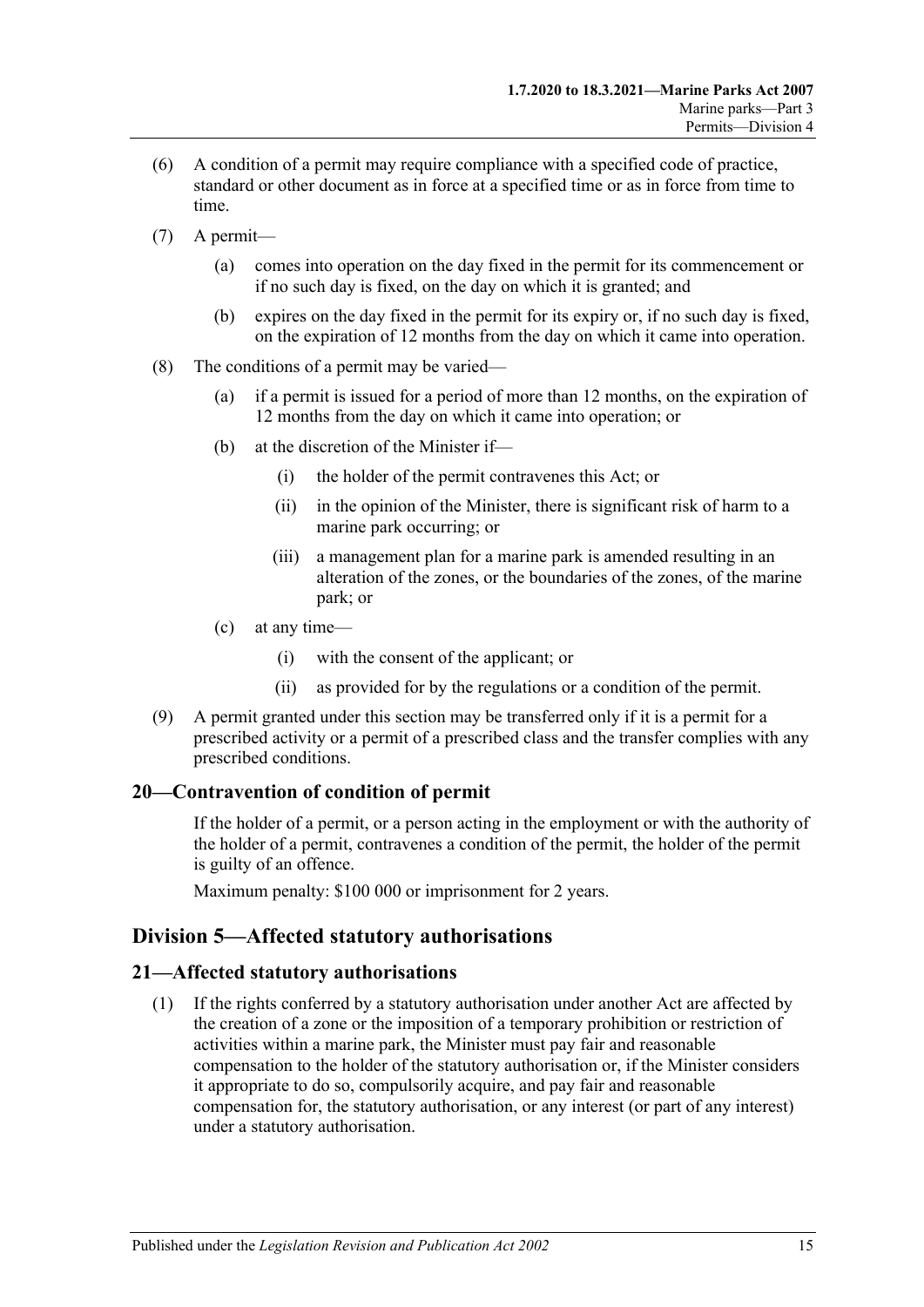- (2) The regulations may, for the purposes of this section—
	- (a) provide for a scheme for the payment of compensation to the holders of statutory authorisations whose rights are affected by the creation of a zone or the imposition of a temporary prohibition or restriction of activities within a marine park;
	- (b) provide for a scheme of compulsory acquisition and the payment of compensation to persons whose statutory authorisations, or any interests under a statutory authorisation, are compulsorily acquired;
	- (c) prescribe the method of calculation of amounts payable as compensation under this section;
	- (d) provide for a process of objection and appeal in relation to the payment of compensation under this section.
- (3) This section, and regulations made for the purposes of this section, will have effect in relation to a statutory authorisation under another Act, despite the provisions of the other Act.

# <span id="page-15-1"></span><span id="page-15-0"></span>**Part 4—Administration**

## **Division 1—Minister**

#### <span id="page-15-2"></span>**22—Functions and powers of Minister**

- (1) The Minister has the following functions under this Act:
	- (a) to examine and keep under review the need for areas to be constituted as marine parks;
	- (b) to seek and assess community nominations for marine parks after taking into account the objects of this Act;
	- (c) to prepare and keep under review marine park management plans;
	- (d) to ensure necessary protections are in place through the prohibition or restriction of activities within marine parks under this Act;
	- (e) to issue permits for activities that may be allowed within marine parks under this Act;
	- (f) to consult with relevant persons, bodies or authorities, including indigenous peoples with an association with a marine park, about the measures that should be taken to further the objects of this Act;
	- (g) as far as reasonably practicable and appropriate, to act to integrate the administration of this Act with the administration of other legislation that may affect a marine park;
	- (h) to institute, supervise or promote programs to protect, maintain or improve marine parks;
	- (i) to conduct or promote public education in relation to the protection, improvement or enhancement of marine parks;
	- (j) to keep the state of marine parks under review;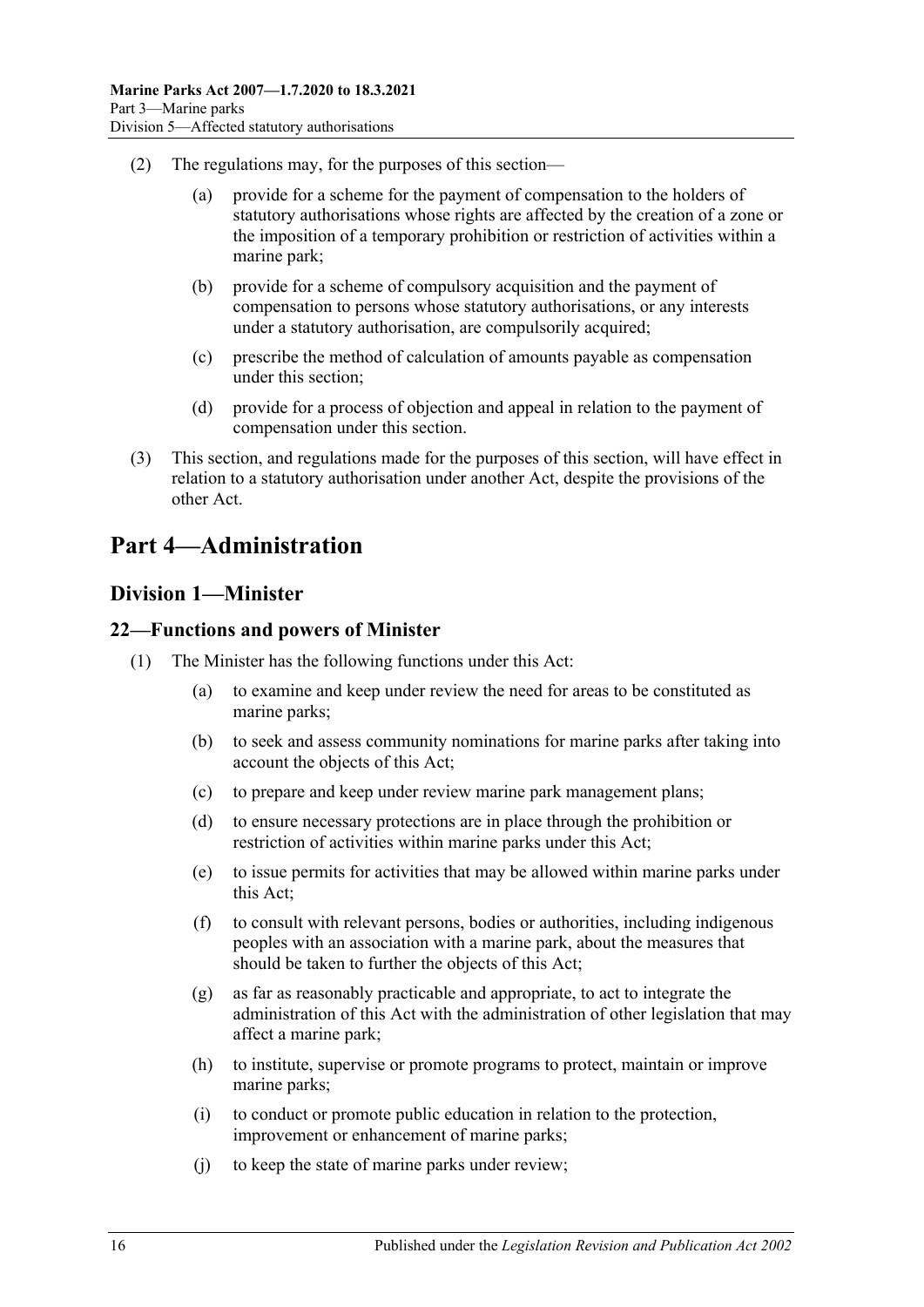- (k) to enforce the general duty of care;
- (l) such other functions as are assigned to the Minister by or under this or any other Act.
- <span id="page-16-3"></span>(2) The Minister has the power to do anything necessary, expedient or incidental to—
	- (a) performing the functions of the Minister under this Act; or
	- (b) administering this Act; or
	- (c) furthering the objects of this Act.
- (3) Without limiting [subsection](#page-16-3) (2), the Minister may, subject to and in accordance with, the *[Land Acquisition Act](http://www.legislation.sa.gov.au/index.aspx?action=legref&type=act&legtitle=Land%20Acquisition%20Act%201969) 1969*, acquire land for the purposes of this Act.

#### <span id="page-16-0"></span>**23—Delegation**

- (1) The Minister may delegate to a person or body (including a person for the time being holding or acting in a specified office or position) a function or power of the Minister under this Act.
- (2) A delegation under this section—
	- (a) must be by instrument in writing; and
	- (b) may be absolute or conditional; and
	- (c) does not derogate from the power of the Minister to act in any matter; and
	- (d) is revocable at will.
- (3) A function or power delegated under this section may, if the instrument of delegation so provides, be further delegated.

#### <span id="page-16-1"></span>**Division 2—Functions of Parks and Wilderness Council under this Act**

#### <span id="page-16-2"></span>**29—Functions of Council**

- (1) The Council has the following functions:
	- (a) to provide advice to the Minister on the establishment of marine parks, including—
		- (i) advice on any community nominations for marine parks; and
		- (ii) advice on the areas to be specified as marine parks;
	- (b) to provide advice to the Minister in relation to the introduction, variation or revocation of interim protection orders;
	- (c) to provide advice to the Minister in relation to a proposal to alter the boundaries of a marine park;
	- (d) to provide advice to the Minister in relation to a proposal to establish or alter a zone within a marine park;
	- (e) to provide advice to the Minister in relation to the management of marine parks, the formulation and operation of management plans under this Act, and the extent to which the objects of the Act are being achieved through the implementation of management plans under this Act;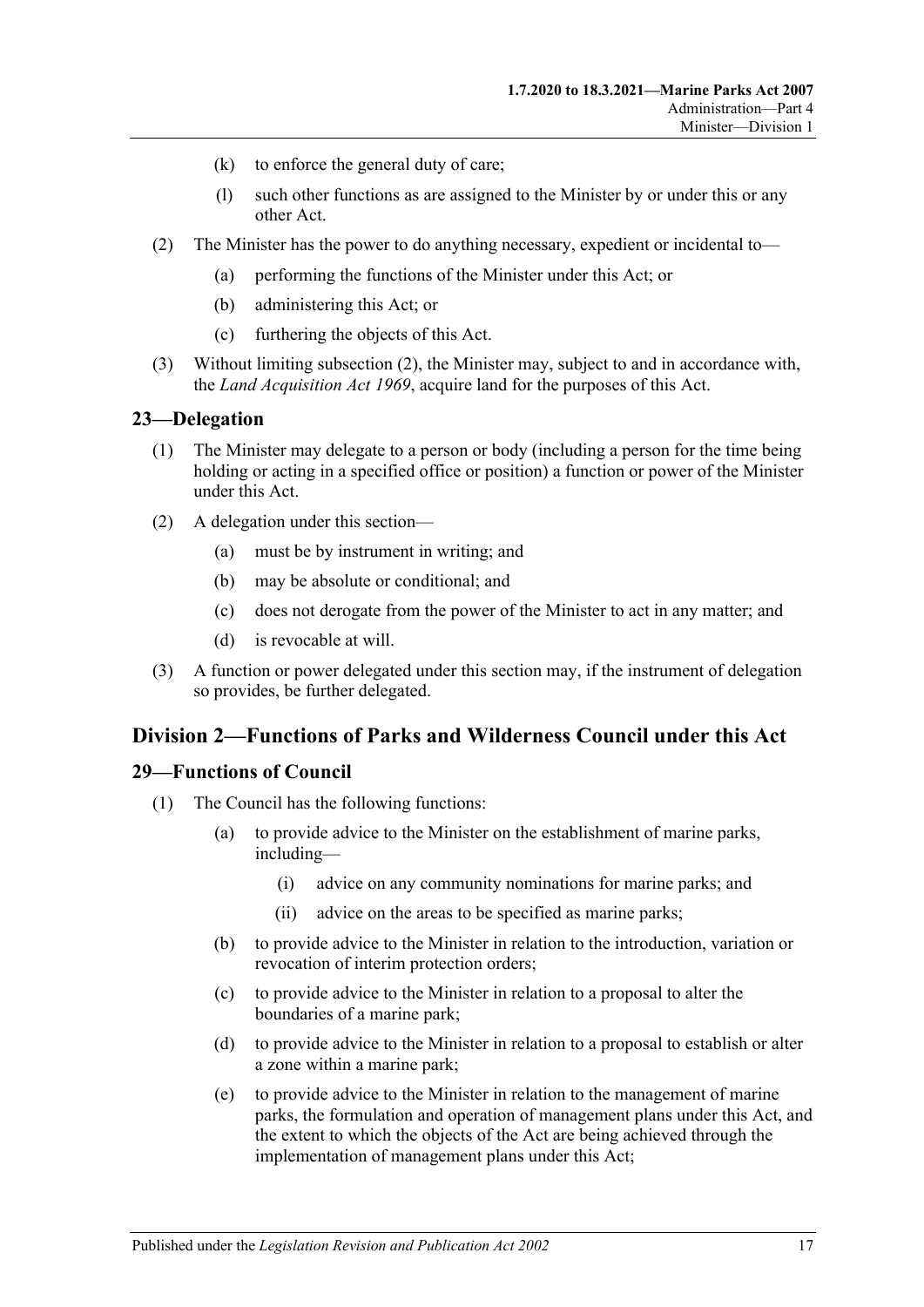- (f) to provide advice to the Minister on ways to promote community participation in the management of marine parks and the conservation of relevant marine environments;
- (g) to carry out such other functions as may be assigned to the Council by or under this Act or by the Minister.
- (2) The Council must, in providing advice to the Minister, take into account the objects of this Act.

# <span id="page-17-0"></span>**Division 3—Authorised officers**

## <span id="page-17-1"></span>**32—Appointment of authorised officers**

- (1) The following persons are authorised officers under this Act:
	- (a) fisheries officers under the *[Fisheries Management Act](http://www.legislation.sa.gov.au/index.aspx?action=legref&type=act&legtitle=Fisheries%20Management%20Act%202007) 2007*;
	- (b) wardens under the *[National Parks and Wildlife Act](http://www.legislation.sa.gov.au/index.aspx?action=legref&type=act&legtitle=National%20Parks%20and%20Wildlife%20Act%201972) 1972*;
	- (c) police officers;
	- (d) persons of a class prescribed by regulation or persons appointed by the Minister, being persons who must, in either case, be employed in the public service of the State.
- (2) If the area of a marine park includes land within the area of a council, the Minister may appoint persons, nominated by the council, to be authorised officers under this Act.
- (3) The Minister may, at any time—
	- (a) revoke the appointment of an authorised officer appointed by the Minister; or
	- (b) limit the powers of an authorised officer appointed by the Minister.
- (4) The Minister may, by notice in the Gazette, limit the powers of a class of persons constituted as authorised officers.

#### <span id="page-17-2"></span>**33—Identification of authorised officers**

- (1) A person appointed by the Minister as an authorised officer under this Act must be issued with an identity card—
	- (a) containing the person's name and a photograph of the person; and
	- (b) stating that the person is an authorised officer under this Act; and
	- (c) stating any limitations on the authorised officer's powers.
- (2) If the powers of an authorised officer appointed by the Minister have been limited, the identity card issued to the authorised officer must contain a statement of those limitations.
- (3) An authorised officer (other than a police officer in uniform) must, at the request of another person in relation to whom the authorised officer intends to exercise powers under this Part, produce for the other person's inspection—
	- (a) if the officer was appointed by the Minister—the identity card issued to the officer under this section; or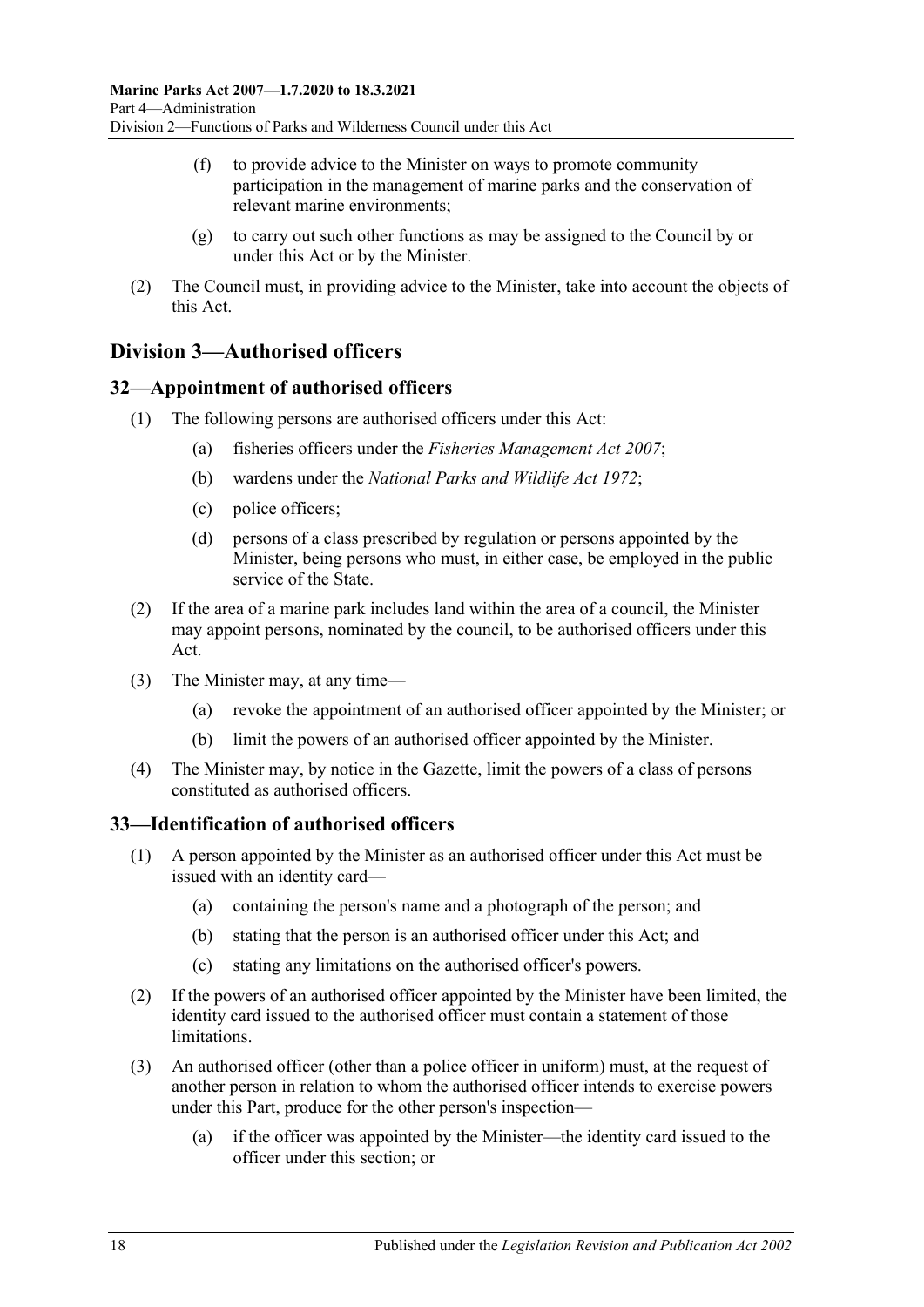- (b) if the officer is an authorised officer because the person holds an office under another Act—the identity card issued to the officer under that Act.
- (4) If a person in possession of an identity card issued to the person under this section ceases to be an authorised officer, the person must immediately return the identity card to the Minister.

Maximum penalty: \$250.

#### <span id="page-18-0"></span>**34—Powers of authorised officers**

- <span id="page-18-2"></span><span id="page-18-1"></span>(1) An authorised officer may, as may reasonably be required in connection with the administration, operation or enforcement of this Act—
	- (a) enter any place; or
	- (b) inspect any place, works, plant or equipment; or
	- (c) enter and inspect any vessel or vehicle, and for that purpose require a vessel or vehicle to stop, or to be presented for inspection at a place and time specified by the authorised officer; or
	- (d) give directions with respect to the stopping or movement of a vessel, vehicle, plant, equipment or other thing; or
	- (e) require a person apparently in charge of a vessel or vehicle to facilitate entry and inspection of the vessel or vehicle; or
	- (f) seize and retain anything that the authorised officer reasonably suspects has been used in, or may constitute evidence of, a contravention of this Act; or
	- (g) place any buoys, markers or other items or equipment in order to assist in environmental testing or monitoring; or
	- (h) require a person who the authorised officer reasonably suspects has committed, is committing or is about to commit, a contravention of this Act to state the person's full name and usual place of residence and to produce evidence of the person's identity; or
	- (i) require a person who the authorised officer reasonably suspects has knowledge of matters in respect of which information is reasonably required for the administration, operation or enforcement of this Act to answer questions in relation to those matters; or
	- (j) with the authority of a warrant issued by a magistrate, require a person to produce specified documents or documents of a specified kind, including a written record that reproduces in an understandable form information stored by computer, microfilm or other process; or
	- (k) examine, copy or take extracts from a document or information so produced or require a person to provide a copy of such a document or information; or
	- (l) take photographs, films, audio, video or other recordings; or
	- (m) examine or test a vessel, vehicle, plant, equipment, fitting or other thing, or cause or require it to be so examined or tested, or seize it or require its production for such examination or testing; or
	- (n) require a person holding a statutory authorisation or required to hold a statutory authorisation to produce the statutory authorisation for inspection; or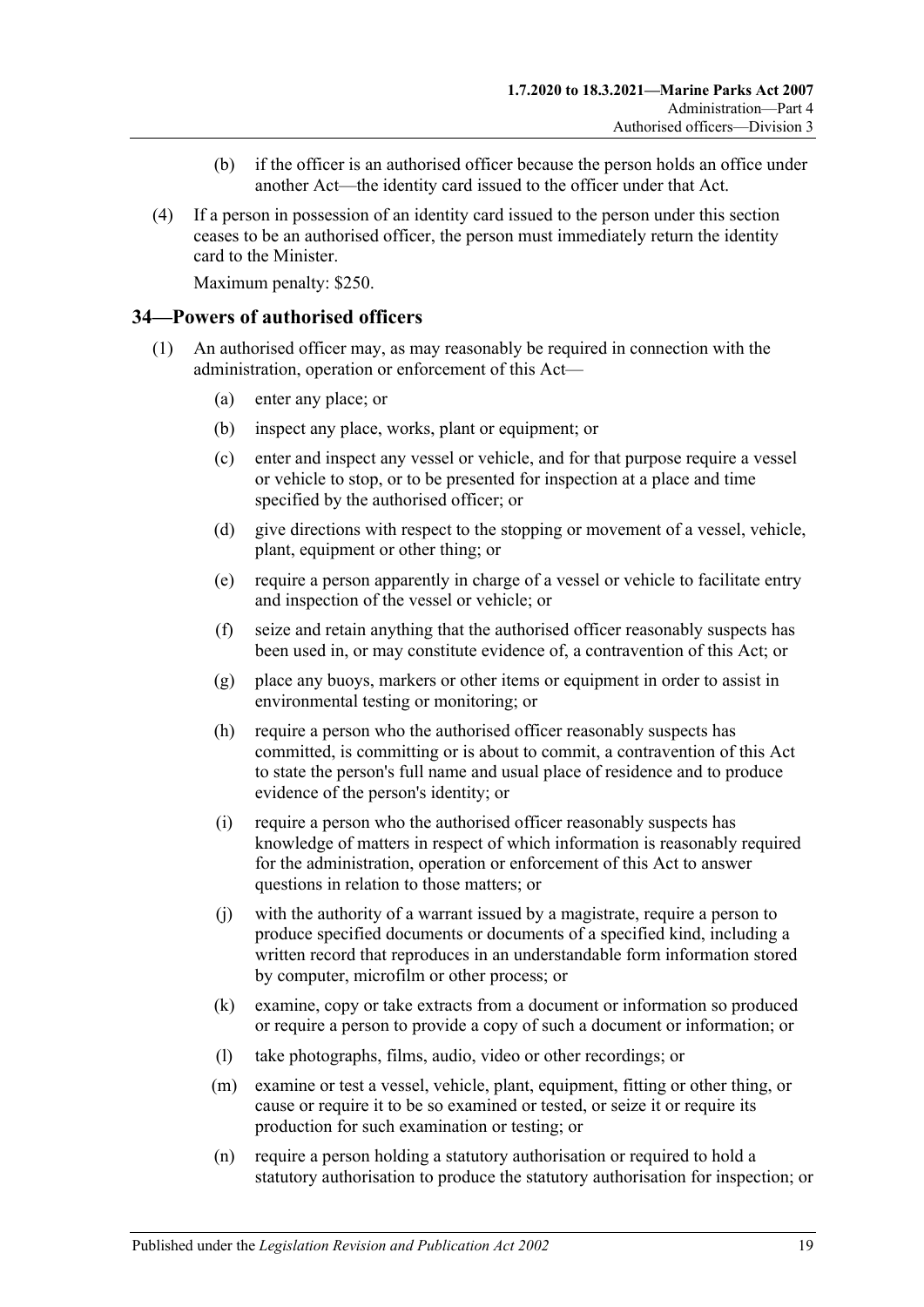- (o) give directions reasonably required in connection with the exercise of a power conferred by any of the above paragraphs or otherwise in connection with the administration, operation or enforcement of this Act; or
- (p) exercise other prescribed powers.
- <span id="page-19-1"></span>(2) An authorised officer must not exercise a power conferred by [subsection](#page-18-1) (1) in respect of a place of residence except on the authority of a warrant issued by a magistrate (but such a power may be exercised in respect of a vessel or vehicle).
- (3) An authorised officer, in exercising powers under this section, may be accompanied by such assistants as are reasonably required in the circumstances.
- <span id="page-19-2"></span>(4) An authorised officer may, on the authority of a warrant issued by a magistrate, use force to enter a place, vessel or vehicle.
- (5) A magistrate must not issue a warrant under [subsection](#page-19-1) (2) or [subsection](#page-19-2) (4) in relation to a place, vessel or vehicle unless satisfied that there are reasonable grounds to believe—
	- (a) that a contravention of this Act has been, is being, or is about to be, committed in or on the place, vessel or vehicle; or
	- (b) that something may be found in or on the place, vessel or vehicle that has been used in, or constitutes evidence of, a contravention of this Act; or
	- (c) that the circumstances require immediate action.
- (6) An application for the issue of a warrant under this section—
	- (a) may be made either personally or by telephone; and
	- (b) must be made in accordance with any procedures prescribed by the regulations.

#### <span id="page-19-0"></span>**35—Hindering etc persons engaged in administration of Act**

- (1) A person who—
	- (a) without reasonable excuse hinders or obstructs an authorised officer or other person engaged in the administration of this Act; or
	- (b) fails to answer a question put by an authorised officer to the best of his or her knowledge, information or belief; or
	- (c) produces a document or record that he or she knows, or ought to know, is false or misleading in a material particular; or
	- (d) fails without reasonable excuse to comply with a requirement or direction of an authorised officer under this Act; or
	- (e) uses abusive, threatening or insulting language to an authorised officer, or a person assisting an authorised officer; or
	- (f) falsely represents, by words or conduct, that he or she is an authorised officer,

is guilty of an offence.

Maximum penalty: \$10 000.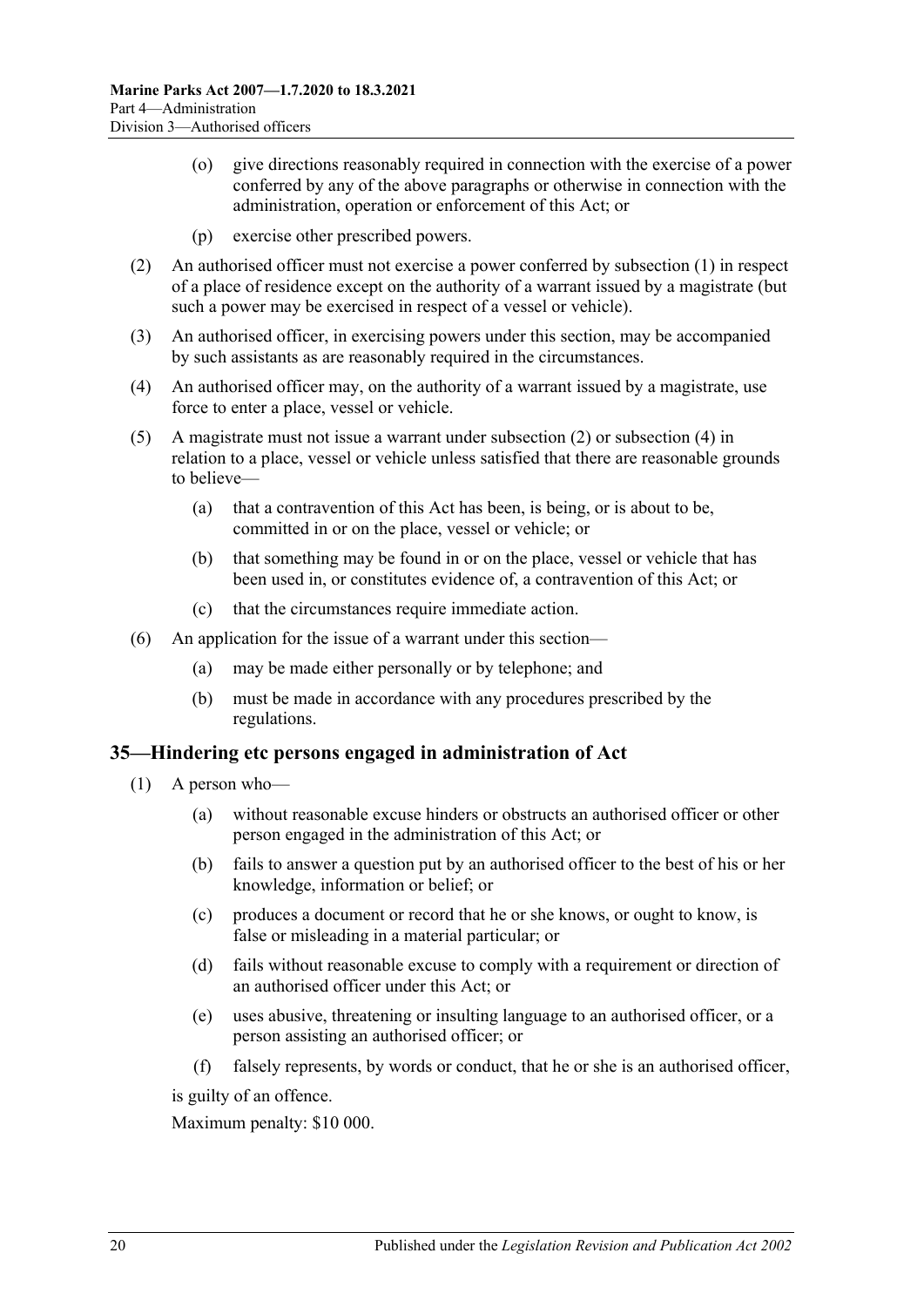(2) A person (other than an authorised officer) who, without the permission of the Minister, removes, destroys or interferes with any marker, peg or other item or equipment placed under section  $34(1)(g)$  is guilty of an offence. Maximum penalty: \$10 000.

#### <span id="page-20-0"></span>**36—Protection from self-incrimination**

A person is not obliged to answer a question or to produce a document or record as required under this Part if to do so might tend to incriminate the person or make the person liable to a penalty.

# <span id="page-20-1"></span>**Part 5—General duty of care**

## <span id="page-20-3"></span><span id="page-20-2"></span>**37—General duty of care**

- (1) A person must take all reasonable measures to prevent or minimise harm to a marine park through his or her actions or activities.
- (2) In determining what measures are required to be taken, regard must be had, amongst other things, to—
	- (a) the nature of the harm; and
	- (b) the sensitivity of the environment that may be affected and the potential impact of the harm; and
	- (c) the practicality and financial implications of any alternative action, and the current state of technical and scientific knowledge; and
	- (d) any degrees of risk that may be involved; and
	- (e) the significance of the marine park to the State and to the environment and economy of the State; and
	- (f) the extent to which an act or activity may have a cumulative effect on a marine park; and
	- (g) if a statutory authorisation has been granted in respect of the action or activity, any assessment made in connection with the granting of the authorisation of potential harm to the marine park as a result of the action or activity and the extent to which any such harm was intended to be prevented or minimised through the attachment of conditions to the authorisation.
- (3) A person will be taken not to be in contravention of [subsection](#page-20-3) (1) if the person is acting in circumstances prescribed by the regulations.
- (4) A person who contravenes [subsection](#page-20-3) (1) is not, on account of the contravention alone, guilty of an offence but—
	- (a) compliance with the duty may be enforced by the issuing of a protection order under [Part 6;](#page-21-0) and
	- (b) a reparation order or reparation authorisation may be issued under that Part in respect of the contravention.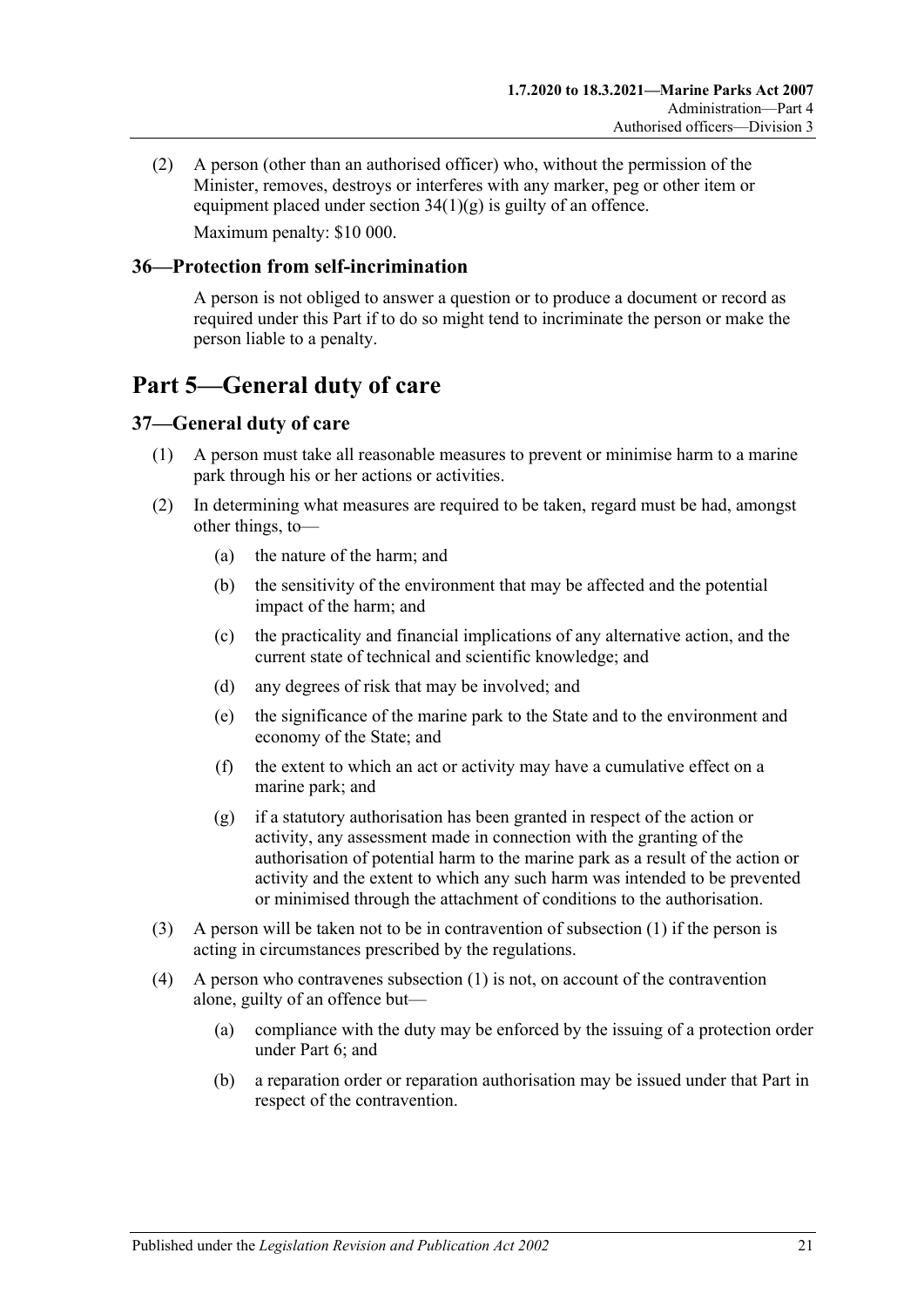# <span id="page-21-0"></span>**Part 6—Protection and other orders**

# <span id="page-21-1"></span>**Division 1—Orders**

#### <span id="page-21-2"></span>**38—Protection orders**

- (1) The Minister may issue a protection order under this Division for the purpose of securing compliance with this Act.
- <span id="page-21-3"></span>(2) A protection order—
	- (a) must be in the form of a written notice served on the person to whom the notice is issued; and
	- (b) must specify the person to whom it is issued (whether by name or a description sufficient to identify the person); and
	- (c) must state the grounds on which it is made with reasonable particularity; and
	- (d) may impose any requirement reasonably required for the purpose for which the order is issued including 1 or more of the following:
		- (i) a requirement that the person discontinue, or not commence, a specified activity indefinitely or for a specified period or until further notice from the Minister;
		- (ii) a requirement that the person not carry on a specified activity except at specified times or subject to specified conditions;
		- (iii) a requirement that the person take specified action in a specified way, and within a specified period; and
	- (e) must state that the person may, within 14 days, appeal to the ERD Court against the order.
- (3) An authorised officer may, if of the opinion that urgent action is required for the protection of a marine park, issue an emergency protection order imposing requirements of a kind referred to in [subsection](#page-21-3) (2)(d) as reasonably required for the protection of the marine park.
- (4) An emergency protection order may be issued orally but, in that event, the person to whom the order is issued must be advised immediately of the person's right to appeal to the ERD Court against the order.
- (5) If an emergency protection order is issued orally, the authorised officer who issued it must confirm it in writing at the earliest opportunity (and in any event within 2 business days) by written notice given to the person to whom it applies.
- (6) If an emergency protection order is issued, the order will cease to have effect on the expiration of 72 hours from the time of its issuing unless confirmed by a written protection order issued by the Minister and served on the relevant person.
- (7) The Minister may, by written notice served on a person to whom a protection order has been issued, vary or revoke the order.
- (8) A person to whom a protection order is issued must comply with the order. Maximum penalty: \$10 000.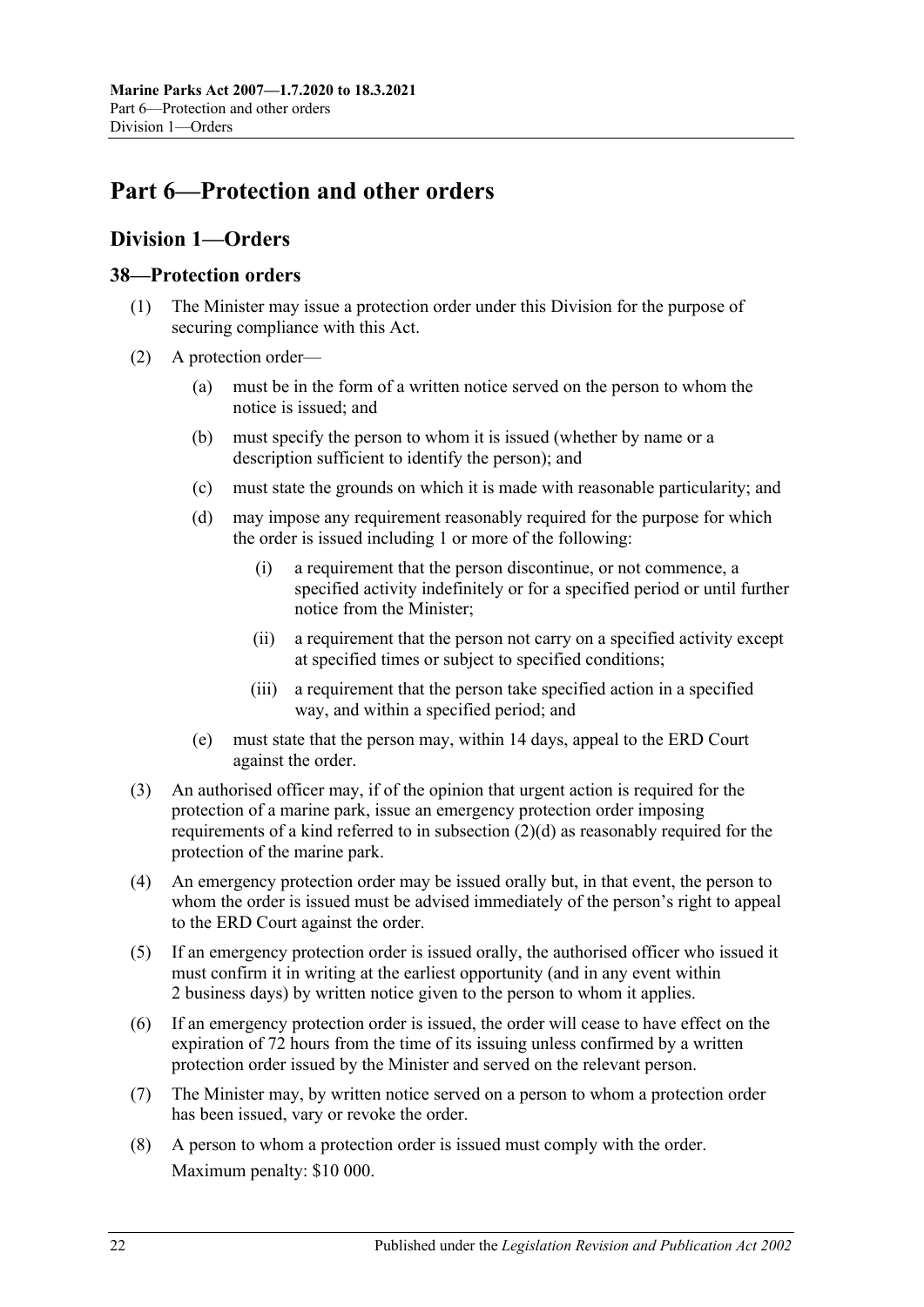(9) A person must not hinder or obstruct a person complying with a protection order. Maximum penalty: \$10 000.

## <span id="page-22-2"></span><span id="page-22-0"></span>**39—Action on non-compliance with protection order**

- (1) If the requirements of a protection order are not complied with, the Minister may take any action required by the order.
- (2) Action to be taken by the Minister under [subsection](#page-22-2) (1) may be taken on the Minister's behalf by an authorised officer or another person authorised by the Minister for the purpose.
- (3) A person taking action under this section may enter any relevant place, vessel or vehicle at any reasonable time.
- (4) The reasonable costs incurred by the Minister in taking action under this section may be recovered by the Minister as a debt from the person who failed to comply with the requirements of the protection order.
- (5) If an amount is recoverable from a person by the Minister under this section—
	- (a) the Minister may, by notice in writing to the person, fix a period, being not less than 28 days from the date of the notice, within which the amount must be paid by the person, and, if the amount is not paid by the person within that period, the person is liable to pay interest charged at the prescribed rate per annum on the amount unpaid; and
	- (b) the amount together with any interest charge so payable is until paid a charge in favour of the Minister on any land owned by the person in relation to which the protection order is registered under [Division 2.](#page-25-1)

#### <span id="page-22-1"></span>**40—Reparation orders**

- (1) If the Minister is satisfied that a person has caused harm to a marine park by contravention of this Act, the Minister may issue a reparation order requiring the person—
	- (a) to take specified action within a specified period to make good any resulting harm to the marine park; or
	- (b) to make a payment or payments into an approved account for the reasonable costs incurred, or to be incurred, in taking action to make good any resulting harm to the marine park,

or both.

- <span id="page-22-3"></span>(2) A reparation order—
	- (a) must be in the form of a written notice served on the person to whom it is issued; and
	- (b) must specify the person to whom it is issued (whether by name or a description sufficient to identify the person); and
	- (c) must state the grounds on which it is made with reasonable particularity; and
	- (d) may include requirements for action to be taken to prevent or mitigate further harm to the marine park, or for a plan of action to be prepared to the satisfaction of the Minister; and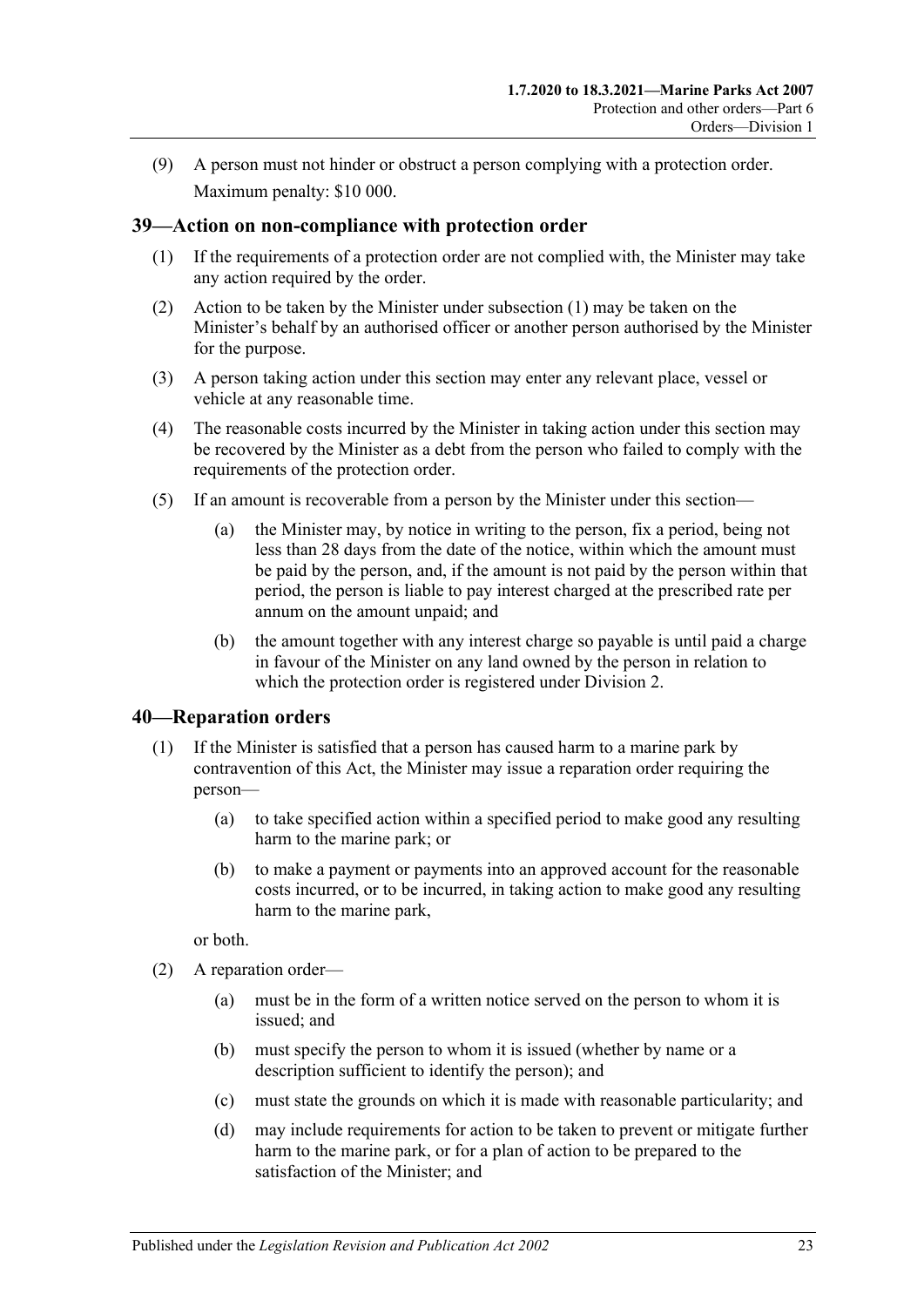- (e) may include requirements for specified tests or monitoring; and
- (f) may include requirements for furnishing to the Minister specified results or reports; and
- (g) may include requirements that the person to whom it is issued appoint or engage a person with specified qualifications to prepare a plan or report or to undertake tests or monitoring required by the order; and
- (h) in the case of an order requiring payment into an approved account, may provide that payments must occur in accordance with a scheme specified by the Minister (either at the time of the making of the order or at a later time when the extent or impact of any action has been assessed or finally determined); and
- (i) must state that the person may, within 14 days, appeal to the ERD Court against the order.
- (3) An authorised officer may, if of the opinion that urgent action is required to prevent or mitigate further harm, issue an emergency reparation order containing requirements of a kind referred to in [subsection](#page-22-3) (2), other than a requirement for payment into an approved account.
- (4) An emergency reparation order may be issued orally, but, in that event, the person to whom it is issued must be advised immediately of the person's right to appeal to the ERD Court against the order.
- (5) If an emergency reparation order is issued orally, the authorised officer who issued it must confirm it in writing at the earliest opportunity (and in any event within 2 business days) by written notice given to the person to whom it applies.
- (6) If an emergency reparation order is issued, the order will cease to have effect on the expiration of 72 hours from the time of its issuing unless confirmed by a written reparation order issued by the Minister and served on the relevant person.
- (7) The Minister or an authorised officer may, if of the opinion that it is reasonably necessary to do so in the circumstances, include in an emergency or other reparation order a requirement for an act or omission that might otherwise constitute a contravention of this Act and, in that event, a person incurs no criminal liability under this Act for compliance with the requirement.
- (8) The Minister may, by written notice served on a person to whom a reparation order has been issued, vary or revoke the order.
- (9) A person to whom a reparation order is issued must comply with the order. Maximum penalty: \$10 000.

#### <span id="page-23-1"></span><span id="page-23-0"></span>**41—Action on non-compliance with a reparation order**

- (1) If the requirements of a reparation order are not complied with, the Minister may take any action required by the order.
- (2) Action taken by the Minister under [subsection](#page-23-1) (1) may be taken on the Minister's behalf by an authorised officer or another person authorised by the Minister for the purpose.
- (3) A person taking action under this section may enter any relevant place, vessel or vehicle at any reasonable time.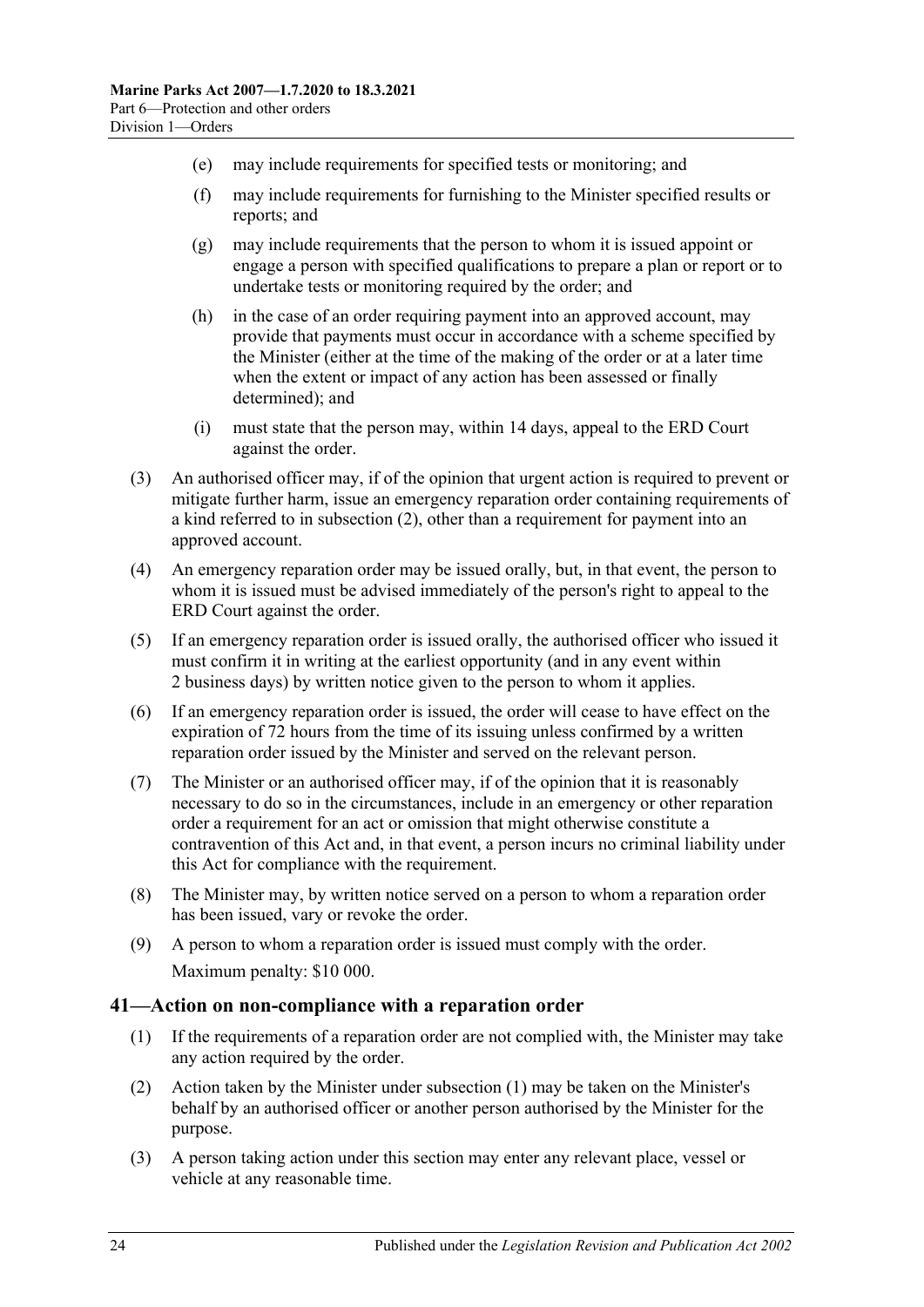- (4) The reasonable costs incurred by the Minister in taking action under this section to make good harm to the marine park may be recovered by the Minister as a debt from the person who failed to comply with the requirements of the reparation order.
- (5) If an amount is recoverable from a person by the Minister under this section—
	- (a) the Minister may, by notice in writing to the person, fix a period, being not less than 28 days from the date of the notice, within which the amount must be paid by the person, and, if the amount is not paid by the person within that period, the person is liable to pay interest charged at the prescribed rate per annum on the amount unpaid; and
	- (b) the amount together with any interest charge so payable is until paid a charge in favour of the Minister on any land owned by the person in relation to which the reparation order is registered under [Division 2.](#page-25-1)

## <span id="page-24-1"></span><span id="page-24-0"></span>**42—Reparation authorisations**

- (1) If the Minister is satisfied that a person has caused harm to a marine park by a contravention of this Act, the Minister may (whether or not a reparation order has been issued to the person) issue a reparation authorisation under which authorised officers or other persons authorised by the Minister for the purpose may take specified action on the Minister's behalf to make good any resulting harm to the marine park.
- (2) A reparation authorisation—
	- (a) must be in the form of a written notice; and
	- (b) must specify the person alleged to have caused the harm (whether by name or a description sufficient to identify the person); and
	- (c) must state the grounds on which it is made with reasonable particularity; and
	- (d) may include authorisation for action to be taken to prevent or mitigate further harm to the marine park.
- (3) The Minister must, as soon as practicable after issuing a reparation authorisation, serve a copy of the authorisation on the person alleged to have caused the harm.
- (4) The Minister may, by notice in writing, vary or revoke a reparation authorisation and must, as soon as practicable after doing so, serve a copy of the notice on the person alleged to have caused the harm.
- (5) If a person other than an authorised officer is authorised to take action under [subsection](#page-24-1) (1), the following provisions apply:
	- (a) the Minister must issue the person with an instrument of authority;
	- (b) the person may exercise such powers of an authorised officer as are reasonably required for the purpose of taking action under that subsection;
	- (c) the provisions of this Act apply in relation to the exercise of such powers by the person in the same way as in relation to an authorised officer;
	- (d) the person must produce the instrument of authority for the inspection of any person in relation to whom the person intends to exercise powers of an authorised officer.
- (6) A person taking action under a reparation authorisation may enter any relevant place, vessel or vehicle at any reasonable time.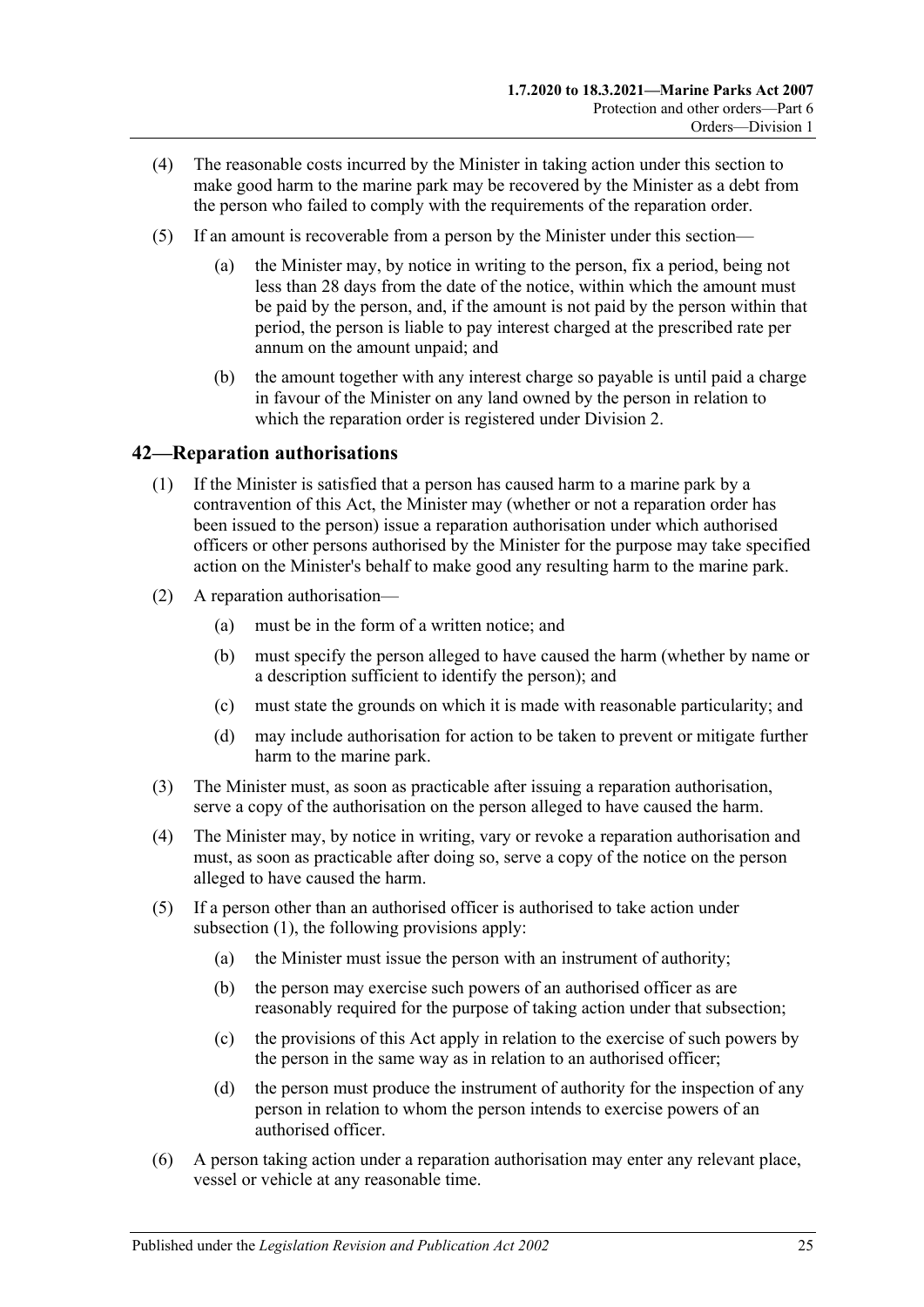- (7) The reasonable costs incurred by the Minister in taking action under a reparation authorisation to make good harm to the marine park may be recovered by the Minister as a debt from the person who caused the relevant harm.
- (8) If an amount is recoverable from a person by the Minister under this section
	- the Minister may, by notice in writing to the person, fix a period, being not less than 28 days from the date of the notice, within which the amount must be paid by the person, and, if the amount is not paid by the person within that period, the person is liable to pay interest charged at the prescribed rate per annum on the amount unpaid; and
	- (b) the amount together with any interest charge so payable is until paid a charge in favour of the Minister on any land owned by the person in relation to which the reparation authorisation is registered under [Division 2.](#page-25-1)

## <span id="page-25-3"></span><span id="page-25-0"></span>**43—Related matters**

- (1) The Minister should, so far as is reasonably practicable, consult with any public authority that may also have power to act with respect to the particular matter before the Minister issues an order or authorisation under this Division.
- (2) [Subsection](#page-25-3) (1) does not apply—
	- (a) where action is being taken under this Act as a matter of urgency; or
	- (b) in any other circumstance of a prescribed kind.
- (3) A person cannot claim compensation from—
	- (a) the Minister or the Crown; or
	- (b) an authorised officer; or
	- (c) a person acting under the authority of the Minister or an authorised officer,

in respect of a requirement imposed under this Division, or on account of an act or omission done or made in the exercise (or purported exercise) of a power under this Division.

## <span id="page-25-1"></span>**Division 2—Registration of orders and effect of charges**

#### <span id="page-25-2"></span>**44—Registration**

- $(1)$  If—
	- (a) the Minister issues an order or authorisation under [Division 1;](#page-21-1) and
	- (b) the order or authorisation is issued in relation to an activity carried out on land, or requires a person to take action on or in relation to land,

the Minister may apply to the Registrar-General for the registration of the order or authorisation in relation to that land.

- <span id="page-25-4"></span>(2) An application under this section must—
	- (a) define the land to which it relates; and
	- (b) comply with any requirement imposed by the Registrar-General for the purposes of this section.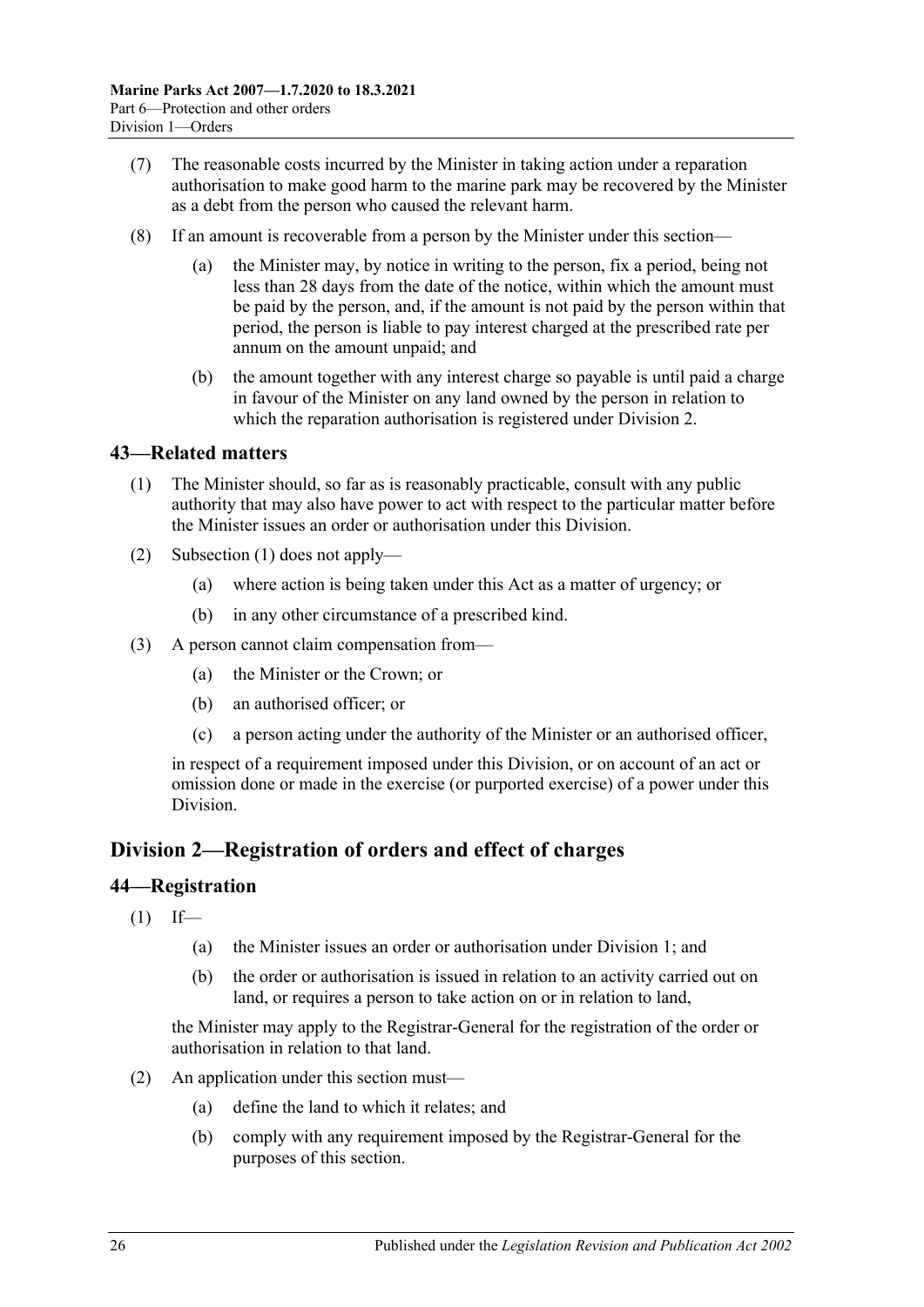- (3) The Registrar-General must on—
	- (a) due application under [subsection](#page-25-4) (2); and
	- (b) lodgement of a copy of the relevant order or authorisation,

register the order or authorisation in relation to the land by making such entries in any register book, memorial or other book or record in the Lands Titles Registration Office or in the General Registry Office as the Registrar-General thinks fit.

- (4) An order or authorisation registered under this section is binding on each owner and occupier from time to time of the land.
- (5) The Registrar-General must, on application by the Minister, cancel the registration of an order or authorisation in relation to land and make such endorsements to that effect in the appropriate register book, memorial or other book or record in respect of the land as the Registrar-General thinks fit.
- (6) The Minister may, if the Minister thinks fit, apply to the Registrar-General for cancellation of the registration of an order or authorisation under this section in relation to land, and must do so—
	- (a) on revocation of the order or authorisation; or
	- (b) in relation to—
		- (i) an order—
			- (A) on full compliance with the requirements of the order;
			- (B) if the Minister has taken action under [Division 1](#page-21-1) to carry out the requirements of the order—on payment to the Minister of any amount recoverable by the Minister under that Division in relation to the action so taken; or
		- (ii) an authorisation—on payment to the Minister of any amount recoverable by the Minister under [Division 1](#page-21-1) in relation to the action taken in pursuance of the authorisation.

#### <span id="page-26-0"></span>**45—Effect of charge**

A charge imposed on land under [Division 1](#page-21-1) has priority over—

- (a) any prior charge on the land (whether or not registered) that operates in favour of a person who is an associate of the owner of the land; and
- (b) any other charge on the land other than a charge registered prior to registration under this Division of the relevant order or authorisation in relation to the land.

# <span id="page-26-1"></span>**Part 7—Appeals to ERD Court**

#### <span id="page-26-2"></span>**46—Appeals to ERD Court**

- <span id="page-26-3"></span>(1) The following appeals may be made to the ERD Court:
	- (a) a person who is refused a permit may appeal to the Court against the decision of the Minister to refuse the permit;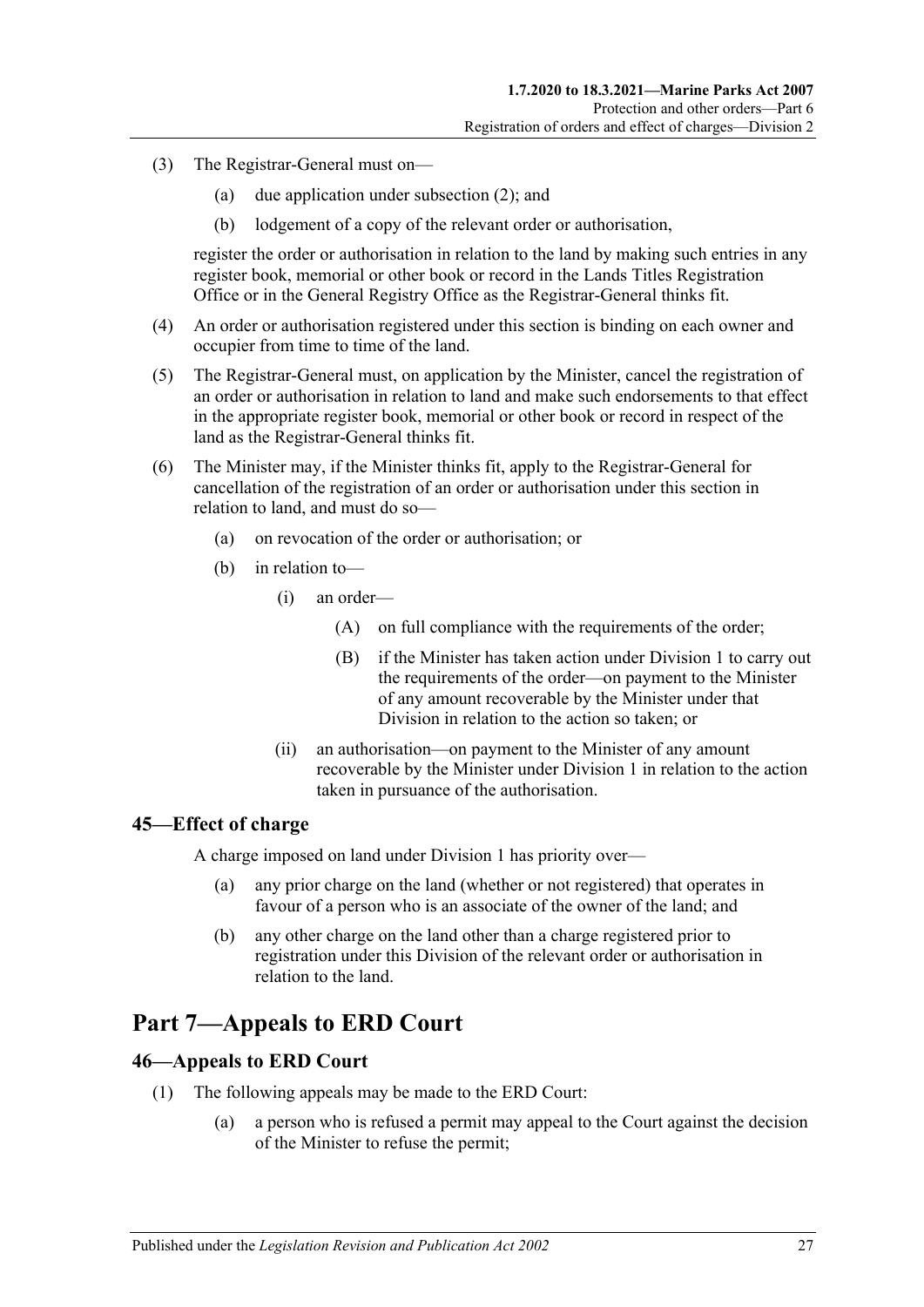- <span id="page-27-0"></span>(b) a person who has been granted a permit may appeal to the Court against a decision of the Minister revoking the permit or imposing or varying a condition of the permit;
- (c) a person to whom a protection order or reparation order has been issued may appeal to the ERD Court against the order or a variation of the order.
- <span id="page-27-1"></span>(2) An appeal must be made in a manner and form determined by the Court, setting out the grounds of the appeal.
- (3) Subject to this section, an appeal by a person against a decision referred to in [subsection](#page-26-3) (1)(a) or [\(b\)](#page-27-0) must be made within 21 days after the person receives notice in writing of the decision.
- (4) Subject to this section, an appeal by a person against an order or a variation of an order referred to in [subsection](#page-27-1)  $(1)(c)$  must be made within 21 days after the person receives notice in writing of the order or variation.
- (5) The Court may, if it is satisfied that it is just and reasonable in the circumstances to do so, dispense with the requirement that an appeal be made within the period fixed by this section.
- (6) Unless otherwise determined by the Court, an appeal must be referred in the first instance to a conference under section 16 of the *[Environment, Resources and](http://www.legislation.sa.gov.au/index.aspx?action=legref&type=act&legtitle=Environment%20Resources%20and%20Development%20Court%20Act%201993)  [Development Court Act](http://www.legislation.sa.gov.au/index.aspx?action=legref&type=act&legtitle=Environment%20Resources%20and%20Development%20Court%20Act%201993) 1993* (and the provisions of that Act will then apply in relation to that appeal).
- (7) Subject to [subsection](#page-27-2) (8), the institution of an appeal does not affect the operation of the decision or order to which the appeal relates.
- <span id="page-27-2"></span>(8) The Court may, on application by a party to an appeal, make an order staying or otherwise affecting the operation or implementation of the whole or a part of a decision or order if the Court is satisfied that it is appropriate to do so having regard to—
	- (a) the possible consequences to the marine park and the interests of any persons who may be affected by the appeal; and
	- (b) the need to secure the effectiveness of the hearing and determination of the appeal.
- (9) An order under [subsection](#page-27-2) (8)—
	- (a) may be varied or revoked by the Court by further order; and
	- (b) is subject to such conditions as are specified in the order; and
	- (c) has effect until—
		- (i) the end of the period of operation (if any) specified in the order; or
		- (ii) the decision of the Court on the appeal comes into operation,

whichever is the earlier.

- (10) The Court must not make an order under [subsection](#page-27-2) (8) unless each party to the appeal has been given a reasonable opportunity to make submissions in relation to the matter.
- (11) The Court may, on hearing an appeal under this section—
	- (a) confirm, vary or revoke the decision or order appealed against;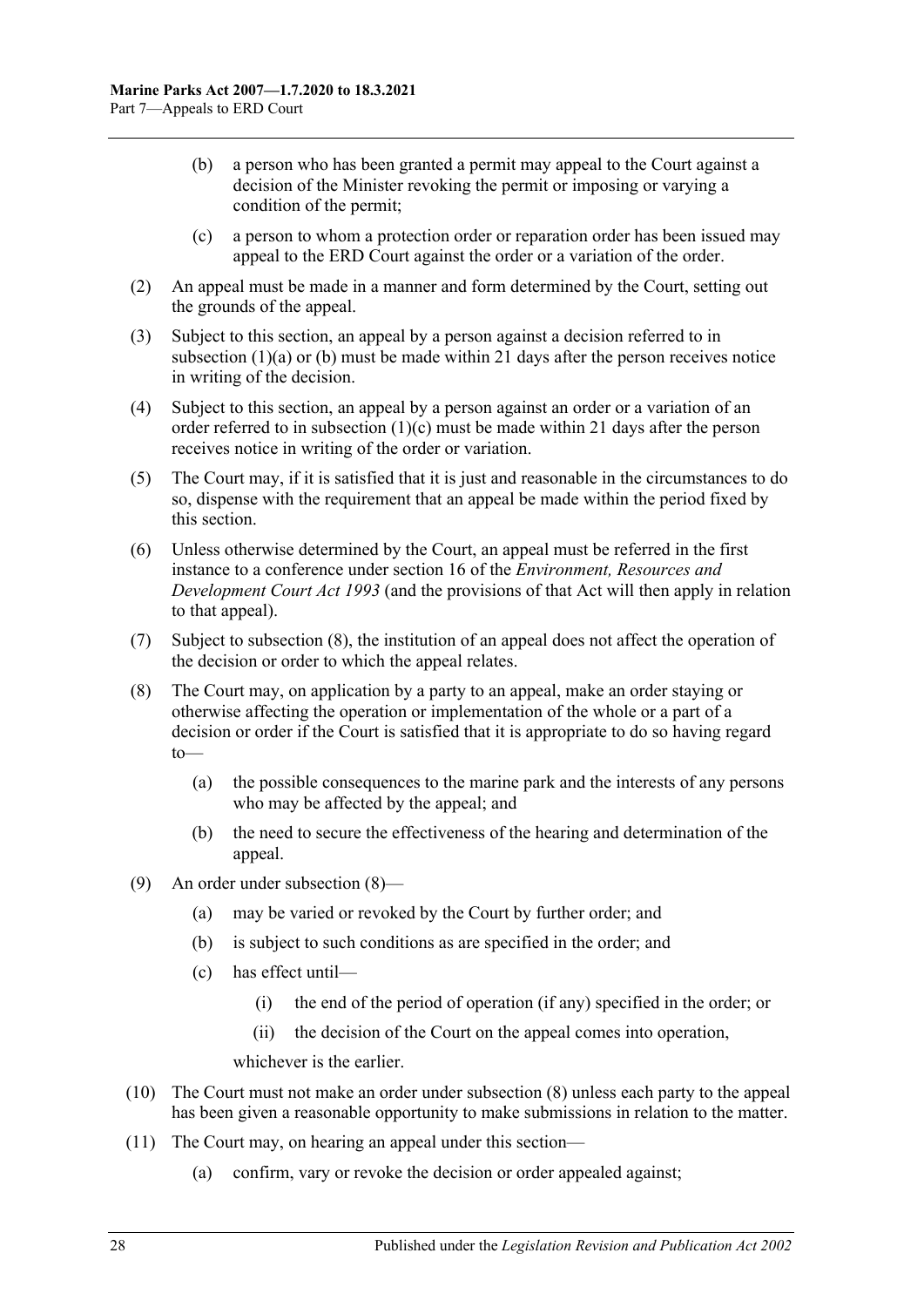- (b) order or direct a person or body to take such action as the Court thinks fit, or to refrain (either temporarily or permanently) from such action or activity as the Court thinks fit;
- (c) make any consequential or ancillary order or direction, or impose any condition, that it considers necessary or expedient.

# <span id="page-28-0"></span>**Part 8—Civil remedies**

## <span id="page-28-1"></span>**47—Civil remedies**

- <span id="page-28-2"></span>(1) Applications may be made to the ERD Court for 1 or more of the following orders:
	- (a) if a person has engaged, is engaging or is proposing to engage in conduct in contravention of this Act—an order restraining the person from engaging in the conduct and, if the Court considers it appropriate to do so, requiring the person to take specified action;
	- (b) if a person has refused or failed, is refusing or failing or is proposing to refuse or fail to take action required by this Act—an order requiring the person to take that action;
	- (c) if a person has caused harm to a marine park by a contravention of this Act—an order requiring the person to take specified action to make good any resulting harm to the marine park and, if appropriate, to take specified action to prevent or mitigate further harm;
	- (d) if the Minister has incurred costs in taking action to prevent or make good harm to a marine park caused by a contravention of this Act—an order against the person who committed the contravention for payment of the reasonable costs and expenses incurred in taking that action;
	- (e) if the Court considers it appropriate to do so, an order against a person who has contravened this Act for payment (for the credit of the Consolidated Account) of an amount in the nature of exemplary damages determined by the Court;
	- (f) if the Court considers it appropriate to do so, an order against a person who has contravened this Act to take specified action to publicise—
		- (i) the contravention of this Act; and
		- (ii) the harm flowing from the contravention; and
		- (iii) the other requirements of the order made against the person.
- (2) The power of the Court to make an order restraining a person from engaging in conduct of a particular kind may be exercised—
	- (a) if the Court is satisfied that the person has engaged in conduct of that kind—whether or not it appears to the Court that the person intends to engage again, or to continue to engage, in conduct of that kind; or
	- (b) if it appears to the Court that, in the event that an order is not made, it is likely that the person will engage in conduct of that kind—whether or not the person has previously engaged in conduct of that kind and whether or not there is an imminent danger of substantial harm if the first-mentioned person engages in conduct of that kind.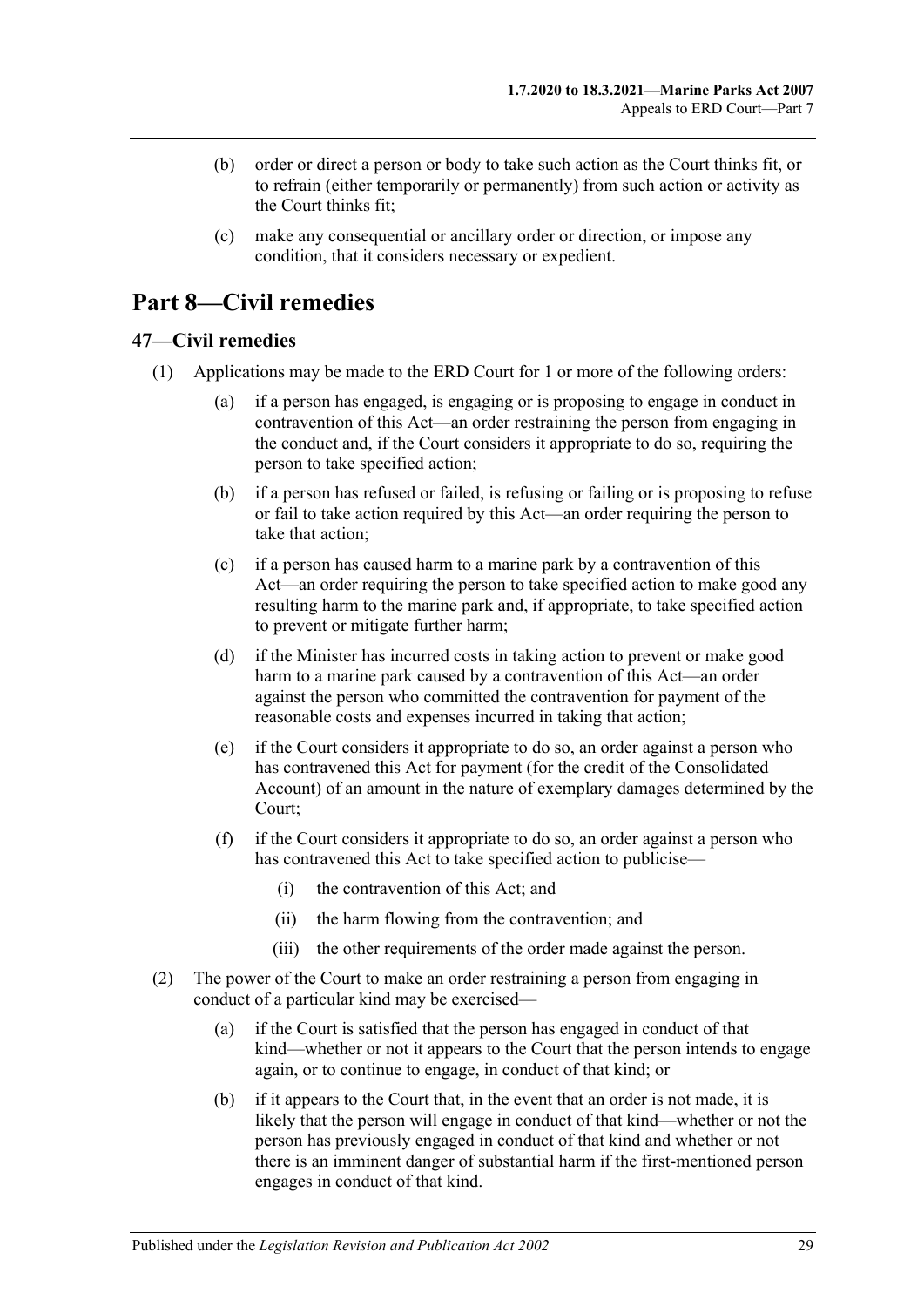- (3) The power of the Court to make an order requiring a person to take specified action may be exercised—
	- (a) if the Court is satisfied that the person has refused or failed to take that action—whether or not it appears to the Court that the person intends to refuse or fail again, or to continue to refuse or fail, to take that action; or
	- (b) if it appears to the Court that, in the event that an order is not made, it is likely that the person will refuse or fail to take that action—whether or not the person has previously refused or failed to take that action and whether or not there is an imminent danger of substantial harm if the first-mentioned person refuses or fails to take that action.
- (4) In assessing an amount to be ordered in the nature of exemplary damages, the Court must have regard to—
	- (a) any harm to a marine park or detriment to the public interest resulting from the contravention; and
	- (b) any financial saving or other benefit that the respondent stood to gain by committing the contravention; and
	- (c) any other matter it considers relevant.
- (5) The power to order payment of an amount in the nature of exemplary damages may only be exercised by a Judge of the Court.
- (6) An application under this section may be made—
	- (a) by the Minister; or
	- (b) by an authorised officer; or
	- (c) by any person whose interests are affected by the subject matter of the application; or
	- (d) by any other person with the leave of the Court.
- <span id="page-29-0"></span>(7) Before the Court may grant leave for the purposes of [subsection](#page-29-0) (6)(d), the Court must be satisfied that—
	- (a) the proceedings on the application would not be an abuse of the process of the Court; and
	- (b) there is a real or significant likelihood that the requirements for the making of an order under [subsection](#page-28-2) (1) on the application would be satisfied; and
	- (c) it is in the public interest that the proceedings should be brought.
- (8) An application under this section may be made in a representative capacity (but, if so, the consent of all persons on whose behalf the application is made must be obtained).
- (9) An application may be made without notice to the other party and, if the Court is satisfied on the application that the respondent has a case to answer, it may grant leave to the applicant to serve a summons requiring the respondent to appear before the Court to show cause why an order should not be made under this section.
- (10) An application under this section must, in the first instance, be referred to a conference under section 16 of the *[Environment, Resources and Development Court](http://www.legislation.sa.gov.au/index.aspx?action=legref&type=act&legtitle=Environment%20Resources%20and%20Development%20Court%20Act%201993)  Act [1993](http://www.legislation.sa.gov.au/index.aspx?action=legref&type=act&legtitle=Environment%20Resources%20and%20Development%20Court%20Act%201993)* (and the provisions of that Act will then apply in relation to the application).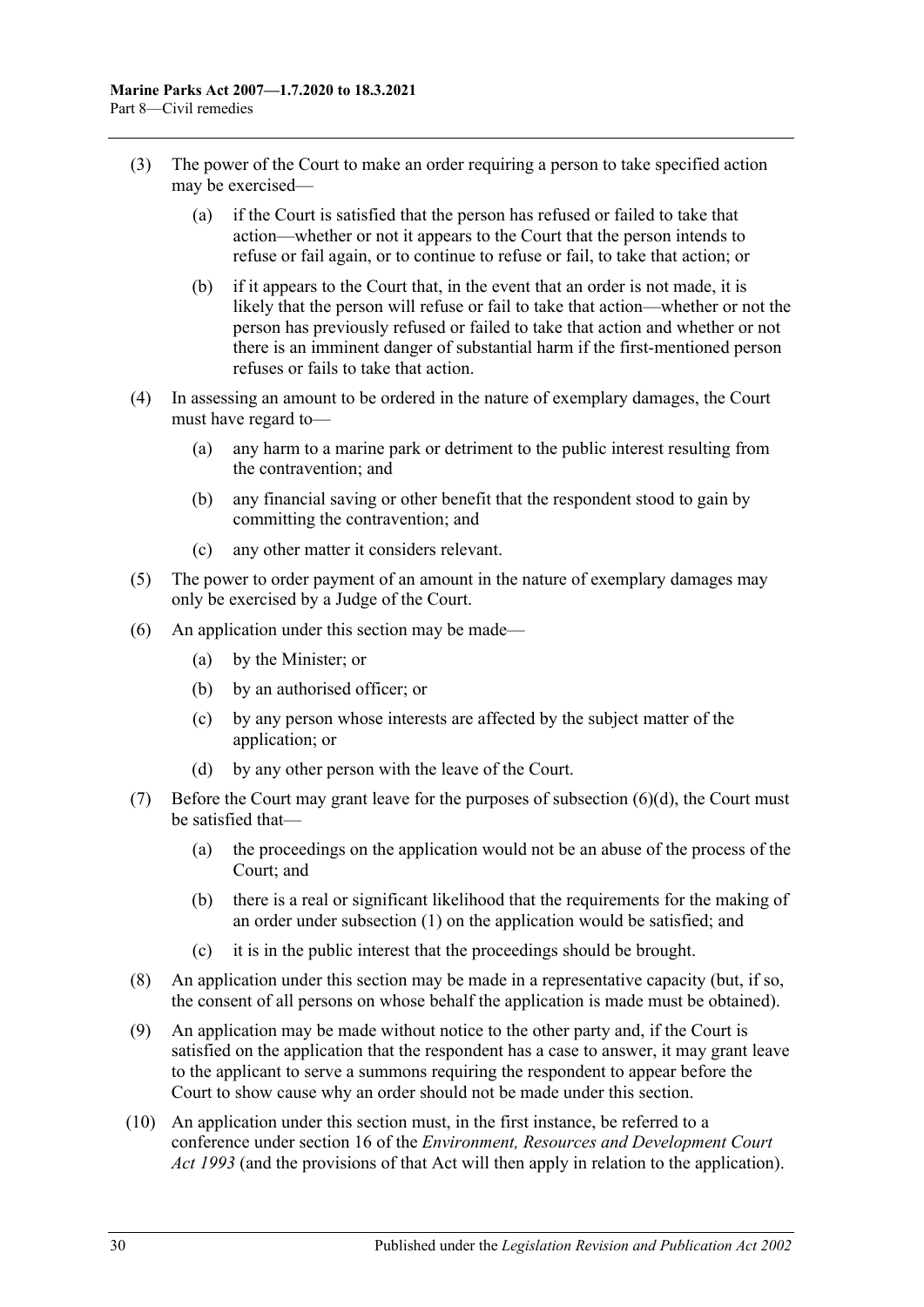- (11) If, on an application under this section or before the determination of the proceedings commenced by the application, the Court is satisfied that, in order to preserve the rights or interests of parties to the proceedings or for any other reason, it is desirable to make an interim order under this section, the Court may make such an order.
- (12) An interim order—
	- (a) may be made on an application made without notice to the other party; and
	- (b) may be made whether or not the proceedings have been referred to a conference; and
	- (c) will be made subject to such conditions as the Court thinks fit; and
	- (d) will not operate after the proceedings in which it is made are finally determined.
- (13) The Court may order an applicant in proceedings under this section—
	- (a) to provide security for the payment of costs that may be awarded against the applicant if the application is subsequently dismissed; and
	- (b) to give an undertaking as to the payment of any amount that may be awarded against the applicant under [subsection](#page-30-0) (14).
- <span id="page-30-0"></span>(14) If, on an application under this section alleging a contravention of this Act, the Court is satisfied—
	- (a) that the respondent has not contravened this Act; and
	- (b) that the respondent has suffered loss or damage as a result of the actions of the applicant; and
	- (c) that in the circumstances it is appropriate to make an order under this provision,

the Court may, on the application of the respondent (and in addition to any order as to costs), require the applicant to pay to the respondent an amount, determined by the Court, to compensate the respondent for the loss or damage suffered by the respondent.

- (15) The Court may, if it considers it appropriate to do so, either on its own initiative or on the application of a party, vary or revoke an order previously made under this section.
- (16) Proceedings under this section based on a contravention of this Act may be commenced at any time within 3 years after the date of the alleged contravention or, with the authorisation of the Attorney-General, at a later time.
- (17) An apparently genuine document purporting to be under the hand of the Attorney-General and to authorise the commencement of proceedings under this section will be accepted in any legal proceedings, in the absence of proof to the contrary, as proof of the authorisation.
- <span id="page-30-1"></span>(18) The Court may, in any proceedings under this section, make such orders in relation to the costs of the proceedings as it thinks just and reasonable.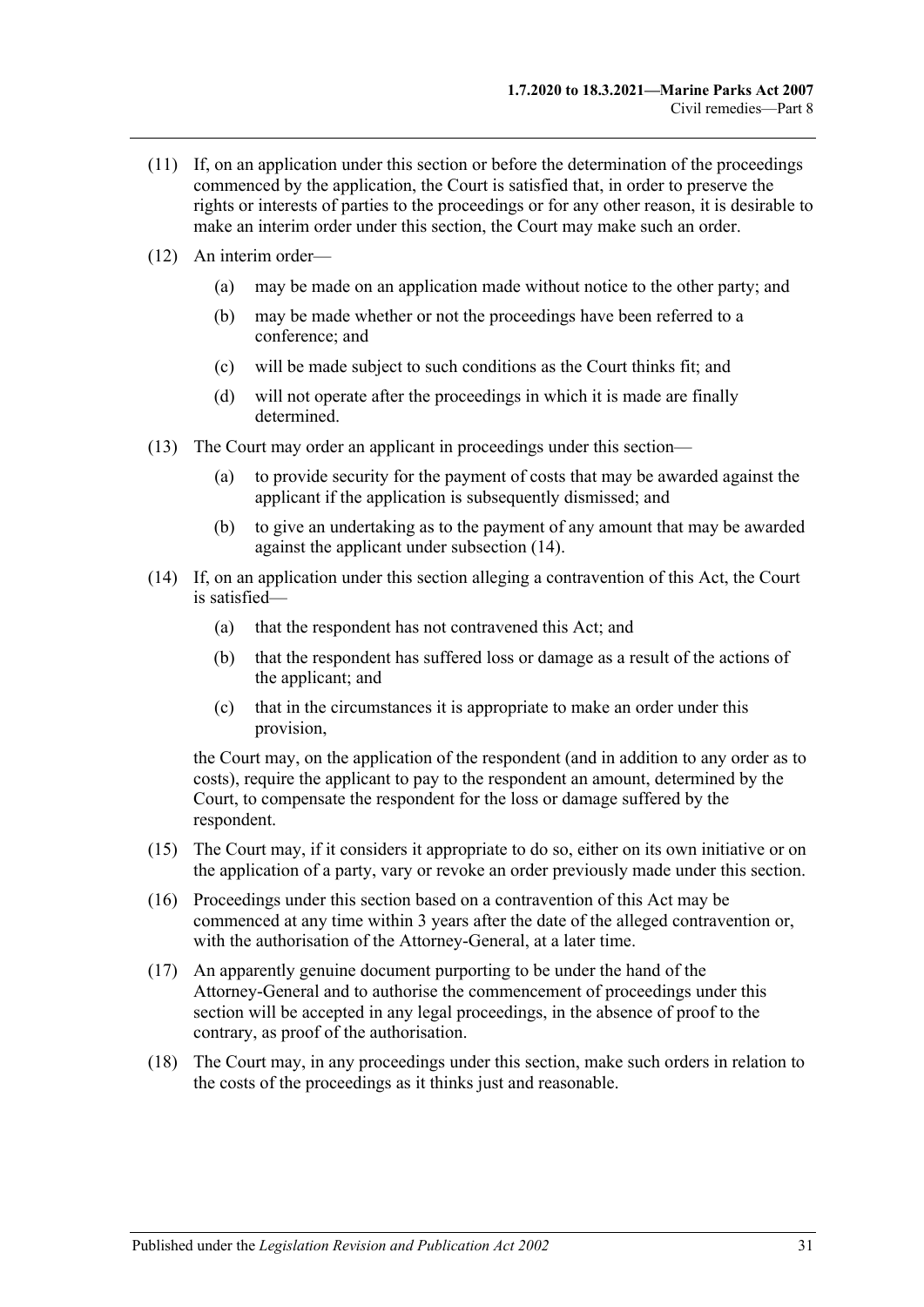- (19) Without limiting the generality of [subsection](#page-30-1) (18), in determining whether to make any order in relation to costs the Court may have regard to the following matters (so far as they are relevant):
	- (a) whether the applicant is pursuing a personal interest only in bringing the proceedings or is furthering a wider group interest or the public interest;
	- (b) whether or not the proceedings raise significant issues relating to the administration of this Act.

# <span id="page-31-0"></span>**Part 9—Provisions relating to official insignia**

## <span id="page-31-1"></span>**48—Interpretation**

<span id="page-31-4"></span>(1) In this Part—

#### *official insignia* means—

- (a) a design declared by the Minister to be a logo for the purposes of this Part; or
- (b) the name of a marine park proclaimed under this Act, whether appearing or used in full or in an abbreviated form; or
- (c) a combination of a logo under [paragraph](#page-31-4) (a) and a name.
- (2) For the purposes of this Part, goods will be taken to be marked with official insignia if the insignia is affixed or annexed to, marked on, or incorporated in or with—
	- (a) the goods; or
	- (b) any covering or container in which the goods are wholly or partly enclosed; or
	- (c) anything placed in or attached to any such covering or container; or
	- (d) anything that is attached to the goods or around which the goods are wrapped or wound.

#### <span id="page-31-5"></span><span id="page-31-2"></span>**49—Declaration of logo**

The Minister may, by notice in the Gazette—

- (a) declare a design to be a logo for the purposes of this Part; or
- (b) vary or revoke a declaration under [paragraph](#page-31-5) (a).

#### <span id="page-31-3"></span>**50—Protection of official insignia**

- (1) The Crown has a proprietary interest in all official insignia.
- <span id="page-31-6"></span>(2) A person must not, without the consent of the Minister, in the course of a trade or business—
	- (a) sell goods marked with official insignia; or
	- (b) use official insignia for the purpose of promoting the sale of goods or services or the provision of any benefits.

Maximum penalty: \$10 000.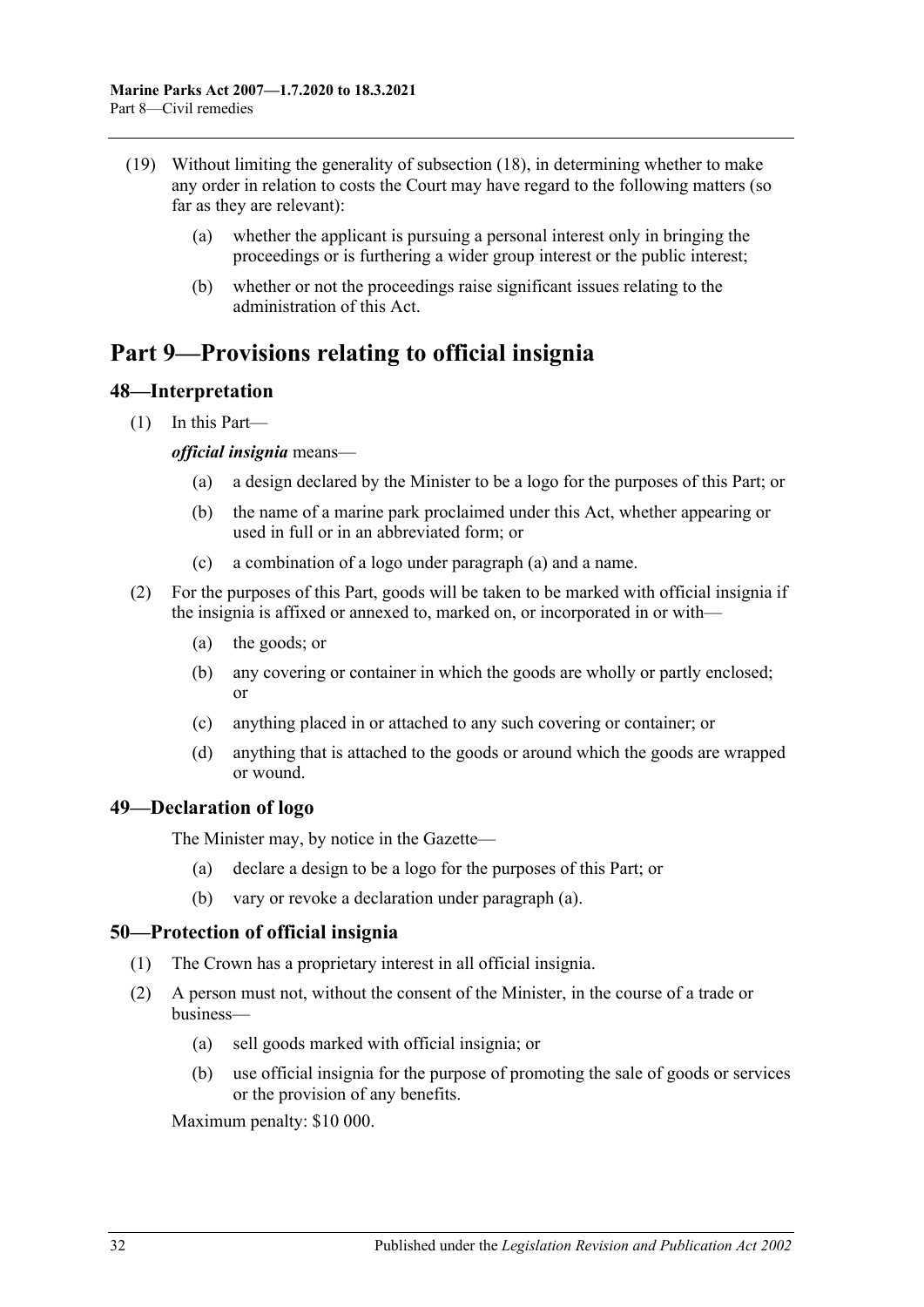(3) A person must not, without the consent of the Minister, assume a name or description that consists of, or includes, official insignia.

Maximum penalty: \$10 000.

- (4) A consent under this section—
	- (a) may be given with or without conditions (including conditions requiring payment to the Minister); and
	- (b) may be given generally by notice in the Gazette or by notice in writing addressed to an applicant for the consent; and
	- (c) may be revoked by the Minister for contravention of a condition by notice in writing given personally or by post to a person who has the benefit of the consent.
- <span id="page-32-1"></span>(5) The Supreme Court may, on the application of the Minister, grant an injunction to restrain a breach of this section.
- <span id="page-32-2"></span>(6) The court by which a person is convicted of an offence against this section may, on the application of the Minister, order the convicted person to pay compensation of an amount fixed by the court to the Minister.
- (7) [Subsections](#page-32-1) (5) and [\(6\)](#page-32-2) do not derogate from any civil remedy that may be available to the Minister apart from those subsections.

## <span id="page-32-0"></span>**51—Seizure and forfeiture of goods**

- $(1)$  If—
	- (a) goods apparently intended for a commercial purpose are marked with official insignia; and
	- (b) an authorised officer suspects on reasonable grounds that the use of the insignia has not been authorised by the Minister,

the authorised officer may seize those goods.

- <span id="page-32-3"></span>(2) If goods have been seized under this section and
	- (a) proceedings are not instituted for an offence against [section](#page-31-6)  $50(2)$  in relation to the goods within 3 months of their seizure; or
	- (b) after proceedings have been instituted and completed, the defendant is not convicted,

the person from whom they were seized is entitled to recover—

- (c) the goods or, if they have been destroyed, compensation equal to the market value of the goods at the time of their seizure; and
- (d) compensation for any loss suffered by reason of the seizure of the goods.
- (3) An action for the payment of compensation under [subsection](#page-32-3) (2) may be brought against the Minister in any court of competent jurisdiction.
- (4) The court by which a person is convicted of an offence against [section](#page-31-6)  $50(2)$  may order that goods to which the offence relates be forfeited to the Crown.
- (5) Any goods forfeited to the Crown may be sold or disposed of as the Minister thinks fit.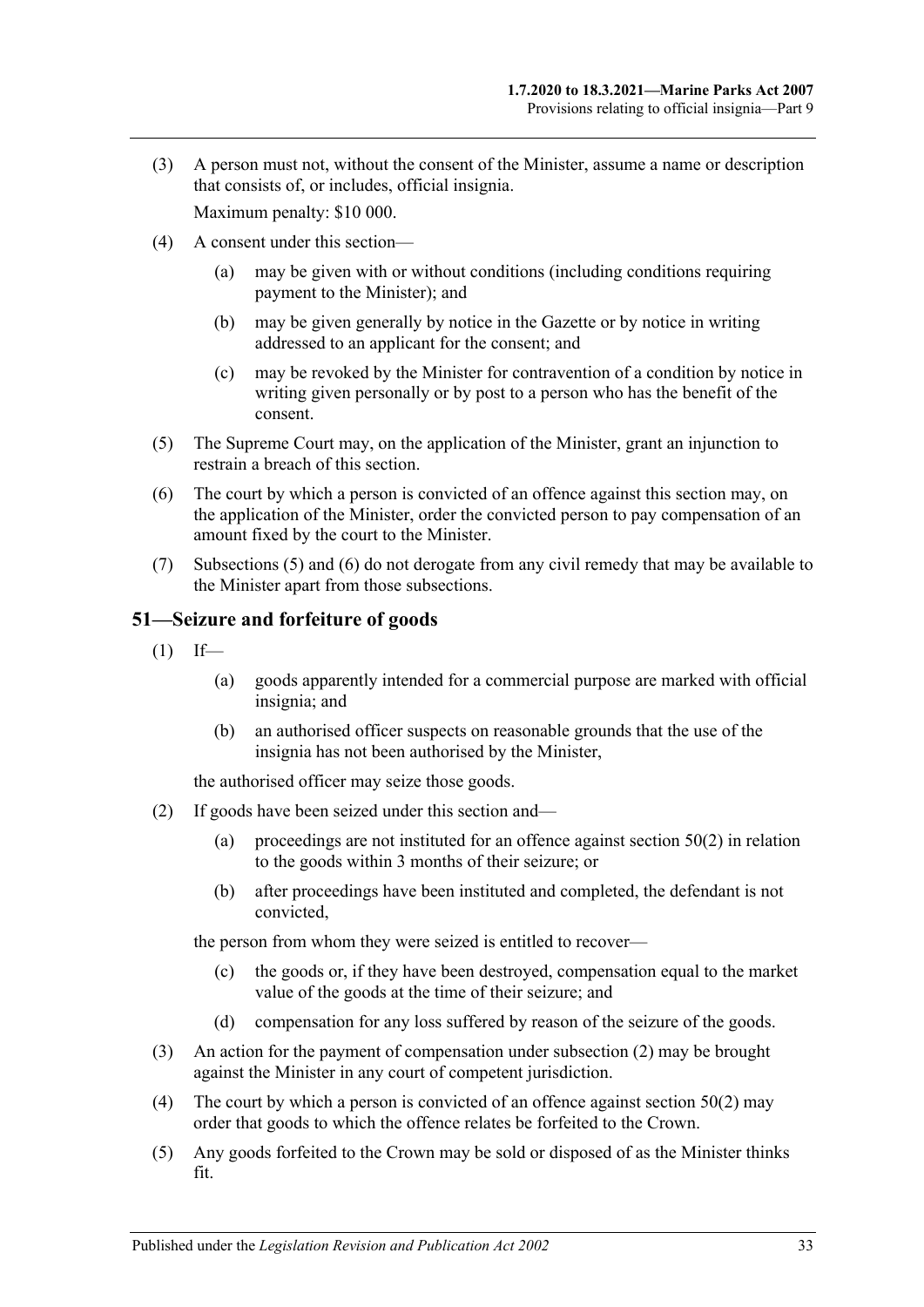# <span id="page-33-0"></span>**Part 10—Miscellaneous**

#### <span id="page-33-1"></span>**52—Native title**

Any prohibitions or restrictions (including the general duty of care) applying within a marine park under this Act have effect subject to native title and native title rights and interests.

#### <span id="page-33-2"></span>**54—False or misleading information**

A person must not make a statement that is false or misleading in a material particular (whether by reason of the inclusion or omission of any particular) in any information provided under this Act.

Maximum penalty:

- (a) if the person made the statement knowing that it was false or misleading—\$20 000 or imprisonment for 2 years;
- (b) in any other case—\$10 000.

## <span id="page-33-3"></span>**55—Continuing offence**

- (1) A person convicted of an offence against a provision of this Act in respect of a continuing act or omission—
	- (a) is liable, in addition to the penalty otherwise applicable to the offence, to a penalty for each day during which the act or omission continued of not more than one-tenth of the maximum penalty prescribed for that offence; and
	- (b) is, if the act or omission continues after the conviction, guilty of a further offence against the provision and liable, in addition to the penalty otherwise applicable to the further offence, to a penalty for each day during which the act or omission continued after the conviction of not more than one-tenth of the maximum penalty prescribed for the offence.
- (2) If an offence consists of an omission to do something that is required to be done, the omission will be taken to continue for as long as the thing required to be done remains undone after the end of the period for compliance with the requirement.

#### <span id="page-33-4"></span>**56—Offences by bodies corporate**

- (1) If a body corporate commits an offence against this Act, each member of the governing body, and the manager of the body corporate, are guilty of an offence and liable to the same penalty as is prescribed for the principal offence where the offender is a natural person.
- (2) A person may be prosecuted and convicted of an offence under this section whether or not the body corporate has been prosecuted or convicted of the offence committed by the body corporate.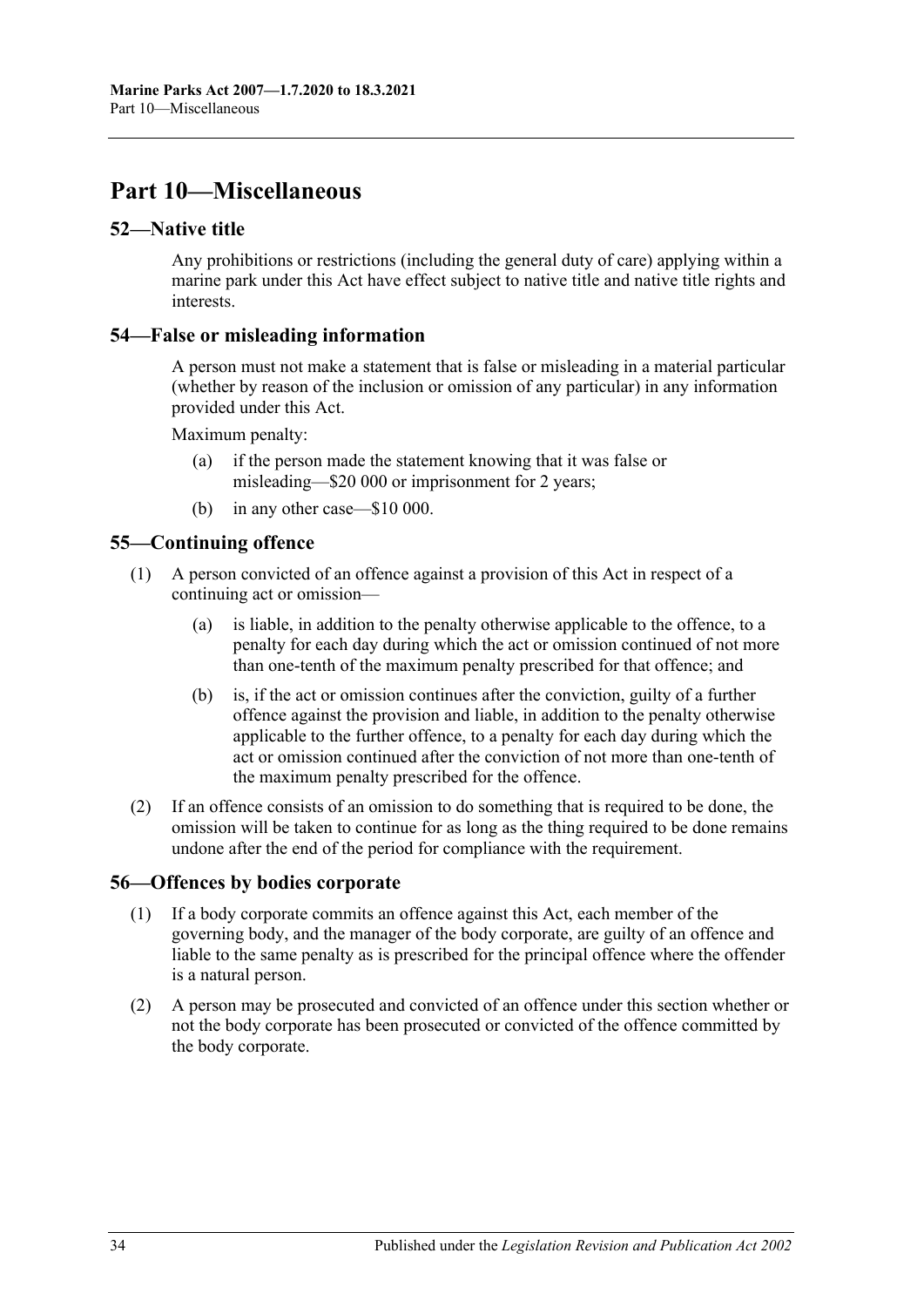#### <span id="page-34-0"></span>**57—Additional orders on conviction**

If a person is convicted of an offence against this Act, the court by which the conviction is recorded may, in addition to any penalty that it may impose, make 1 or more of the following orders:

- (a) an order requiring the person to take any specified action (including an order to take action to make good harm to a marine park or to rectify any other consequences of a contravention of this Act, or to ensure that a further contravention does not occur);
- (b) an order that the person pay to the Crown an amount determined by the court to be equal to the costs of taking action to make good harm to a marine park or rectifying any other consequences of a contravention of this Act;
- (c) an order that the person pay to the Crown an amount determined by the court to be equal to a fair assessment or estimate of the financial benefit that the person, or an associate of the person, has gained, or can reasonably be expected to gain, as a result of the commission of an offence against this Act.

## <span id="page-34-1"></span>**58—General defence**

It is a defence to a charge of an offence against this Act if the defendant proves that the alleged offence was not committed intentionally and did not result from a failure on the part of the defendant to take reasonable care to avoid the commission of the offence.

#### <span id="page-34-2"></span>**59—Criminal jurisdiction of ERD Court**

Offences constituted by this Act lie within the criminal jurisdiction of the ERD Court.

#### <span id="page-34-4"></span><span id="page-34-3"></span>**60—Confidentiality**

- (1) A person engaged or formerly engaged in the administration of this Act must not divulge or communicate personal information obtained (whether by that person or otherwise) in the course of official duties except—
	- (a) as required or authorised by or under this Act or any other Act or law; or
	- (b) with the consent of the person to whom the information relates; or
	- (c) in connection with the administration of this Act; or
	- (d) to an agency or instrumentality of this State, the Commonwealth or another State or Territory of the Commonwealth for the purposes of the proper performance of its functions.

Maximum penalty: \$10 000.

- (2) [Subsection](#page-34-4) (1) does not prevent disclosure of statistical or other data that could not reasonably be expected to lead to the identification of any person to whom it relates.
- (3) Information that has been disclosed under [subsection](#page-34-4) (1) for a particular purpose must not be used for any other purpose by—
	- (a) the person to whom the information was disclosed; or
	- (b) any other person who gains access to the information (whether properly or improperly and whether directly or indirectly) as a result of that disclosure.

Maximum penalty: \$10 000.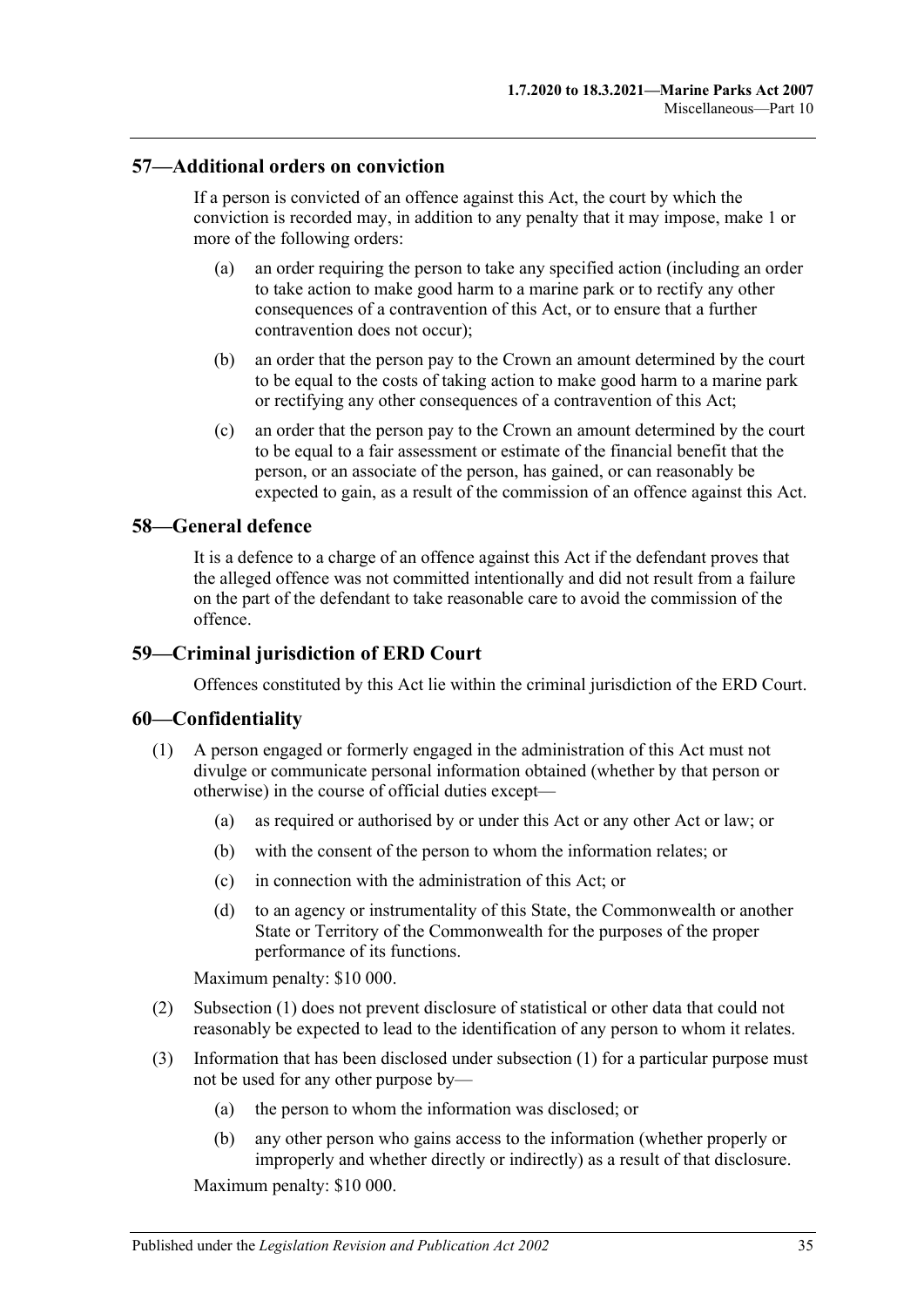#### <span id="page-35-2"></span><span id="page-35-0"></span>**61—Service**

- (1) A notice, order or other document required to be given or sent to, or served on, a person for the purposes of this Act may—
	- (a) be given to the person personally; or
	- (b) be posted in an envelope addressed to the person at the person's last known residential or (in the case of a corporation) registered address; or
	- (c) be left for the person at the person's last known residential or (in the case of a corporation) registered address with someone apparently over the age of 16 years; or
	- (d) be transmitted by fax or email to a fax number or email address (in which case the notice or document will be taken to have been given or served at the time of transmission).
- (2) Without limiting the effect of [subsection](#page-35-2) (1), a notice, order or other document required to be given or sent to, or served on, a person for the purposes of this Act may, if the person is a company or registered body within the meaning of the *Corporations Act 2001* of the Commonwealth, be served on the person in accordance with that Act.

## <span id="page-35-1"></span>**62—Evidentiary provisions**

- (1) In any proceedings, a certificate executed by the Minister certifying as to a matter relating to—
	- (a) a permit or whether a person held a permit; or
	- (b) the appointment or non-appointment of a person as an authorised officer; or
	- (c) a delegation or authority under this Act; or
	- (d) a notice, order or authorisation of the Minister under this Act; or
	- (e) any other decision of the Minister,

constitutes proof of the matters so certified in the absence of proof to the contrary.

- (2) An apparently genuine document purporting to be an authorisation, notice, order, certificate or other document, or a copy of an authorisation, notice, order, certificate or other document, issued or executed by the Minister or an authorised officer will be accepted as such in the absence of proof to the contrary.
- (3) In proceedings for an offence against this Act, evidence of a distance, height, depth or position as determined by the use of an electronic, sonic, optical, mechanical or other device by an authorised officer will be accepted as proof of the distance, height, depth or position in the absence of proof to the contrary.
- (4) In proceedings for an offence against this Act, a statement made in evidence by an authorised officer that a place or area described or indicated by him or her was or was not within a specified marine park or zone or other area within a marine park will be accepted as proof of the matter so stated in the absence of proof to the contrary.
- (5) In any proceedings for the recovery of reasonable costs incurred by the Minister under this Act, a certificate executed by the Minister detailing the costs and the purpose for which they were incurred constitutes proof of the matters so certified in the absence of proof to the contrary.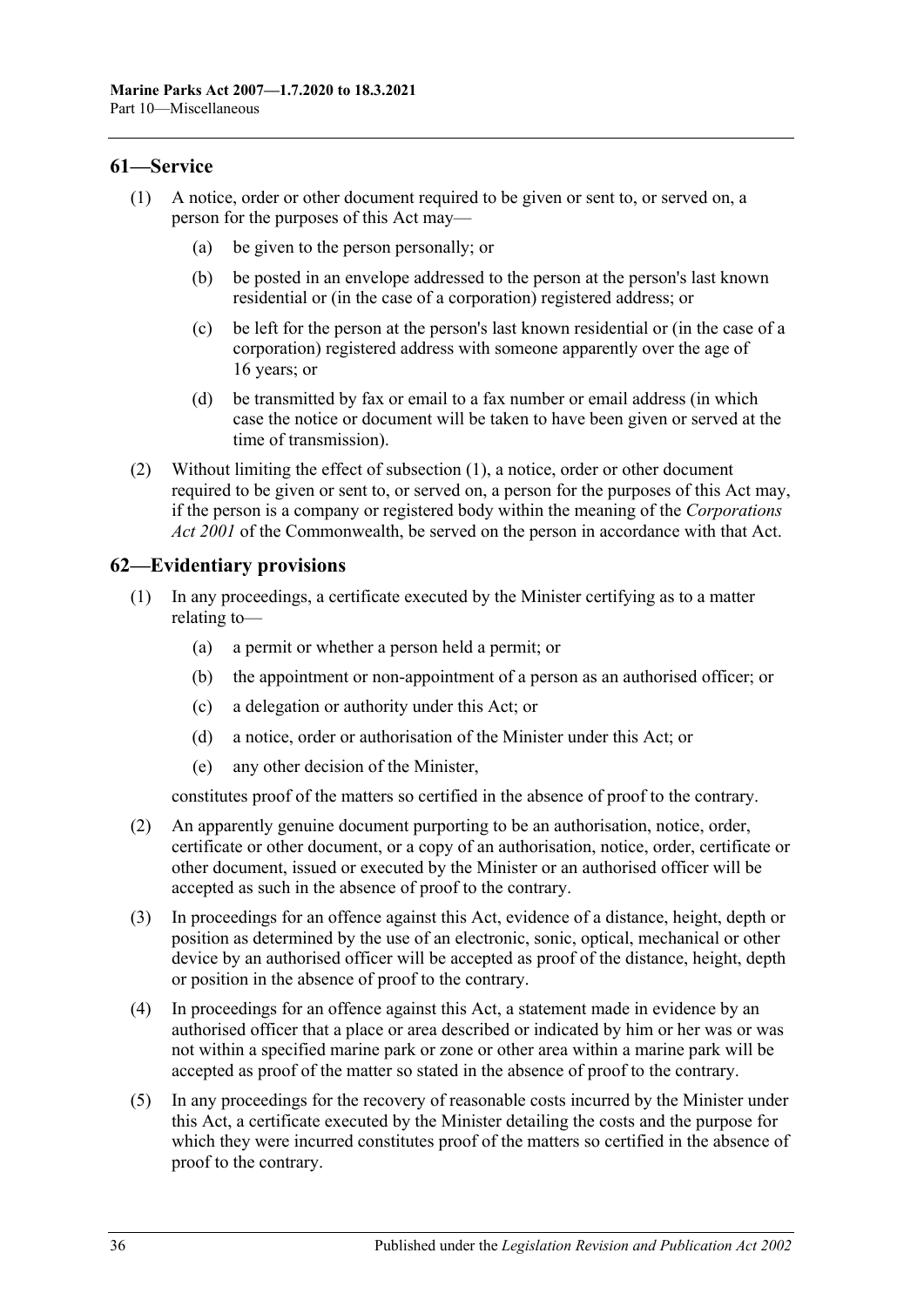## <span id="page-36-1"></span><span id="page-36-0"></span>**63—Regulations**

- (1) The Governor may make such regulations as are contemplated by, or necessary or expedient for the purposes of, this Act.
- (2) Without limiting the generality of [subsection](#page-36-1) (1), the regulations may—
	- (a) exempt classes of persons or activities from the application of this Act or specified provisions of this Act, either unconditionally or subject to specified conditions; or
	- (b) prescribe fees to be paid in respect of any matter under this Act and provide for the payment of fees by instalments and for the recovery or waiver of fees or instalments of fees; or
	- (c) create offences punishable by a fine not exceeding \$5 000; or
	- (d) fix expiation fees for alleged offences against this Act or the regulations (being a fee not exceeding \$750); or
	- (e) make provision facilitating proof of the commission of offences against the regulations.
- (3) Regulations under this Act may—
	- (a) be of general application or limited application; or
	- (b) make different provision according to the matters or circumstances to which they are expressed to apply; or
	- (c) provide that a matter or thing in respect of which regulations may be made is to be determined according to the discretion of the Minister.
- <span id="page-36-2"></span>(4) The Governor may, by regulation, make additional provisions of a saving or transitional nature consequent on the enactment of the *[Statutes Amendment \(Boards](http://www.legislation.sa.gov.au/index.aspx?action=legref&type=act&legtitle=Statutes%20Amendment%20(Boards%20and%20Committees%E2%80%94Abolition%20and%20Reform)%20Act%202015)  [and Committees—Abolition and Reform\) Act](http://www.legislation.sa.gov.au/index.aspx?action=legref&type=act&legtitle=Statutes%20Amendment%20(Boards%20and%20Committees%E2%80%94Abolition%20and%20Reform)%20Act%202015) 2015*.
- <span id="page-36-3"></span>(5) A provision of a regulation made under [subsection](#page-36-2) (4) may, if the regulation so provides, take effect from the commencement of this subsection or from a later day.
- (6) To the extent to which a provision takes effect under [subsection](#page-36-3) (5) from a day earlier than the day of the regulation's publication in the Gazette, the provision does not operate to the disadvantage of a person by—
	- (a) decreasing the person's rights; or
	- (b) imposing liabilities on the person.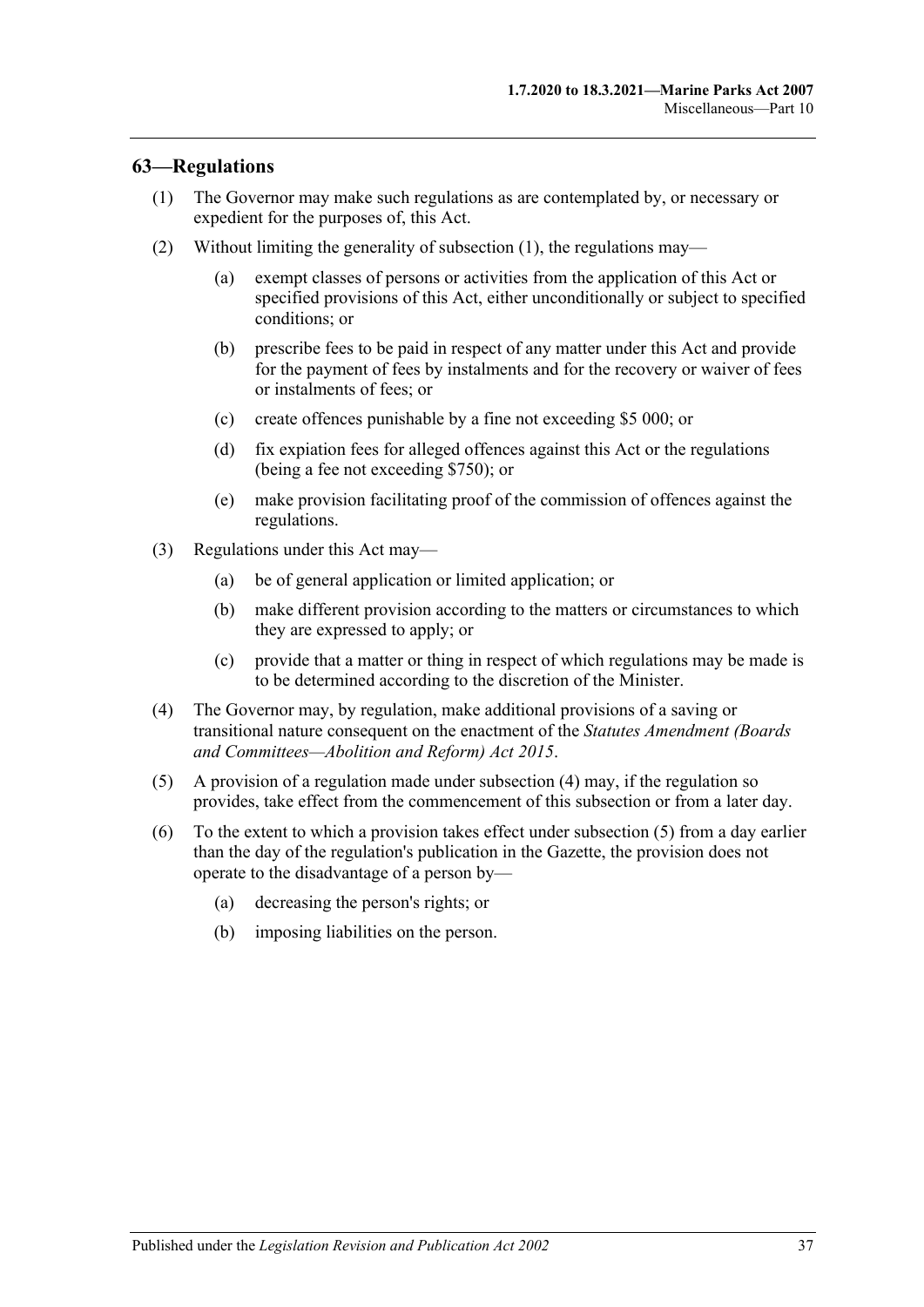# <span id="page-37-0"></span>**Legislative history**

# **Notes**

- Amendments of this version that are uncommenced are not incorporated into the text.
- Please note—References in the legislation to other legislation or instruments or to titles of bodies or offices are not automatically updated as part of the program for the revision and publication of legislation and therefore may be obsolete.
- Earlier versions of this Act (historical versions) are listed at the end of the legislative history.
- For further information relating to the Act and subordinate legislation made under the Act see the Index of South Australian Statutes or www.legislation.sa.gov.au.

# **Legislation amended by principal Act**

The *Marine Parks Act 2007* amended the following:

*Aquaculture Act 2001 Coast Protection Act 1972 Development Act 1993 Environment Protection Act 1993 Fisheries Management Act 2007 Harbors and Navigation Act 1993 Historic Shipwrecks Act 1981 Mining Act 1971 Natural Resources Management Act 2004 Offshore Minerals Act 2000 Petroleum and Geothermal Energy Act 2000 Petroleum (Submerged Lands) Act 1982*

# **Principal Act and amendments**

|      |                | $\mathbf{1}$                                                               |            |                                                                                                                               |
|------|----------------|----------------------------------------------------------------------------|------------|-------------------------------------------------------------------------------------------------------------------------------|
| Year | N <sub>0</sub> | Title                                                                      | Assent     | Commencement                                                                                                                  |
| 2007 | 60             | Marine Parks Act 2007                                                      | 29.11.2007 | 22.5.2008 ( <i>Gazette 22.5.2008 p1718</i> )<br>except ss $10-21$ , $32-63$ &<br>Sch 1-6.11.2008 (Gazette 6.11.2008)<br>p5055 |
| 2009 | 84             | Statutes Amendment (Public Sector<br>Consequential Amendments) Act<br>2009 | 10.12.2009 | Pt 89 (ss 207 & 208) $-1.2.2010$<br>(Gazette 28.1.2010 p320)                                                                  |
| 2010 | 24             | Marine Parks (Parliamentary<br>Scrutiny) Amendment Act 2010                | 2.12.2010  | 2.12.2010                                                                                                                     |

New entries appear in bold.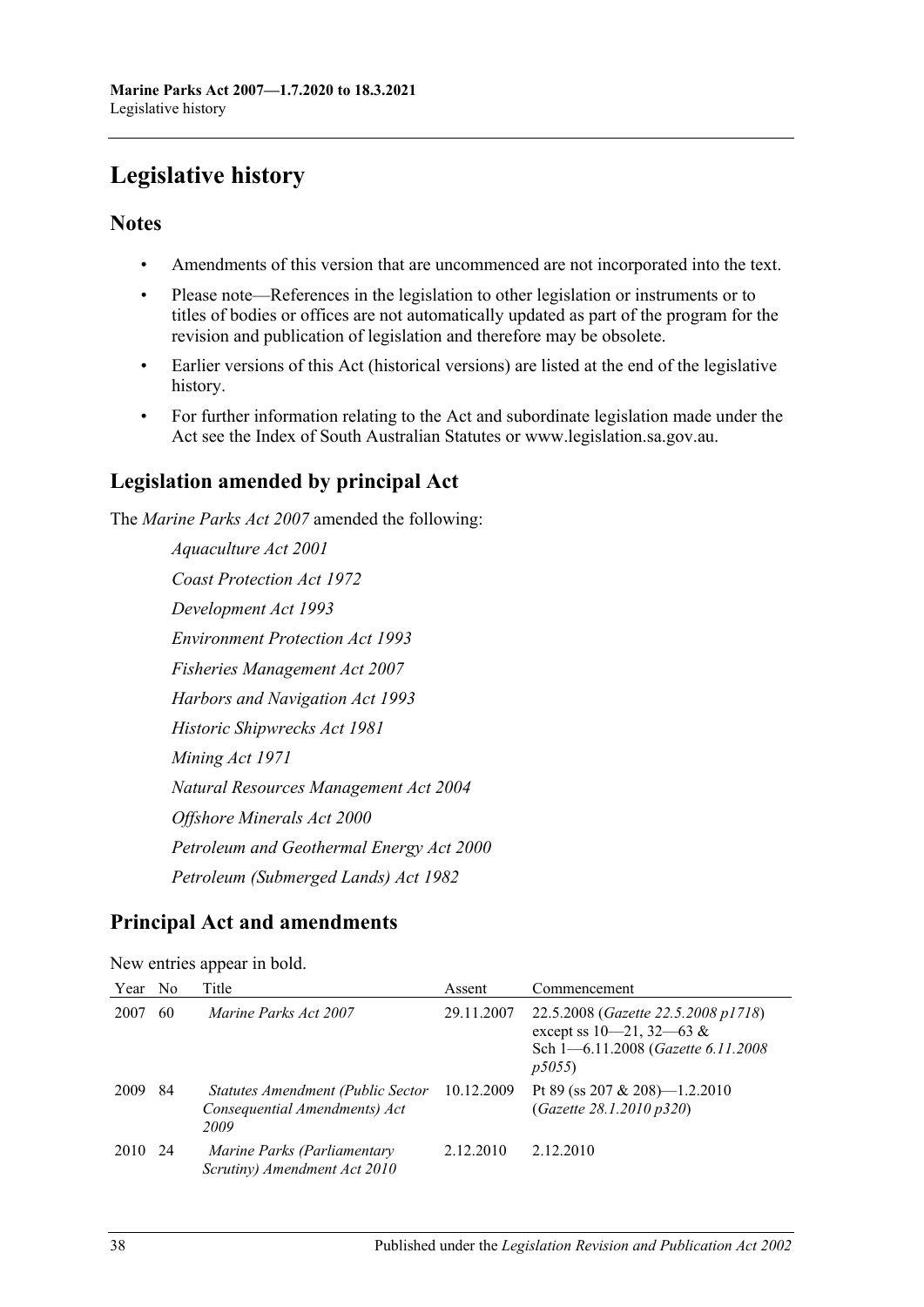| 2011    | $\overline{11}$ | Statutes Amendment (Personal<br>Property Securities) Act 2011                  | 14.4.2011  | Pt 15 (s 46)—16.6.2011 ( <i>Gazette</i><br>$16.6.2011$ $p2610$ |
|---------|-----------------|--------------------------------------------------------------------------------|------------|----------------------------------------------------------------|
| 2015    | - 8             | Statutes Amendment (Boards and<br>Committees-Abolition and Reform)<br>Act 2015 | 18.6.2015  | Pt 22 (ss $118 - 123 - 1.7.2015$ (Gazette<br>25.6.2015 p3076)  |
| 2017 5  |                 | Statutes Amendment (Planning,<br>Development and Infrastructure)<br>Act 2017   | 28.2.2017  | Pt 18 (ss 54 & 55)—19.3.2021 (Gazette<br>4.3.2021 p823         |
| 2019 25 |                 | Statutes Amendment and Repeal<br>(Simplify) Act 2019                           | 3.10.2019  | Pt 29 (s 57)—3.10.2019: s 2(1)                                 |
| 2019    | 33              | Landscape South Australia<br>Act 2019                                          | 21.11.2019 | Sch 5 (cl 46)-1.7.2020 (Gazette<br>25.6.2020 p3502)            |

# **Provisions amended**

New entries appear in bold.

Entries that relate to provisions that have been deleted appear in italics.

| Provision       | How varied                                                            | Commencement                    |
|-----------------|-----------------------------------------------------------------------|---------------------------------|
| Long title      | amended under Legislation Revision and<br><b>Publication Act 2002</b> | 1.2.2010                        |
| Pt 1            |                                                                       |                                 |
| s <sub>2</sub>  | omitted under Legislation Revision and<br>Publication Act 2002        | 1.2.2010                        |
| s <sub>3</sub>  |                                                                       |                                 |
| s(1)            |                                                                       |                                 |
| Council         | substituted by 8/2015 s 118                                           | 1.7.2015                        |
| Pt <sub>3</sub> |                                                                       |                                 |
| s 10            |                                                                       |                                 |
| s 10(5)         | amended by 5/2017 s 54                                                | uncommenced-not<br>incorporated |
| s 13            |                                                                       |                                 |
| s 13(2)         | amended by 33/2019 Sch 5 cl 46                                        | 1.7.2020                        |
| s 13(2)         | amended by 5/2017 s 55                                                | uncommenced-not<br>incorporated |
| s <sub>14</sub> |                                                                       |                                 |
| s 14(4)         | amended by $25/2019$ s $57(1)$ —(3)                                   | 3.10.2019                       |
| s 14(9)         | amended by 24/2010 s 3                                                | 2.12.2010                       |
| s <sub>15</sub> | substituted by 24/2010 s 4                                            | 2.12.2010                       |
| s 19            |                                                                       |                                 |
| s 19(9)         | inserted by $11/2011$ s 46                                            | 16.6.2011                       |
| Pt 4            |                                                                       |                                 |
| Pt 4 Div 2      |                                                                       |                                 |
| heading         | amended by 8/2015 s 119                                               | 1.7.2015                        |
| $ss 24 - 28$    | deleted by 8/2015 s 120                                               | 1.7.2015                        |
| s30             | deleted by 8/2015 s 121                                               | 1.7.2015                        |
| Pt 4 Div 3      |                                                                       |                                 |